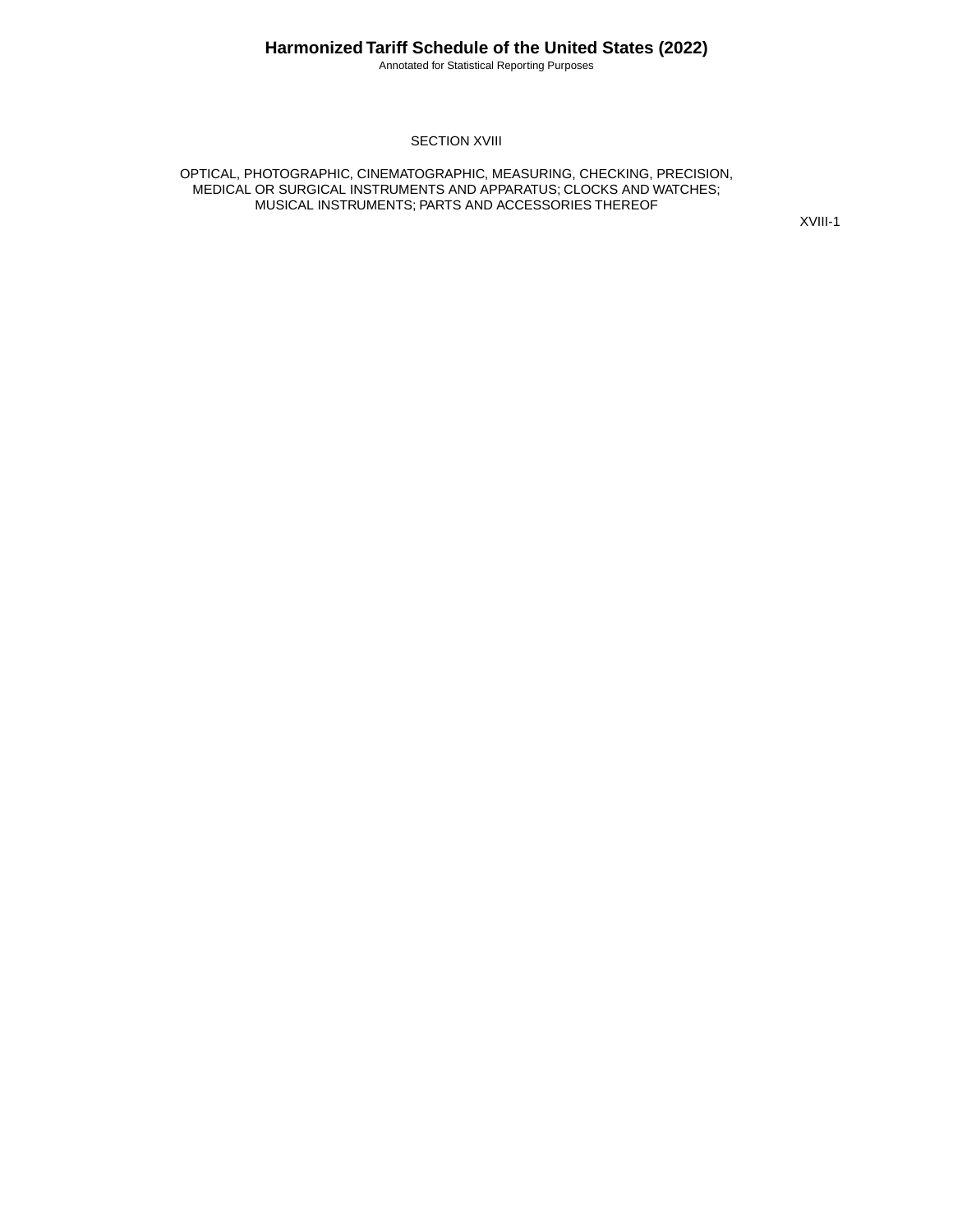Annotated for Statistical Reporting Purposes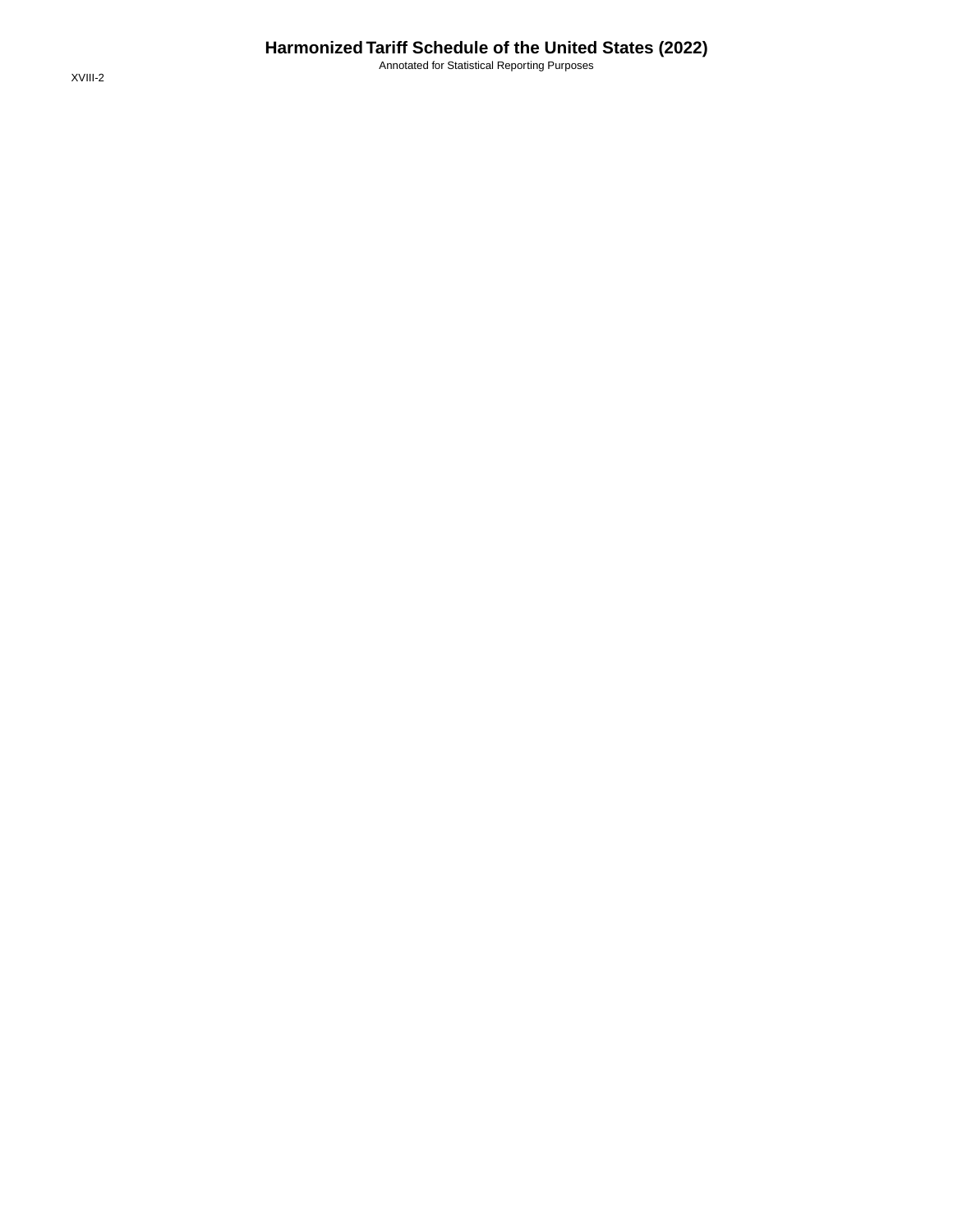Annotated for Statistical Reporting Purposes

#### CHAPTER 90

#### OPTICAL, PHOTOGRAPHIC, CINEMATOGRAPHIC, MEASURING, CHECKING, PRECISION, MEDICAL OR SURGICAL INSTRUMENTS AND APPARATUS; PARTS AND ACCESSORIES THEREOF

#### **Notes**

- 1. This chapter does not cover:
	- (a) Articles of a kind used in machines, appliances or for other technical uses, of vulcanized rubber other than hard rubber (heading 4016), of leather or of composition leather (heading 4205) or of textile material (heading 5911);
	- (b) Supporting belts or other support articles of textile material, whose intended effect on the organ to be supported or held derives solely from their elasticity (for example, maternity belts, thoracic support bandages, abdominal support bandages, supports for joints or muscles) (section XI);
	- (c) Refractory goods of heading 6903; ceramic wares for laboratory, chemical or other technical uses, of heading 6909;
	- (d) Glass mirrors, not optically worked, of heading 7009, or mirrors of base metal or of precious metal, not being optical elements (heading 8306 or chapter 71);
	- (e) Goods of heading 7007, 7008, 7011, 7014, 7015 or 7017;
	- (f) Parts of general use, as defined in note 2 to Section XV, of base metal (Section XV) or similar goods of plastics (chapter 39); however, articles specially designed for use exclusively in implants in medical, surgical, dental or veterinary sciences are to be classified in heading 9021;
	- (g) Pumps incorporating measuring devices, of heading 8413; weight-operated counting or checking machinery, or separately entered weights for balances (heading 8423); lifting or handling machinery (headings 8425 to 8428); paper or paperboard cutting machines of all kinds (heading 8441); fittings for adjusting work or tools on machine tools or water-jet cutting machines, of heading 8466, including fittings with optical devices for reading the scale (for example, "optical" dividing heads) but not those which are in themselves essentially optical instruments (for example, alignment telescopes); calculating machines (heading 8470); valves or other appliances of heading 8481, machines and apparatus (including apparatus for the projection or drawing of circuit patterns on sensitized semiconductor materials) of heading 8486;
	- (h) Searchlights or spotlights of a kind used for cycles or motor vehicles (heading 8512); portable electric lamps of heading 8513; cinematographic sound recording, reproducing or re-recording apparatus (heading 8519); sound-heads (heading 8522); television cameras, digital cameras and video camera recorders (heading 8525); radar apparatus, radio navigational aid apparatus and radio remote control apparatus (heading 8526); connectors for optical fibers, optical fiber bundles and cables (heading 8536); numerical control apparatus (heading 8537); sealed beam lamp units of heading 8539; optical fiber cables of heading 8544;
	- (ij) Searchlights or spotlights of heading 9405;
	- (k) Articles of chapter 95;
	- Monopods, bipods, tripods and similar articles, of heading 9620;
	- (m) Capacity measures, which are to be classified according to their constituent material; or
	- (n) Spools, reels or similar supports (which are to be classified according to their constituent material, for example, in heading 3923 or section XV).
- 2. Subject to note 1 above, parts and accessories for machines, apparatus, instruments or articles of this chapter are to be classified according to the following rules:
	- (a) Parts and accessories which are goods included in any of the headings of this chapter or of chapter 84, 85 or 91 (other than heading 8487, 8548 or 9033) are in all cases to be classified in their respective headings;
	- (b) Other parts and accessories, if suitable for use solely or principally with a particular kind of machine, instrument or apparatus, or with a number of machines, instruments or apparatus of the same heading (including a machine, instrument or apparatus of heading 9010, 9013 or 9031) are to be classified with the machines, instruments or apparatus of that kind;
	- (c) All other parts and accessories are to be classified in heading 9033.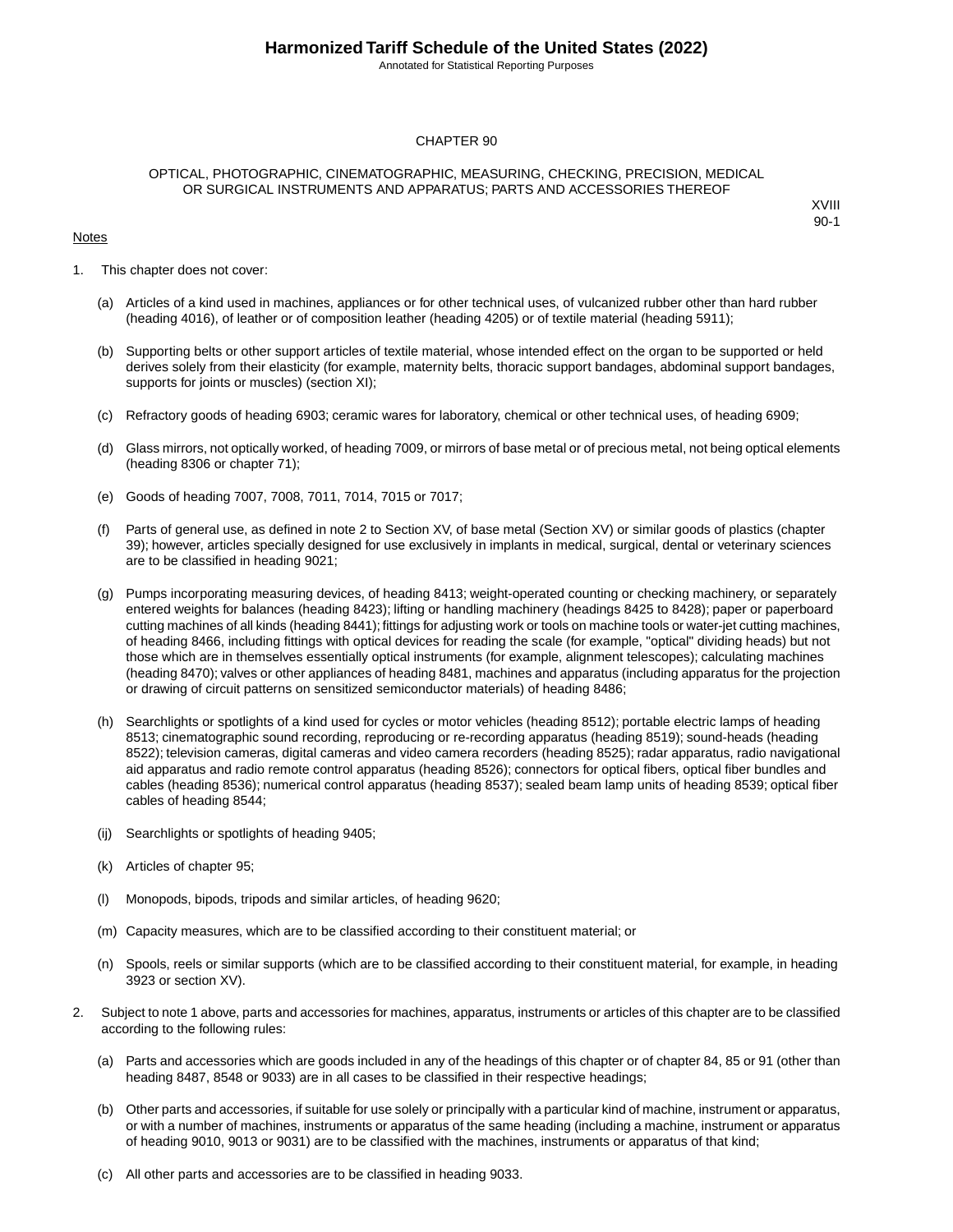Annotated for Statistical Reporting Purposes

Notes (con.) XVIII 90-2

- 3. The provisions of notes 3 and 4 to section XVI apply also to this chapter.
- 4. Heading 9005 does not apply to telescopic sights for fitting to arms, periscopic telescopes for fitting to submarines or tanks, or to telescopes for machines, appliances, instruments or apparatus of this chapter or section XVI; such telescopic sights and telescopes are to be classified in heading 9013.
- 5. Measuring or checking optical instruments, appliances or machines which, but for this note, could be classified both in heading 9013 and in heading 9031 are to be classified in heading 9031.
- 6. For the purposes of heading 9021, the expression "orthopedic appliances" means appliances for:
	- (a) Preventing or correcting bodily deformities; or
	- (b) Supporting or holding parts of the body following an illness, operation or injury.

Orthopedic appliances include footwear and special insoles designed to correct orthopedic conditions, provided that they are either (1) made to measure or (2) mass-produced, entered singly and not in pairs and designed to fit either foot equally.

- 7. Heading 9032 applies only to:
	- (a) Instruments and apparatus for automatically controlling the flow, level, pressure or other variables of liquids or gases, or for automatically controlling temperature, whether or not their operation depends on an electrical phenomenon which varies according to the factor to be automatically controlled, which are designed to bring this factor to, and maintain it at, a desired value, stabilized against disturbances, by constantly or periodically measuring its actual value; and
	- (b) Automatic regulators of electrical quantities, and instruments or apparatus for automatically controlling non-electrical quantities the operation of which depends on an electrical phenomenon varying according to the factor to be controlled, which are designed to bring this factor to, and maintain it at, a desired value, stabilized against disturbances, by constantly or periodically measuring its actual value.

#### Additional U.S. Notes

- 1. For the purposes of headings 9001 and 9002, the term "optically worked" refers to glass the surface of which has been ground or polished in order to produce the required optical properties.
- 2. For the purposes of this chapter, the term "electrical" when used in reference to instruments, appliances, apparatus and machines, refers to those articles the operation of which depends on an electrical phenomenon which varies according to the factor to be ascertained.
- 3. For the purposes of this chapter, the terms "optical appliances" and "optical instruments" refer only to those appliances and instruments which incorporate one or more optical elements, but do not include any appliances or instruments in which the incorporated optical element or elements are solely for viewing a scale or for some other subsidiary purpose.
- 4. For the purposes of this chapter, the term "printed circuit assembly" means goods consisting of one or more printed circuits of heading 8534 with one or more active elements assembled thereon, with or without passive elements. For the purposes of this note,"active elements" means diodes, transistors and similar semiconductor devices, whether or not photosensitive, of heading 8541, and integrated circuits of heading 8542.

#### **Statistical Notes**

- 1. For statistical reporting purposes under subheading 9001.10, the unit of quantity "fiber m", as it pertains to optical fiber bundles and cables, is determined by multiplying the number of individual fibers contained therein by the length in meters.
- 2. For the purposes of statistical reporting number 9025.19.8010, "clinical infrared thermometers" are devices designed to be used to check the body temperatures of humans and animals.

#### Compiler's Note

The provisions of subchapter II of chapter 99 (Miscellaneous Tariff Bills or MTBs), the provisions of the Generalized System of Preferences (GSP) found in General Note 4 and most product exclusions from the additional tariffs on products of China in subchapter III of chapter 99 expired on December 31, 2020. However, no endnotes or footnotes relating to these provisions have been deleted as of the issue date of this edition.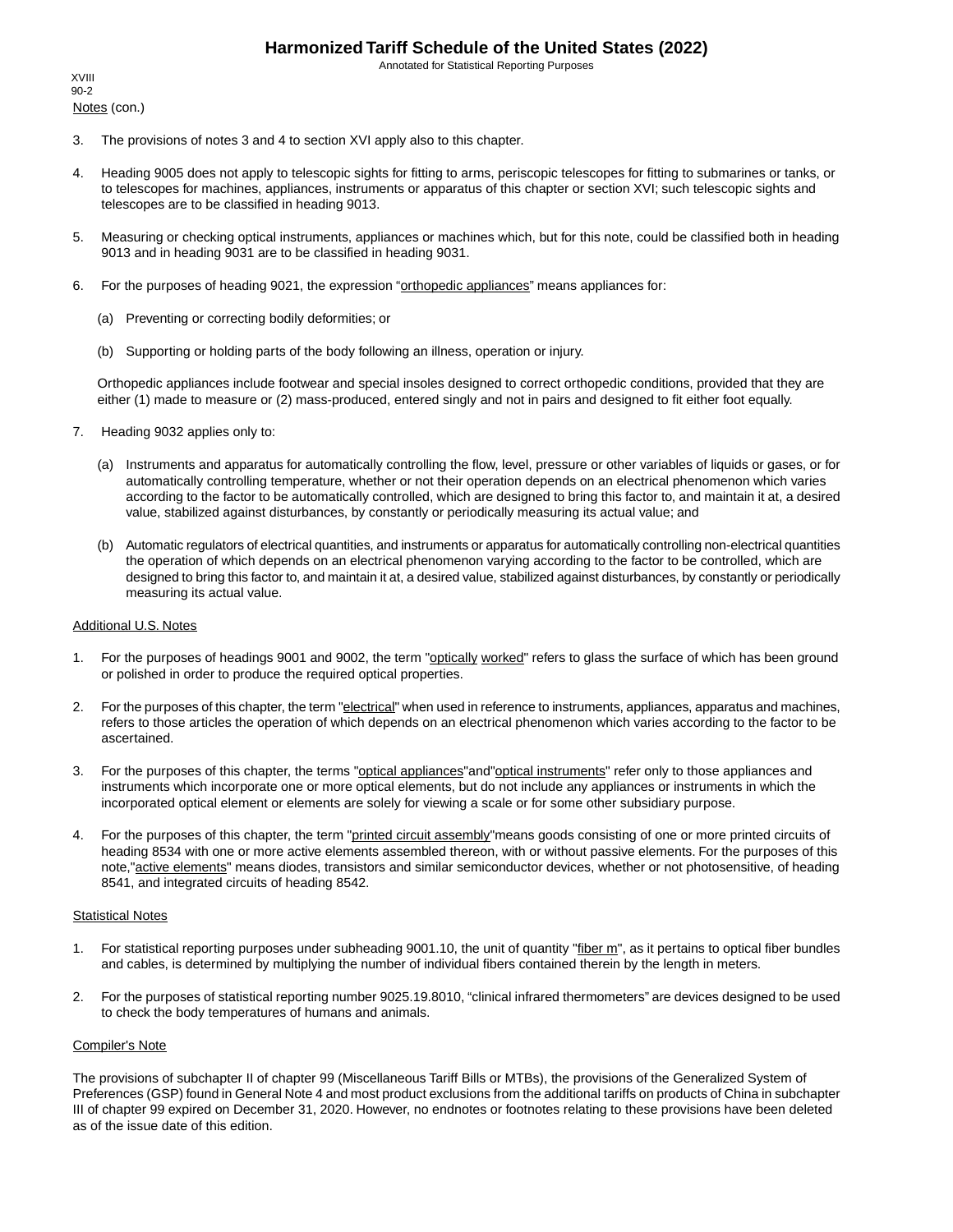Annotated for Statistical Reporting Purposes

|     |                                                                                                                                                                                     | Unit                                                                      |                                                                                                                                                                                                                                                    | Rates of Duty                                                                     |                                                   |
|-----|-------------------------------------------------------------------------------------------------------------------------------------------------------------------------------------|---------------------------------------------------------------------------|----------------------------------------------------------------------------------------------------------------------------------------------------------------------------------------------------------------------------------------------------|-----------------------------------------------------------------------------------|---------------------------------------------------|
| fix |                                                                                                                                                                                     | of<br>Quantity                                                            | General                                                                                                                                                                                                                                            |                                                                                   | 2                                                 |
|     | Optical fibers and optical fiber bundles; optical fiber cables<br>other than those of heading 8544; sheets and plates of<br>other than such elements of glass not optically worked: |                                                                           |                                                                                                                                                                                                                                                    | Free (A*, AU, BH,<br>CL, CO, D, E, IL,<br>JO, KR, MA, OM,                         | 65%                                               |
| 30  | Optical fibers:<br>For transmission of voice, data or video                                                                                                                         |                                                                           |                                                                                                                                                                                                                                                    |                                                                                   |                                                   |
|     | Other:                                                                                                                                                                              |                                                                           |                                                                                                                                                                                                                                                    |                                                                                   |                                                   |
| 70  |                                                                                                                                                                                     |                                                                           |                                                                                                                                                                                                                                                    |                                                                                   |                                                   |
| 75  |                                                                                                                                                                                     |                                                                           |                                                                                                                                                                                                                                                    |                                                                                   |                                                   |
| 85  |                                                                                                                                                                                     |                                                                           |                                                                                                                                                                                                                                                    |                                                                                   |                                                   |
|     |                                                                                                                                                                                     |                                                                           |                                                                                                                                                                                                                                                    |                                                                                   | 50%                                               |
|     |                                                                                                                                                                                     |                                                                           |                                                                                                                                                                                                                                                    | CL, CO, D, E, IL,<br>JO, KR, MA, OM,<br>P, PA, PE, S, SG)                         | 40%                                               |
|     |                                                                                                                                                                                     |                                                                           |                                                                                                                                                                                                                                                    | Free (A*, AU, BH,<br>CL, CO, D, E, IL,<br>JO, KR, MA, OM,<br>P, PA, PE, S, SG)    | 40%                                               |
|     |                                                                                                                                                                                     |                                                                           |                                                                                                                                                                                                                                                    | Free (A, AU, BH, CL, 40%<br>CO, D, E, IL, JO,<br>KR, MA, OM, P,<br>PA, PE, S, SG) |                                                   |
|     | Other:                                                                                                                                                                              |                                                                           |                                                                                                                                                                                                                                                    |                                                                                   |                                                   |
|     |                                                                                                                                                                                     |                                                                           |                                                                                                                                                                                                                                                    |                                                                                   | 45%                                               |
|     |                                                                                                                                                                                     |                                                                           |                                                                                                                                                                                                                                                    |                                                                                   | 65%<br>45%                                        |
|     |                                                                                                                                                                                     |                                                                           |                                                                                                                                                                                                                                                    |                                                                                   |                                                   |
|     |                                                                                                                                                                                     |                                                                           |                                                                                                                                                                                                                                                    |                                                                                   | 25%                                               |
|     |                                                                                                                                                                                     |                                                                           |                                                                                                                                                                                                                                                    |                                                                                   | 85%                                               |
|     |                                                                                                                                                                                     |                                                                           |                                                                                                                                                                                                                                                    |                                                                                   |                                                   |
|     | Stat.<br>Suf-<br>50<br>9001.20.00<br>00<br>9001.30.00 00<br>9001.40.00 00<br>9001.50.00 00<br>9001.90.40 00<br>9001.90.50 00<br>9001.90.60<br>00<br>9001.90.80 00<br>9001.90.90 00  | <b>Article Description</b><br>Optical fiber bundles and cables:<br>Other: | polarizing material; lenses (including contact lenses), prisms,<br>mirrors and other optical elements, of any material, unmounted,<br>.Im<br>Plastic optical fiber bundles and cables Fiber m<br>Halftone screens designed for use in engraving or | No 2% <sup>3/</sup><br>No Free <sup>5/</sup><br>No Free <sup>5/</sup>             | Special<br>P, PA, PE, S, SG)<br>Free (A*, AU, BH, |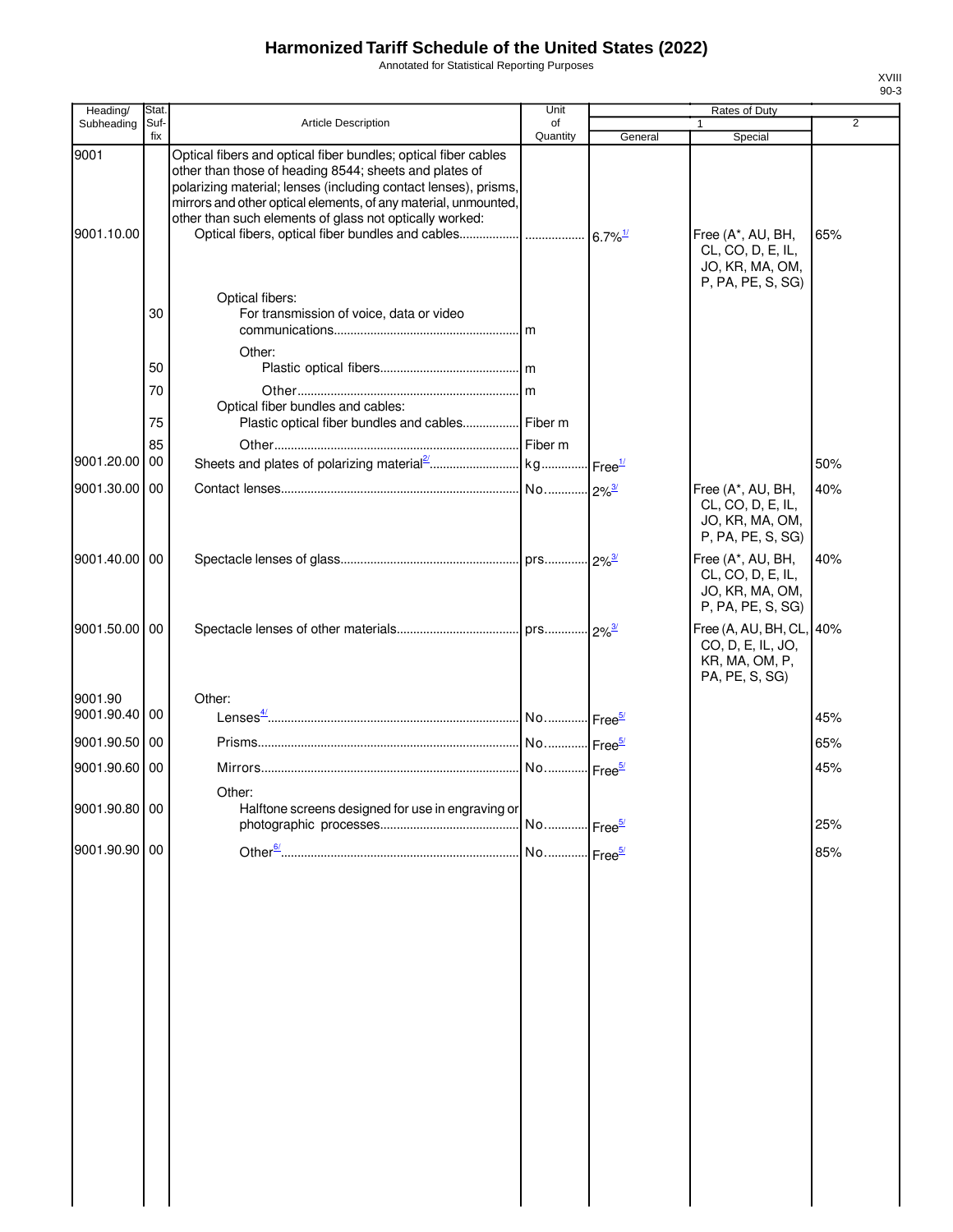Annotated for Statistical Reporting Purposes

| Heading/              | <b>Stat</b> |                                                                                                                                                                                                                                                                                               | Unit                   |         | Rates of Duty                                                                     |                |
|-----------------------|-------------|-----------------------------------------------------------------------------------------------------------------------------------------------------------------------------------------------------------------------------------------------------------------------------------------------|------------------------|---------|-----------------------------------------------------------------------------------|----------------|
| Subheading            | Suf-<br>fix | <b>Article Description</b>                                                                                                                                                                                                                                                                    | of<br>Quantity         | General | Special                                                                           | $\overline{2}$ |
| 9002                  |             | Lenses, prisms, mirrors and other optical elements, of any<br>material, mounted, being parts of or fittings for instruments or<br>apparatus, other than such elements of glass not optically<br>worked; parts and accessories thereof:<br>Objective lenses and parts and accessories thereof: |                        |         |                                                                                   |                |
| 9002.11               |             | For cameras, projectors or photographic enlargers or<br>reducers:                                                                                                                                                                                                                             |                        |         |                                                                                   |                |
| 9002.11.40            | 00          |                                                                                                                                                                                                                                                                                               |                        |         | Free (A, AU, BH, CL, 45%<br>CO, D, E, IL, JO,<br>KR, MA, OM, P,<br>PA, PE, S, SG) |                |
| 9002.11.60            | 00          | Other:<br>Mounted lenses suitable for use in, and<br>entered separately from, closed-circuit<br>television cameras, with or without attached<br>electrical or non-electrical closed-circuit<br>television camera connectors, and with or                                                      |                        |         |                                                                                   |                |
|                       |             |                                                                                                                                                                                                                                                                                               | No Free <sup>5/</sup>  |         |                                                                                   | 45%            |
| 9002.11.90            | 00          |                                                                                                                                                                                                                                                                                               |                        |         | Free (A, AU, BH, CL, 45%                                                          |                |
|                       |             |                                                                                                                                                                                                                                                                                               |                        |         | CO, D, E, IL, JO,<br>JP, KR, MA, OM,<br>P, PA, PE, S, SG)                         |                |
| 9002.19.00 00         |             |                                                                                                                                                                                                                                                                                               |                        |         |                                                                                   | 45%            |
| 9002.20<br>9002.20.40 | 00          | Filters and parts and accessories thereof:                                                                                                                                                                                                                                                    |                        |         |                                                                                   | 20%            |
| 9002.20.80 00         |             |                                                                                                                                                                                                                                                                                               |                        |         |                                                                                   | 65%            |
| 9002.90               |             | Other:                                                                                                                                                                                                                                                                                        |                        |         |                                                                                   |                |
| 9002.90.20            | 00          |                                                                                                                                                                                                                                                                                               |                        |         |                                                                                   | 65%            |
| 9002.90.40            | 00          |                                                                                                                                                                                                                                                                                               |                        |         |                                                                                   | 45%            |
| 9002.90.70            | 00          | Other:<br>Halftone screens designed for use in engraving or                                                                                                                                                                                                                                   | No Free <sup>10/</sup> |         |                                                                                   | 25%            |
| 9002.90.85 00         |             | Mounted lenses suitable for use in, and entered<br>separately from, closed-circuit television cameras,<br>with or without attached electrical or non-electrical<br>closed-circuit television camera connectors, and                                                                           |                        |         |                                                                                   | 65%            |
| 9002.90.95 00         |             |                                                                                                                                                                                                                                                                                               |                        |         |                                                                                   |                |
|                       |             |                                                                                                                                                                                                                                                                                               |                        |         |                                                                                   | 65%            |
| 9003                  |             | Frames and mountings for spectacles, goggles or the like, and<br>parts thereof:<br>Frames and mountings:                                                                                                                                                                                      |                        |         |                                                                                   |                |
| 9003.11.00 00         |             |                                                                                                                                                                                                                                                                                               | doz 2.5% <sup>3/</sup> |         | Free (A*, AU, BH,<br>CL, CO, D, E, IL,<br>JO, KR, MA, OM,<br>P, PA, PE, S, SG)    | 50%            |
| 9003.19.00 00         |             |                                                                                                                                                                                                                                                                                               | doz Free <sup>3/</sup> |         |                                                                                   | 50%            |
| 9003.90.00            | 00          |                                                                                                                                                                                                                                                                                               | No 2.5% <sup>3/</sup>  |         | Free (A*, AU, BH,<br>CL, CO, D, E, IL,<br>JO, KR, MA, OM,<br>P, PA, PE, S, SG)    | 50%            |
|                       |             |                                                                                                                                                                                                                                                                                               |                        |         |                                                                                   |                |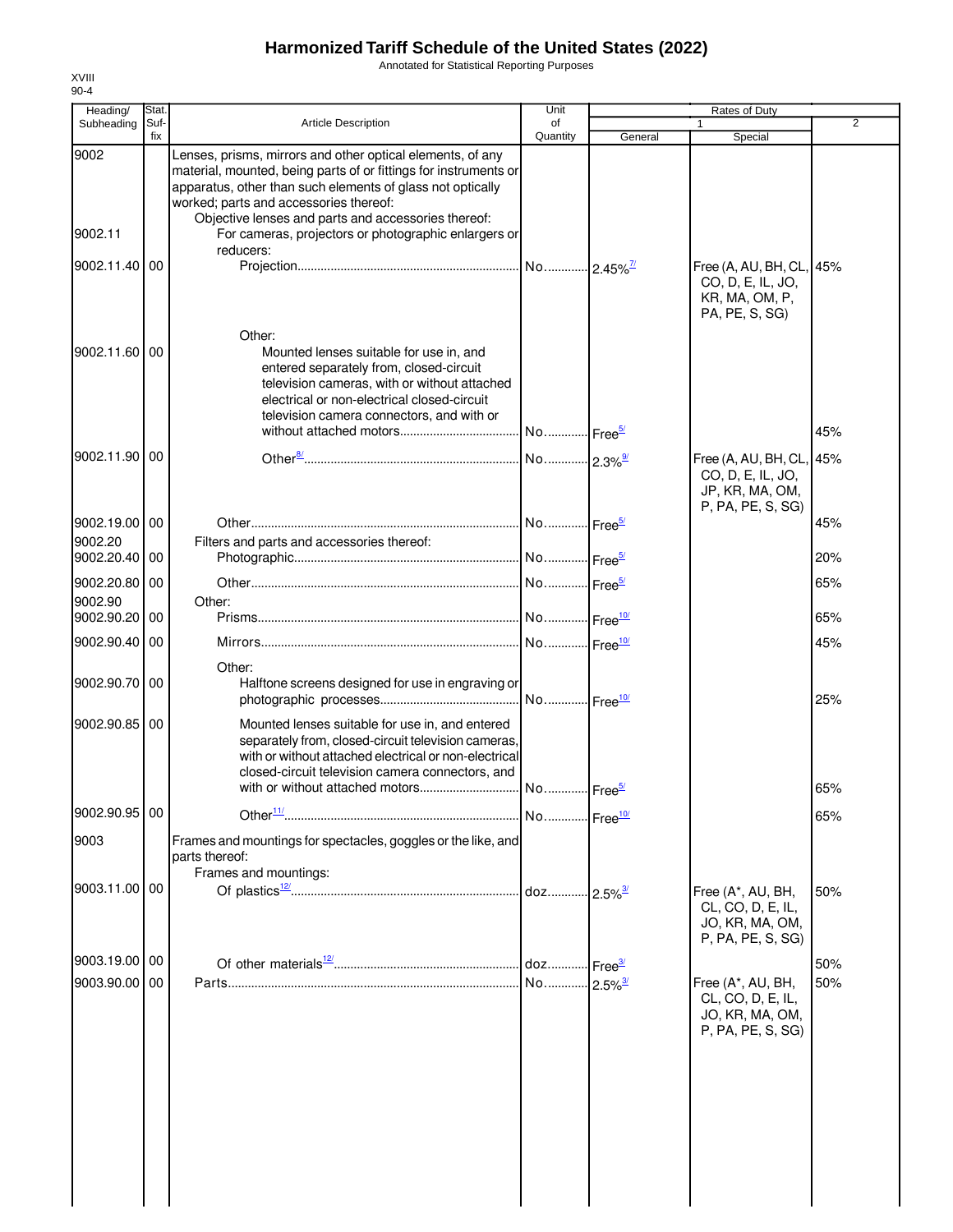Annotated for Statistical Reporting Purposes

| Heading/              | Stat. |                                                                                                                                                                                                                             | Unit     |                                                                                                  | Rates of Duty                                                                         |                                                                                      |
|-----------------------|-------|-----------------------------------------------------------------------------------------------------------------------------------------------------------------------------------------------------------------------------|----------|--------------------------------------------------------------------------------------------------|---------------------------------------------------------------------------------------|--------------------------------------------------------------------------------------|
| Subheading            | Suf-  | Article Description                                                                                                                                                                                                         | of       |                                                                                                  | 1                                                                                     | 2                                                                                    |
|                       | fix   |                                                                                                                                                                                                                             | Quantity | General                                                                                          | Special                                                                               |                                                                                      |
| 9004<br>9004.10.00    | 00    | Spectacles, goggles and the like, corrective, protective or other:                                                                                                                                                          |          |                                                                                                  | Free (A, AU, BH, CL, 40%<br>CO, D, E, IL, JO,<br>JP, KR, MA, OM,<br>P, PA, PE, S, SG) |                                                                                      |
| 9004.90.00            |       |                                                                                                                                                                                                                             |          | $2.5\%$ <sup>14/</sup>                                                                           | Free (A*, AU, BH,<br>CL, CO, D, E, IL,<br>JO, JP, KR, MA,<br>OM, P, PA, PE, S,<br>SG) | 40%                                                                                  |
|                       | 10    |                                                                                                                                                                                                                             |          |                                                                                                  |                                                                                       |                                                                                      |
|                       | 90    |                                                                                                                                                                                                                             | doz.     |                                                                                                  |                                                                                       |                                                                                      |
| 9005                  |       | Binoculars, monoculars, other optical telescopes, and<br>mountings therefor; other astronomical instruments and<br>mountings therefor, but not including instruments for<br>radio-astronomy; parts and accessories thereof: |          |                                                                                                  |                                                                                       |                                                                                      |
| 9005.10.00            | 20    |                                                                                                                                                                                                                             |          |                                                                                                  |                                                                                       | 60%                                                                                  |
|                       |       |                                                                                                                                                                                                                             |          |                                                                                                  |                                                                                       |                                                                                      |
|                       | 40    |                                                                                                                                                                                                                             |          |                                                                                                  |                                                                                       |                                                                                      |
|                       | 80    |                                                                                                                                                                                                                             |          |                                                                                                  |                                                                                       |                                                                                      |
| 9005.80<br>9005.80.40 |       | Other instruments:                                                                                                                                                                                                          |          | 8%17/                                                                                            | Free (A*, AU, BH,                                                                     | 45%                                                                                  |
|                       |       |                                                                                                                                                                                                                             |          |                                                                                                  | CL, CO, D, E, IL,<br>JO, KR, MA, OM,<br>P, PA, PE, S, SG)                             |                                                                                      |
|                       | 20    |                                                                                                                                                                                                                             |          |                                                                                                  |                                                                                       |                                                                                      |
|                       | 40    |                                                                                                                                                                                                                             | No.      |                                                                                                  |                                                                                       |                                                                                      |
| 9005.80.60<br>9005.90 | 00    | Parts and accessories (including mountings):                                                                                                                                                                                |          | $.6\%$ <sup>3/</sup>                                                                             | Free (A*, AU, BH,<br>CL, CO, D, E, IL,<br>JO, KR, MA, OM,<br>P, PA, PE, S, SG)        | 45%                                                                                  |
| 9005.90.40            | 00    | Incorporating goods of heading 9001 or 9002 No                                                                                                                                                                              |          | The rate<br>applicable to<br>the article of<br>which it is a part<br>or accessory <sup>18/</sup> | Free (A, AU, BH, CL,<br>CO, D, E, IL, JO,<br>KR, MA, OM, P,<br>PA, PE, S, SG)         | The rate<br>applicable to<br>the article of<br>which it is a<br>part or<br>accessory |
| 9005.90.80 01         |       |                                                                                                                                                                                                                             | No       | The rate<br>applicable to<br>the article of<br>which it is a part<br>or accessory <sup>18/</sup> | Free (A, AU, BH, CL.<br>CO, D, E, IL, JO,<br>KR, MA, OM, P,<br>PA, PE, S, SG)         | The rate<br>applicable to<br>the article of<br>which it is a<br>part or<br>accessory |
|                       |       |                                                                                                                                                                                                                             |          |                                                                                                  |                                                                                       |                                                                                      |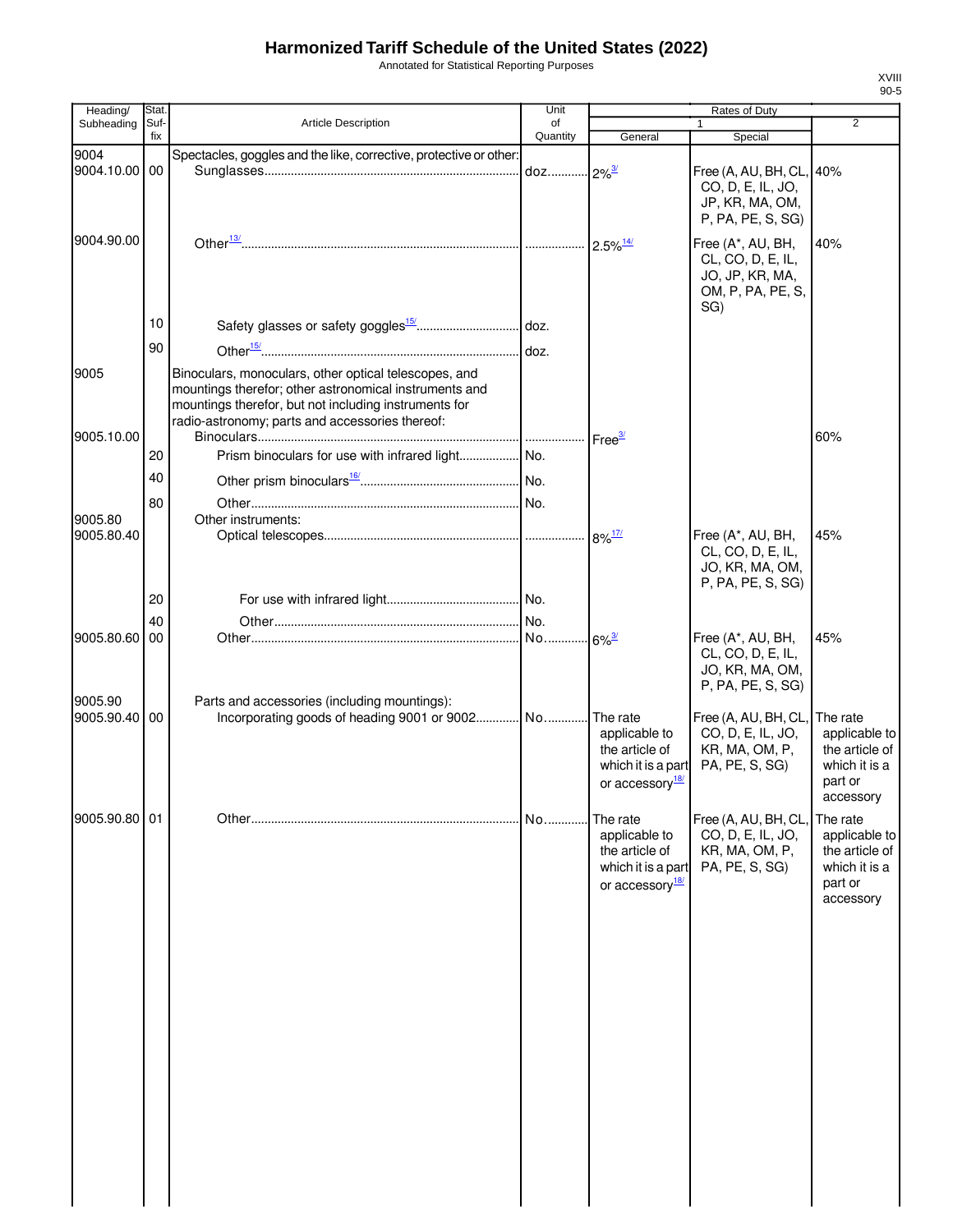Annotated for Statistical Reporting Purposes

| Heading/              | Stat.       |                                                                                                                                                                                                                                                                                                                                                                                 | Unit                  |         | Rates of Duty                                                                  |                |
|-----------------------|-------------|---------------------------------------------------------------------------------------------------------------------------------------------------------------------------------------------------------------------------------------------------------------------------------------------------------------------------------------------------------------------------------|-----------------------|---------|--------------------------------------------------------------------------------|----------------|
| Subheading            | Suf-<br>fix | Article Description                                                                                                                                                                                                                                                                                                                                                             | of<br>Quantity        | General | 1<br>Special                                                                   | $\overline{2}$ |
| 9006<br>9006.30.00 00 |             | Photographic (other than cinematographic) cameras;<br>photographic flashlight apparatus and flashbulbs other than<br>discharge lamps of heading 8539; parts and accessories<br>thereof:<br>Cameras specially designed for underwater use, for aerial<br>survey, or for medical or surgical examination of internal<br>organs; comparison cameras for forensic or criminological |                       |         |                                                                                |                |
| 9006.40               |             | Instant print cameras:                                                                                                                                                                                                                                                                                                                                                          | No Free <sup>5/</sup> |         |                                                                                | 20%            |
| 9006.40.40 00         |             | Other than fixed focus:                                                                                                                                                                                                                                                                                                                                                         | No Free <sup>3/</sup> |         |                                                                                | 20%            |
| 9006.40.60 00         |             |                                                                                                                                                                                                                                                                                                                                                                                 |                       |         | Free (A*, AU, BH,<br>CL, CO, D, E, IL,<br>JO, KR, MA, OM,<br>P, PA, PE, S, SG) | 20%            |
| 9006.40.90 00         |             | Other cameras:                                                                                                                                                                                                                                                                                                                                                                  |                       |         |                                                                                | 20%            |
| 9006.53.02            |             |                                                                                                                                                                                                                                                                                                                                                                                 |                       |         |                                                                                | 20%            |
|                       | 05          | With through-the-lens viewfinder (single lens reflex<br>Other:                                                                                                                                                                                                                                                                                                                  |                       |         |                                                                                |                |
|                       | 10          | One time use cameras:<br>With built-in electronic stroboscopic                                                                                                                                                                                                                                                                                                                  | No.                   |         |                                                                                |                |
|                       | 20          |                                                                                                                                                                                                                                                                                                                                                                                 | No.                   |         |                                                                                |                |
|                       | 50          | Other:<br>With built-in electronic stroboscopic                                                                                                                                                                                                                                                                                                                                 |                       |         |                                                                                |                |
|                       | 70          |                                                                                                                                                                                                                                                                                                                                                                                 | . No.<br>No.          |         |                                                                                |                |
|                       |             |                                                                                                                                                                                                                                                                                                                                                                                 |                       |         |                                                                                |                |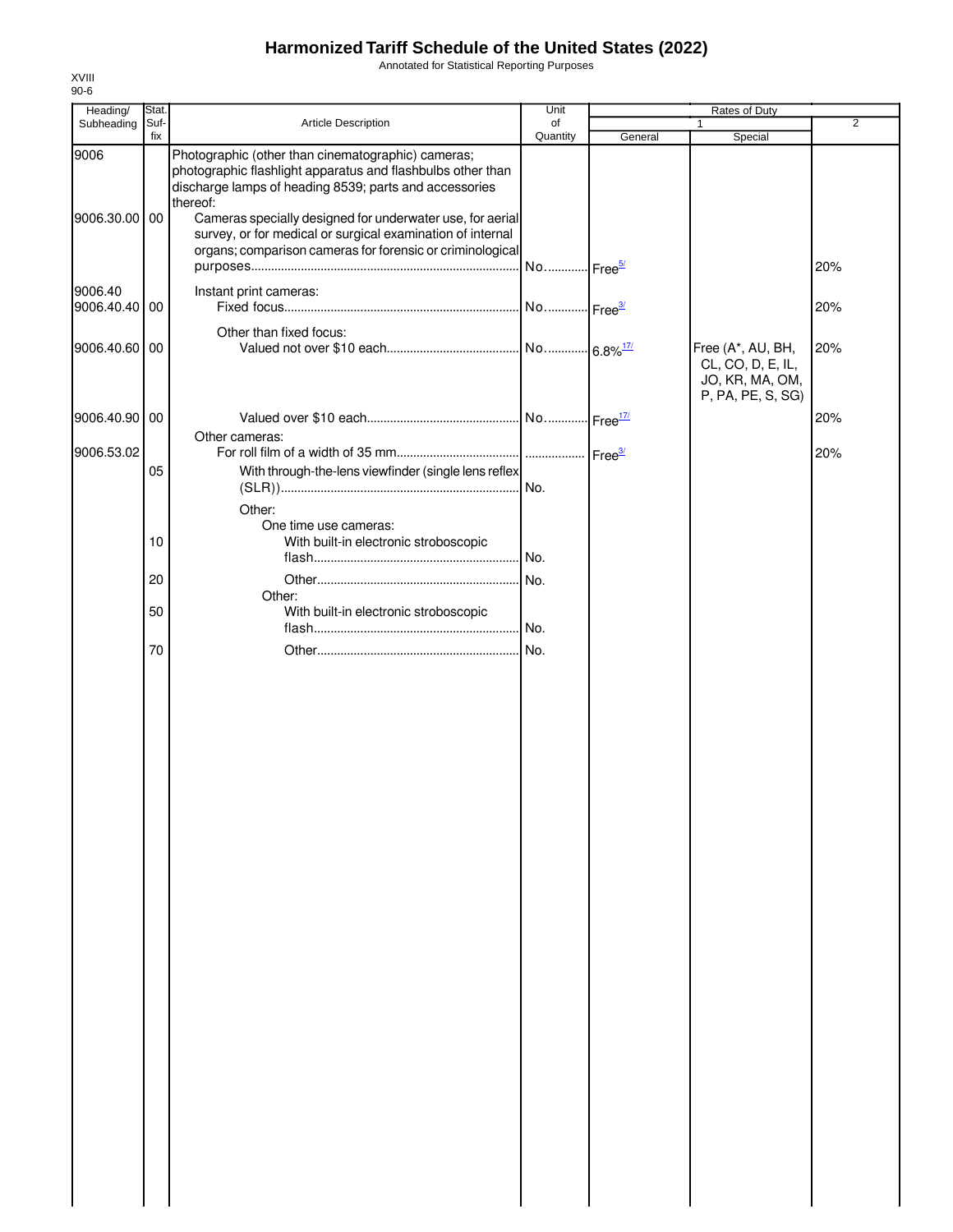Annotated for Statistical Reporting Purposes

| Heading/      | Stat.       |                                                                                                                                                                                                                         | Unit           |                     | Rates of Duty                                                                     |     |
|---------------|-------------|-------------------------------------------------------------------------------------------------------------------------------------------------------------------------------------------------------------------------|----------------|---------------------|-----------------------------------------------------------------------------------|-----|
| Subheading    | Suf-<br>fix | Article Description                                                                                                                                                                                                     | of<br>Quantity | General             | 1<br>Special                                                                      | 2   |
| 9006 (con.)   |             | Photographic (other than cinematographic) cameras;<br>photographic flashlight apparatus and flashbulbs other than<br>discharge lamps of heading 8539; parts and accessories<br>thereof: (con.)<br>Other cameras: (con.) |                |                     |                                                                                   |     |
| 9006.59       |             | Other:<br>For roll film of a width less than 35mm:                                                                                                                                                                      |                |                     |                                                                                   |     |
| 9006.59.01    |             | With through-the-lens viewfinder (single lens                                                                                                                                                                           |                |                     |                                                                                   | 20% |
|               | 60          | For magnetically sensitized roll film of a                                                                                                                                                                              |                |                     |                                                                                   |     |
|               | 90          | Other:<br>Fixed focus:<br>Hand held:                                                                                                                                                                                    |                |                     |                                                                                   |     |
| 9006.59.05    |             |                                                                                                                                                                                                                         |                |                     |                                                                                   | 20% |
|               | 20          | With built-in electronic<br>stroboscopic flash No.                                                                                                                                                                      |                |                     |                                                                                   |     |
|               | 40          |                                                                                                                                                                                                                         |                |                     |                                                                                   |     |
| 9006.59.08    | 00          |                                                                                                                                                                                                                         |                |                     | Free (A, AU, BH, CL, 20%<br>CO, D, E, IL, JO,<br>KR, MA, OM, P,<br>PA, PE, S, SG) |     |
| 9006.59.10 00 |             | Other than fixed focus:                                                                                                                                                                                                 |                |                     |                                                                                   |     |
| 9006.59.12 00 |             |                                                                                                                                                                                                                         |                |                     | Free (A, AU, BH, CL, 20%<br>CO, D, E, IL, JO,<br>KR, MA, OM, P,<br>PA, PE, S, SG) |     |
| 9006.59.15    |             | Hand held:                                                                                                                                                                                                              |                |                     |                                                                                   | 20% |
|               | 20          | 110 cameras:<br>With built-in electronic<br>stroboscopic flash No.                                                                                                                                                      |                |                     |                                                                                   | 20% |
|               | 40          |                                                                                                                                                                                                                         |                |                     |                                                                                   |     |
|               | 60          |                                                                                                                                                                                                                         |                |                     |                                                                                   |     |
|               | 80          |                                                                                                                                                                                                                         |                |                     |                                                                                   |     |
| 9006.59.20 00 |             | Other:<br>Cameras of a kind used for preparing printing                                                                                                                                                                 |                |                     |                                                                                   | 20% |
| 9006.59.40    |             |                                                                                                                                                                                                                         |                | $4\%$ <sup>3/</sup> | Free (A, AU, BH, CL,                                                              | 20% |
|               |             |                                                                                                                                                                                                                         |                |                     | CO, D, E, IL, JO,<br>KR, MA, OM, P,<br>PA, PE, S, SG)                             |     |
|               | 40          |                                                                                                                                                                                                                         |                |                     |                                                                                   |     |
|               | 60          |                                                                                                                                                                                                                         |                |                     |                                                                                   |     |
| 9006.59.60 00 |             | Other than fixed focus:                                                                                                                                                                                                 |                |                     | Free (A, AU, BH, CL, 20%<br>CO, D, E, IL, JO,<br>KR, MA, OM, P,<br>PA, PE, S, SG) |     |
| 9006.59.91    | 00          |                                                                                                                                                                                                                         |                |                     |                                                                                   | 20% |
|               |             |                                                                                                                                                                                                                         |                |                     |                                                                                   |     |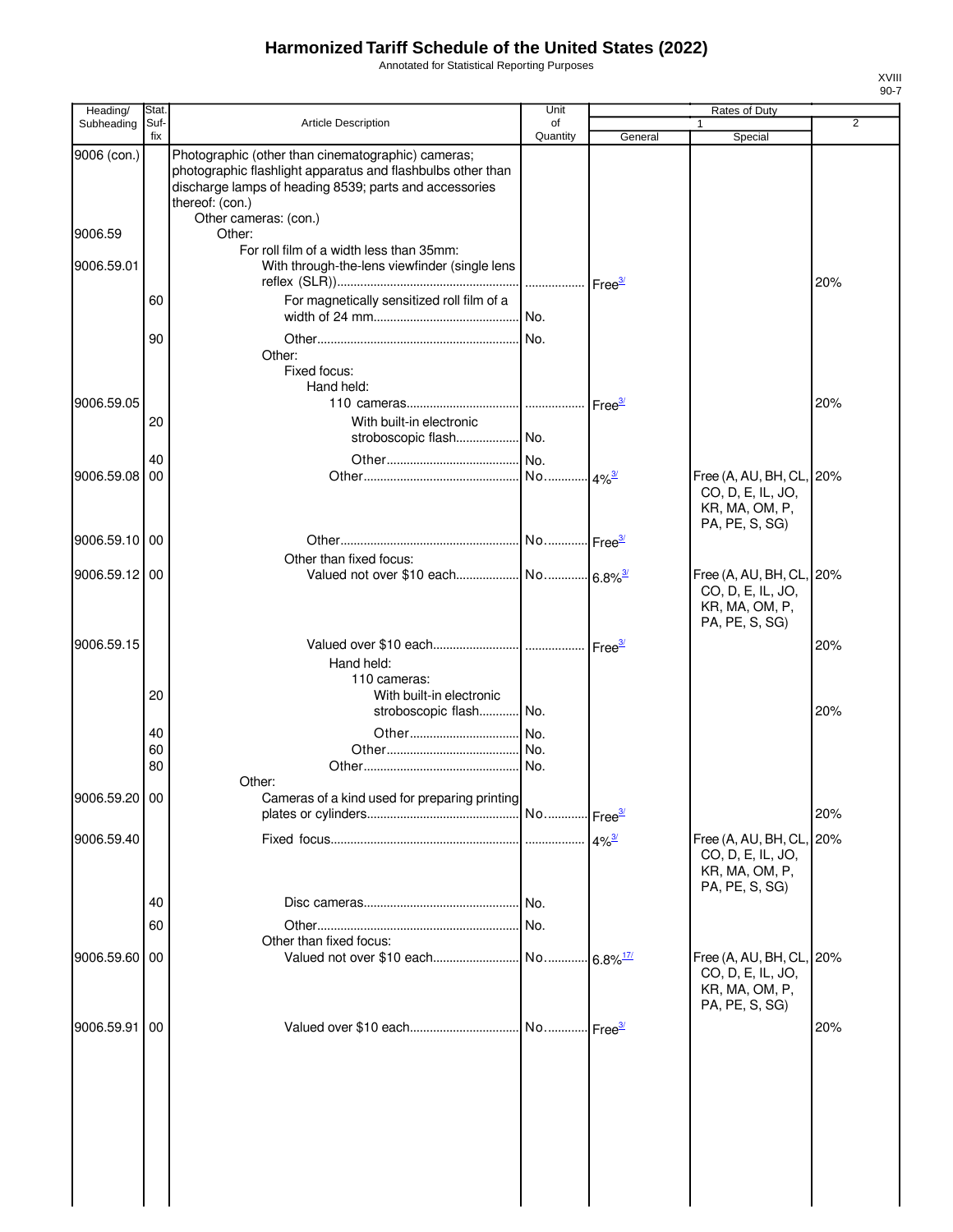Annotated for Statistical Reporting Purposes

| Heading/    | Stat. |                                                                                                                                          | Unit       |                        | Rates of Duty                                         |                |
|-------------|-------|------------------------------------------------------------------------------------------------------------------------------------------|------------|------------------------|-------------------------------------------------------|----------------|
| Subheading  | Suf-  | Article Description                                                                                                                      | of         |                        | $\mathbf{1}$                                          | $\overline{2}$ |
| 9006 (con.) | fix   | Photographic (other than cinematographic) cameras;                                                                                       | Quantity   | General                | Special                                               |                |
|             |       | photographic flashlight apparatus and flashbulbs other than<br>discharge lamps of heading 8539; parts and accessories<br>thereof: (con.) |            |                        |                                                       |                |
| 9006.61.00  |       | Photographic flashlight apparatus and flashbulbs:<br>Discharge lamp ("electronic") flashlight apparatus    Free3/                        |            |                        |                                                       | 35%            |
|             | 20    | Capable of camera mounting:<br>Capable of automatically controlling flash                                                                |            |                        |                                                       |                |
|             |       |                                                                                                                                          | No.<br>No. |                        |                                                       |                |
|             | 40    |                                                                                                                                          |            |                        |                                                       |                |
|             | 60    |                                                                                                                                          |            |                        |                                                       |                |
| 9006.69.01  |       |                                                                                                                                          |            | Free <sup>17</sup>     |                                                       | 35%            |
|             | 10    |                                                                                                                                          |            |                        |                                                       |                |
|             | 50    |                                                                                                                                          |            |                        |                                                       |                |
|             |       | Parts and accessories:                                                                                                                   |            |                        |                                                       |                |
| 9006.91.00  | 01    |                                                                                                                                          |            | $-5.8\%$ <sup>3/</sup> | Free (A, AU, BH, CL, 20%                              |                |
|             |       |                                                                                                                                          |            |                        | CO, D, E, IL, JO,<br>KR, MA, OM, P,<br>PA, PE, S, SG) |                |
| 9006.99.00  | 00    |                                                                                                                                          |            |                        | Free (A, AU, BH, CL, 35%                              |                |
|             |       |                                                                                                                                          |            |                        | CO, D, E, IL, JO,<br>KR, MA, OM, P,<br>PA, PE, S, SG) |                |
|             |       |                                                                                                                                          |            |                        |                                                       |                |
|             |       |                                                                                                                                          |            |                        |                                                       |                |
|             |       |                                                                                                                                          |            |                        |                                                       |                |
|             |       |                                                                                                                                          |            |                        |                                                       |                |
|             |       |                                                                                                                                          |            |                        |                                                       |                |
|             |       |                                                                                                                                          |            |                        |                                                       |                |
|             |       |                                                                                                                                          |            |                        |                                                       |                |
|             |       |                                                                                                                                          |            |                        |                                                       |                |
|             |       |                                                                                                                                          |            |                        |                                                       |                |
|             |       |                                                                                                                                          |            |                        |                                                       |                |
|             |       |                                                                                                                                          |            |                        |                                                       |                |
|             |       |                                                                                                                                          |            |                        |                                                       |                |
|             |       |                                                                                                                                          |            |                        |                                                       |                |
|             |       |                                                                                                                                          |            |                        |                                                       |                |
|             |       |                                                                                                                                          |            |                        |                                                       |                |
|             |       |                                                                                                                                          |            |                        |                                                       |                |
|             |       |                                                                                                                                          |            |                        |                                                       |                |
|             |       |                                                                                                                                          |            |                        |                                                       |                |
|             |       |                                                                                                                                          |            |                        |                                                       |                |
|             |       |                                                                                                                                          |            |                        |                                                       |                |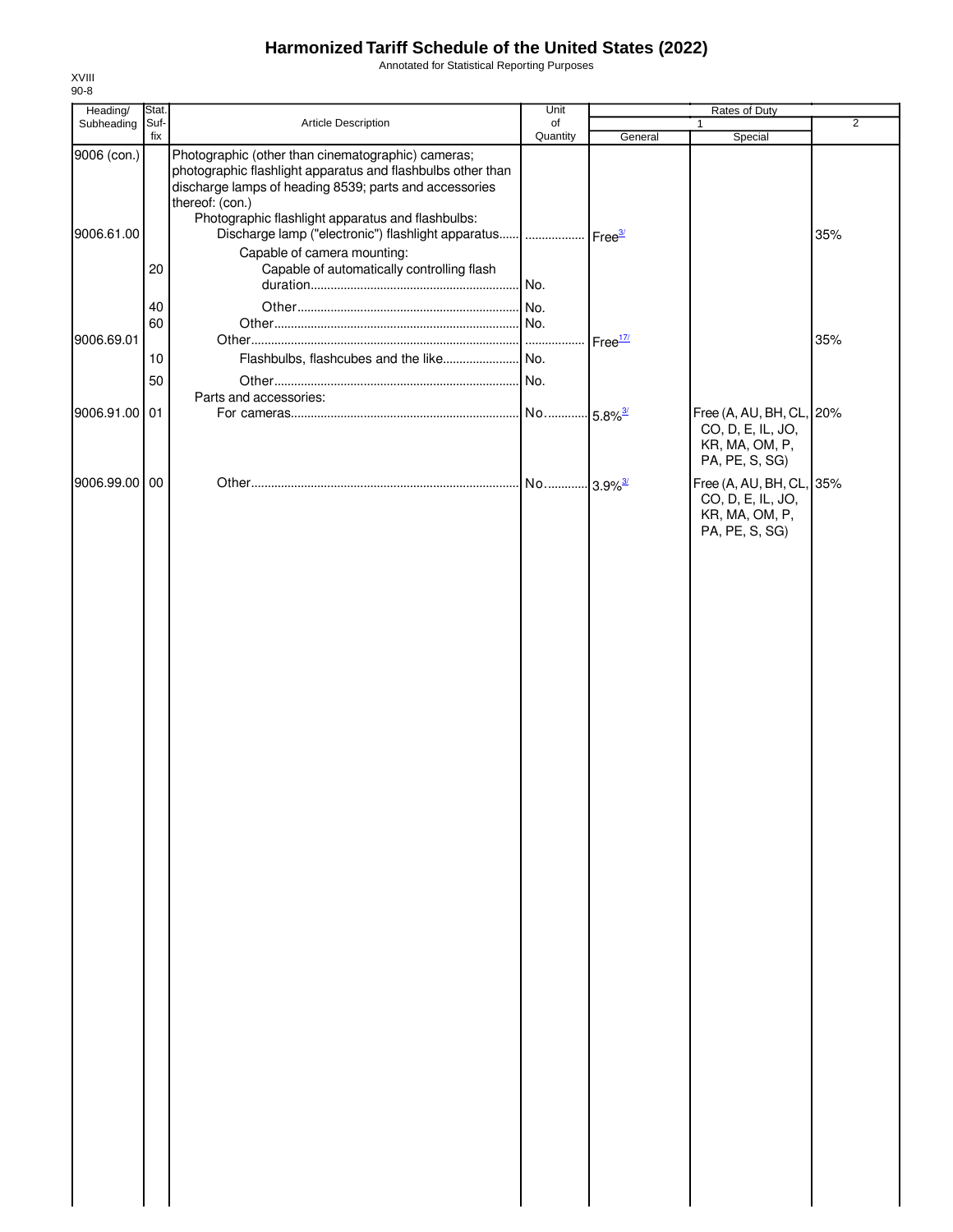Annotated for Statistical Reporting Purposes

| Heading/      | Stat. |                                                                                                                                    | Unit     |         | Rates of Duty                                                                                   |                |
|---------------|-------|------------------------------------------------------------------------------------------------------------------------------------|----------|---------|-------------------------------------------------------------------------------------------------|----------------|
| Subheading    | Suf-  | Article Description                                                                                                                | of       |         | 1                                                                                               | $\overline{2}$ |
| 9007          | fix   | Cinematographic cameras and projectors, whether or not<br>incorporating sound recording or reproducing apparatus; parts            | Quantity | General | Special                                                                                         |                |
| 9007.10.00 00 |       | and accessories thereof:                                                                                                           |          |         |                                                                                                 | 20%            |
| 9007.20       |       | Projectors:                                                                                                                        |          |         |                                                                                                 |                |
| 9007.20.20 00 |       | For film of less than 16 mm:<br>With sound recording and reproducing systems;<br>and those capable of projecting only sound motion |          |         |                                                                                                 |                |
|               |       |                                                                                                                                    |          |         |                                                                                                 | 45%            |
| 9007.20.40 00 |       | Other:                                                                                                                             |          |         | Free (A, AU, BH, CL, 45%<br>CO, D, E, IL, JO,<br>KR, MA, OM, P,<br>PA, PE, S, SG)               |                |
| 9007.20.60    |       | With sound recording and reproducing systems;<br>and those capable of projecting only sound motion                                 |          |         |                                                                                                 |                |
|               |       |                                                                                                                                    |          |         |                                                                                                 | 45%            |
|               | 40    |                                                                                                                                    |          |         |                                                                                                 |                |
|               | 80    |                                                                                                                                    |          |         |                                                                                                 |                |
| 9007.20.80    | 00    |                                                                                                                                    |          |         | Free (A, AU, BH, CL, 45%<br>CO, D, E, IL, JO,<br>KR, MA, OM, P,<br>PA, PE, S, SG)               |                |
|               |       | Parts and accessories:                                                                                                             |          |         |                                                                                                 |                |
| 9007.91       |       | For cameras:                                                                                                                       |          |         |                                                                                                 |                |
| 9007.91.40 00 |       |                                                                                                                                    |          |         |                                                                                                 | 20%            |
| 9007.91.80 01 |       |                                                                                                                                    |          |         | Free (A, AU, BH, CL, 45%<br>CO, D, E, IL, JO,<br>KR, MA, OM, P,                                 |                |
| 9007.92.00 00 |       |                                                                                                                                    |          |         | PA, PE, S, SG)<br>Free (A, AU, BH, CL,<br>CO, D, E, IL, JO,<br>KR, MA, OM, P,<br>PA, PE, S, SG) | 45%            |
|               |       |                                                                                                                                    |          |         |                                                                                                 |                |
|               |       |                                                                                                                                    |          |         |                                                                                                 |                |
|               |       |                                                                                                                                    |          |         |                                                                                                 |                |
|               |       |                                                                                                                                    |          |         |                                                                                                 |                |
|               |       |                                                                                                                                    |          |         |                                                                                                 |                |
|               |       |                                                                                                                                    |          |         |                                                                                                 |                |
|               |       |                                                                                                                                    |          |         |                                                                                                 |                |
|               |       |                                                                                                                                    |          |         |                                                                                                 |                |
|               |       |                                                                                                                                    |          |         |                                                                                                 |                |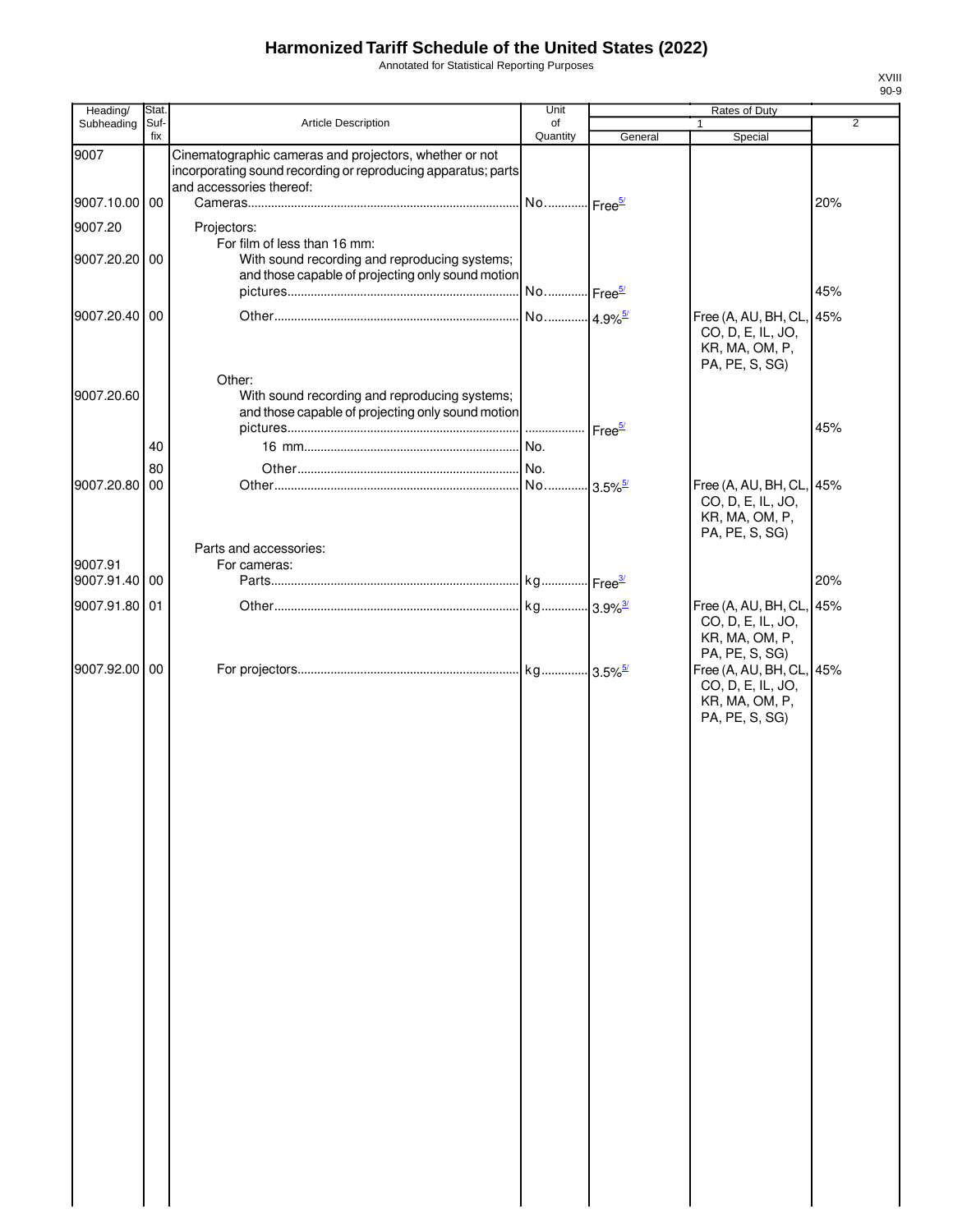Annotated for Statistical Reporting Purposes

| Heading/                 | Stat.       |                                                                                                                                                      | Unit                  |         | Rates of Duty                                                                     |                |
|--------------------------|-------------|------------------------------------------------------------------------------------------------------------------------------------------------------|-----------------------|---------|-----------------------------------------------------------------------------------|----------------|
| Subheading               | Suf-<br>fix | Article Description                                                                                                                                  | of<br>Quantity        | General | 1<br>Special                                                                      | $\overline{2}$ |
| 9008                     |             | Image projectors, other than cinematographic; photographic<br>(other than cinematographic) enlargers and reducers; parts<br>and accessories thereof: |                       |         |                                                                                   |                |
| 9008.50<br>9008.50.10 00 |             | Projectors, enlargers and reducers:                                                                                                                  |                       |         | Free (A, AU, BH, CL, 45%<br>CO, D, E, IL, JO,<br>KR, MA, OM, P,                   |                |
|                          |             | Microfilm, microfiche or other microform readers,<br>whether or not capable of producing copies:                                                     |                       |         | PA, PE, S, SG)                                                                    |                |
| 9008.50.20 00            |             |                                                                                                                                                      |                       |         |                                                                                   | 35%            |
| 9008.50.30 00            |             |                                                                                                                                                      |                       |         | Free (A, AU, BH, CL, 45%<br>CO, D, E, IL, JO,<br>KR, MA, OM, P,<br>PA, PE, S, SG) |                |
| 9008.50.40 00            |             |                                                                                                                                                      |                       |         | Free (A, AU, BH, CL, 45%<br>CO, D, E, IL, JO,<br>KR, MA, OM, P,<br>PA, PE, S, SG) |                |
| 9008.50.50 00<br>9008.90 |             | Photographic (other than cinematographic) enlargers<br>Parts and accessories:                                                                        | No Free <sup>5/</sup> |         |                                                                                   | 20%            |
| 9008.90.40 00            |             | Of image projectors, other than cinematographic kg Free <sup>5/</sup>                                                                                |                       |         |                                                                                   | 35%            |
| 9008.90.80 00            |             |                                                                                                                                                      |                       |         | Free (A, AU, BH, CL, 20%                                                          |                |
|                          |             |                                                                                                                                                      |                       |         | CO, D, E, IL, JO,<br>KR, MA, OM, P,<br>PA, PE, S, SG)                             |                |
|                          |             |                                                                                                                                                      |                       |         |                                                                                   |                |
|                          |             |                                                                                                                                                      |                       |         |                                                                                   |                |
|                          |             |                                                                                                                                                      |                       |         |                                                                                   |                |
|                          |             |                                                                                                                                                      |                       |         |                                                                                   |                |
|                          |             |                                                                                                                                                      |                       |         |                                                                                   |                |
|                          |             |                                                                                                                                                      |                       |         |                                                                                   |                |
|                          |             |                                                                                                                                                      |                       |         |                                                                                   |                |
|                          |             |                                                                                                                                                      |                       |         |                                                                                   |                |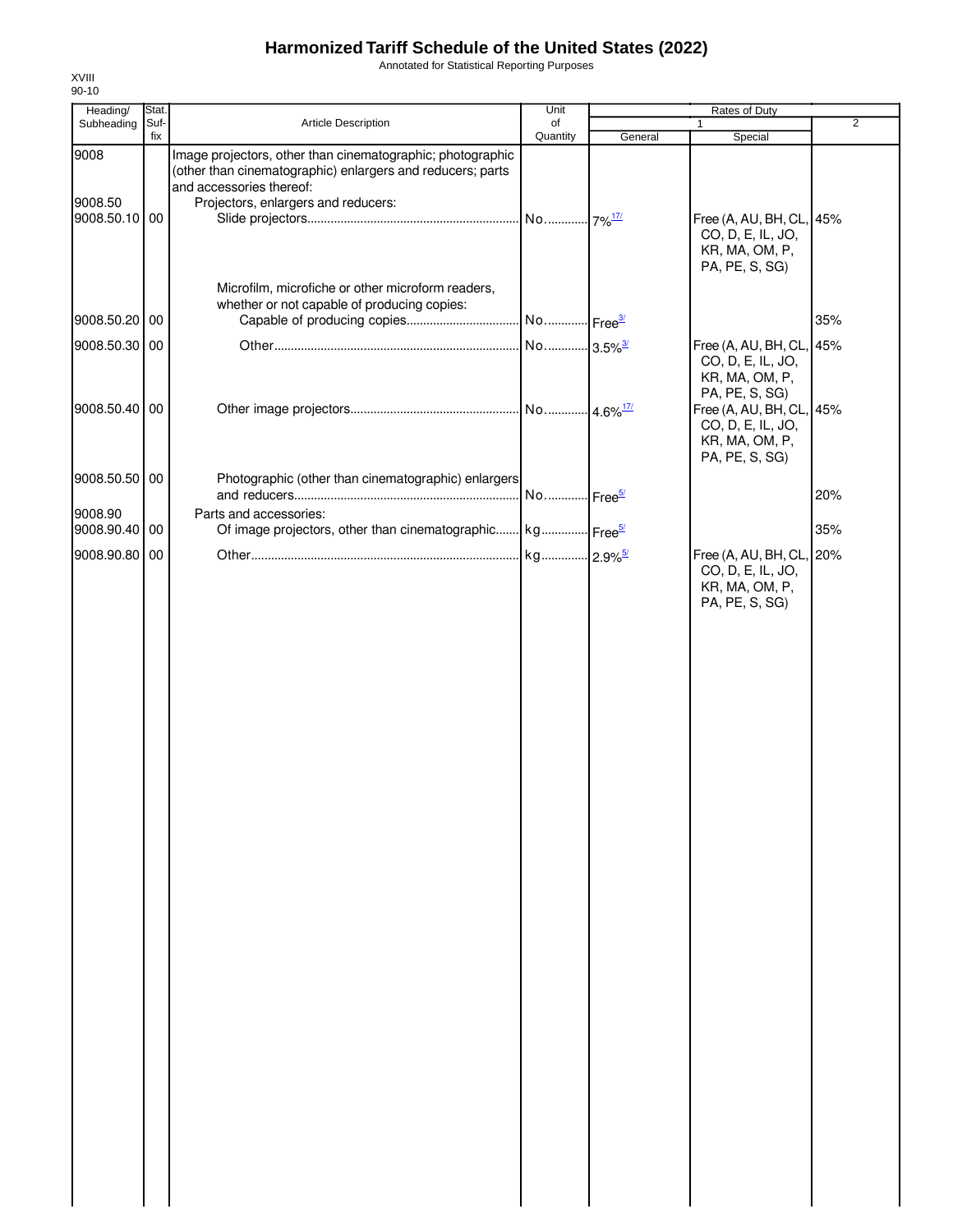Annotated for Statistical Reporting Purposes

| Heading/                 | Stat.       |                                                                                                                                                                                                                                                                                                                                                                                                       | Unit           |         | Rates of Duty                                                                     |     |
|--------------------------|-------------|-------------------------------------------------------------------------------------------------------------------------------------------------------------------------------------------------------------------------------------------------------------------------------------------------------------------------------------------------------------------------------------------------------|----------------|---------|-----------------------------------------------------------------------------------|-----|
| Subheading               | Suf-<br>fix | <b>Article Description</b>                                                                                                                                                                                                                                                                                                                                                                            | of<br>Quantity | General | 1<br>Special                                                                      | 2   |
| 9010<br>9010.10.00 00    |             | Apparatus and equipment for photographic (including<br>cinematographic) laboratories, not specified or included<br>elsewhere in this chapter; negatoscopes; projection screens;<br>parts and accessories thereof:<br>Apparatus and equipment for automatically developing<br>photographic (including cinematographic) film or paper in<br>rolls or for automatically exposing developed film to rolls |                |         | Free (A, AU, BH, CL, 35%<br>CO, D, E, IL, JO,<br>KR, MA, OM, P,                   |     |
| 9010.50                  |             | Other apparatus and equipment for photographic (including                                                                                                                                                                                                                                                                                                                                             |                |         | PA, PE, S, SG)                                                                    |     |
| 9010.50.10 00            |             | cinematographic) laboratories; negatoscopes:                                                                                                                                                                                                                                                                                                                                                          |                |         |                                                                                   | 35% |
| 9010.50.20               | 00          |                                                                                                                                                                                                                                                                                                                                                                                                       |                |         |                                                                                   | 45% |
| 9010.50.30 00            |             | Photographic film viewers, titlers, splicers and editors,<br>all the foregoing and combinations thereof:<br>Articles containing an optical lens or designed to<br>contain such a lens:<br>Editors and combination editor-splicers, for                                                                                                                                                                |                |         |                                                                                   |     |
|                          |             |                                                                                                                                                                                                                                                                                                                                                                                                       |                |         |                                                                                   | 45% |
| 9010.50.40 00            |             |                                                                                                                                                                                                                                                                                                                                                                                                       |                |         |                                                                                   | 45% |
| 9010.50.50 00            |             |                                                                                                                                                                                                                                                                                                                                                                                                       |                |         |                                                                                   | 35% |
| 9010.50.60 00            |             |                                                                                                                                                                                                                                                                                                                                                                                                       |                |         |                                                                                   | 35% |
| 9010.60.00 00            |             |                                                                                                                                                                                                                                                                                                                                                                                                       |                |         |                                                                                   | 50% |
| 9010.90<br>9010.90.85 00 |             | Parts and accessories:<br>Parts and accessories of articles of subheadings                                                                                                                                                                                                                                                                                                                            |                |         |                                                                                   | 45% |
| 9010.90.95               | 00          |                                                                                                                                                                                                                                                                                                                                                                                                       |                |         | Free (A*, AU, BH,<br>CL, CO, E, IL, JO,<br>KR, MA, OM, P,<br>PA, PE, S, SG)       | 45% |
| 9011<br>9011.10          |             | Compound optical microscopes, including those for<br>photomicrography, cinemicrography or microprojection; parts<br>and accessories thereof:<br>Stereoscopic microscopes:                                                                                                                                                                                                                             |                |         |                                                                                   |     |
| 9011.10.40 00            |             | Provided with a means for photographing the image No Free <sup>10/</sup>                                                                                                                                                                                                                                                                                                                              |                |         |                                                                                   | 20% |
| 9011.10.80 00            |             |                                                                                                                                                                                                                                                                                                                                                                                                       |                |         |                                                                                   | 45% |
| 9011.20                  |             | Other microscopes, for photomicrography, cinemicrography<br>or microprojection:                                                                                                                                                                                                                                                                                                                       |                |         |                                                                                   |     |
| 9011.20.40 00            |             | Provided with a means for photographing the image No 3.9% <sup>10/</sup>                                                                                                                                                                                                                                                                                                                              |                |         | Free (A, AU, BH, CL, 20%<br>CO, D, E, IL, JO,<br>KR, MA, OM, P,<br>PA, PE, S, SG) |     |
| 9011.20.80               | 00          |                                                                                                                                                                                                                                                                                                                                                                                                       |                |         | Free (A, AU, BH, CL,<br>CO, D, E, IL, JO,<br>KR, MA, OM, P,<br>PA, PE, S, SG)     | 45% |
| 9011.80.00 00            |             |                                                                                                                                                                                                                                                                                                                                                                                                       |                |         |                                                                                   | 45% |
| 9011.90.00 00            |             |                                                                                                                                                                                                                                                                                                                                                                                                       |                |         |                                                                                   | 45% |
|                          |             |                                                                                                                                                                                                                                                                                                                                                                                                       |                |         |                                                                                   |     |

XVIII 90-11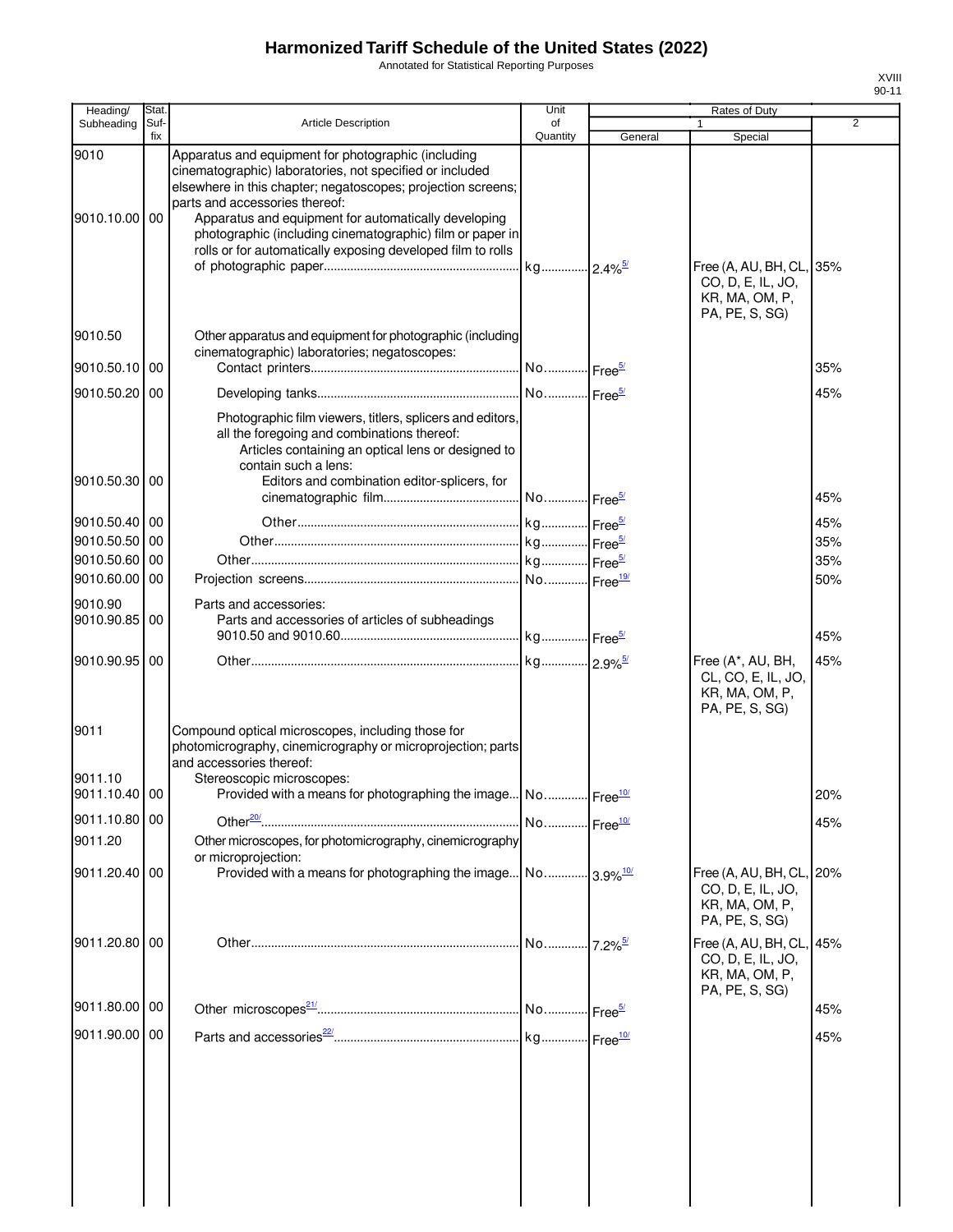Annotated for Statistical Reporting Purposes

| Heading/ Stat.<br>Subheading Suf- |                          |                                                         | Unit                  |         | Rates of Duty |                |
|-----------------------------------|--------------------------|---------------------------------------------------------|-----------------------|---------|---------------|----------------|
|                                   | $\operatorname{\sf fix}$ | Article Description                                     | $\circ$ f<br>Quantity |         | 1             | $\overline{2}$ |
|                                   |                          |                                                         |                       | General | Special       |                |
| 9012                              |                          | Microscopes other than optical microscopes; diffraction |                       |         |               |                |
| 9012.10.00 00                     |                          | apparatus; parts and accessories thereof:               |                       |         |               |                |
|                                   |                          | Microscopes other than optical microscopes; diffraction |                       |         |               |                |
|                                   |                          |                                                         |                       |         |               | 40%            |
| 9012.90.00 00                     |                          |                                                         |                       |         |               | 40%            |
|                                   |                          |                                                         |                       |         |               |                |
|                                   |                          |                                                         |                       |         |               |                |
|                                   |                          |                                                         |                       |         |               |                |
|                                   |                          |                                                         |                       |         |               |                |
|                                   |                          |                                                         |                       |         |               |                |
|                                   |                          |                                                         |                       |         |               |                |
|                                   |                          |                                                         |                       |         |               |                |
|                                   |                          |                                                         |                       |         |               |                |
|                                   |                          |                                                         |                       |         |               |                |
|                                   |                          |                                                         |                       |         |               |                |
|                                   |                          |                                                         |                       |         |               |                |
|                                   |                          |                                                         |                       |         |               |                |
|                                   |                          |                                                         |                       |         |               |                |
|                                   |                          |                                                         |                       |         |               |                |
|                                   |                          |                                                         |                       |         |               |                |
|                                   |                          |                                                         |                       |         |               |                |
|                                   |                          |                                                         |                       |         |               |                |
|                                   |                          |                                                         |                       |         |               |                |
|                                   |                          |                                                         |                       |         |               |                |
|                                   |                          |                                                         |                       |         |               |                |
|                                   |                          |                                                         |                       |         |               |                |
|                                   |                          |                                                         |                       |         |               |                |
|                                   |                          |                                                         |                       |         |               |                |
|                                   |                          |                                                         |                       |         |               |                |
|                                   |                          |                                                         |                       |         |               |                |
|                                   |                          |                                                         |                       |         |               |                |
|                                   |                          |                                                         |                       |         |               |                |
|                                   |                          |                                                         |                       |         |               |                |
|                                   |                          |                                                         |                       |         |               |                |
|                                   |                          |                                                         |                       |         |               |                |
|                                   |                          |                                                         |                       |         |               |                |
|                                   |                          |                                                         |                       |         |               |                |
|                                   |                          |                                                         |                       |         |               |                |
|                                   |                          |                                                         |                       |         |               |                |
|                                   |                          |                                                         |                       |         |               |                |
|                                   |                          |                                                         |                       |         |               |                |
|                                   |                          |                                                         |                       |         |               |                |
|                                   |                          |                                                         |                       |         |               |                |
|                                   |                          |                                                         |                       |         |               |                |
|                                   |                          |                                                         |                       |         |               |                |
|                                   |                          |                                                         |                       |         |               |                |
|                                   |                          |                                                         |                       |         |               |                |
|                                   |                          |                                                         |                       |         |               |                |
|                                   |                          |                                                         |                       |         |               |                |
|                                   |                          |                                                         |                       |         |               |                |
|                                   |                          |                                                         |                       |         |               |                |
|                                   |                          |                                                         |                       |         |               |                |
|                                   |                          |                                                         |                       |         |               |                |
|                                   |                          |                                                         |                       |         |               |                |
|                                   |                          |                                                         |                       |         |               |                |
|                                   |                          |                                                         |                       |         |               |                |
|                                   |                          |                                                         |                       |         |               |                |
|                                   |                          |                                                         |                       |         |               |                |
|                                   |                          |                                                         |                       |         |               |                |
|                                   |                          |                                                         |                       |         |               |                |
|                                   |                          |                                                         |                       |         |               |                |
|                                   |                          |                                                         |                       |         |               |                |
|                                   |                          |                                                         |                       |         |               |                |
|                                   |                          |                                                         |                       |         |               |                |
|                                   |                          |                                                         |                       |         |               |                |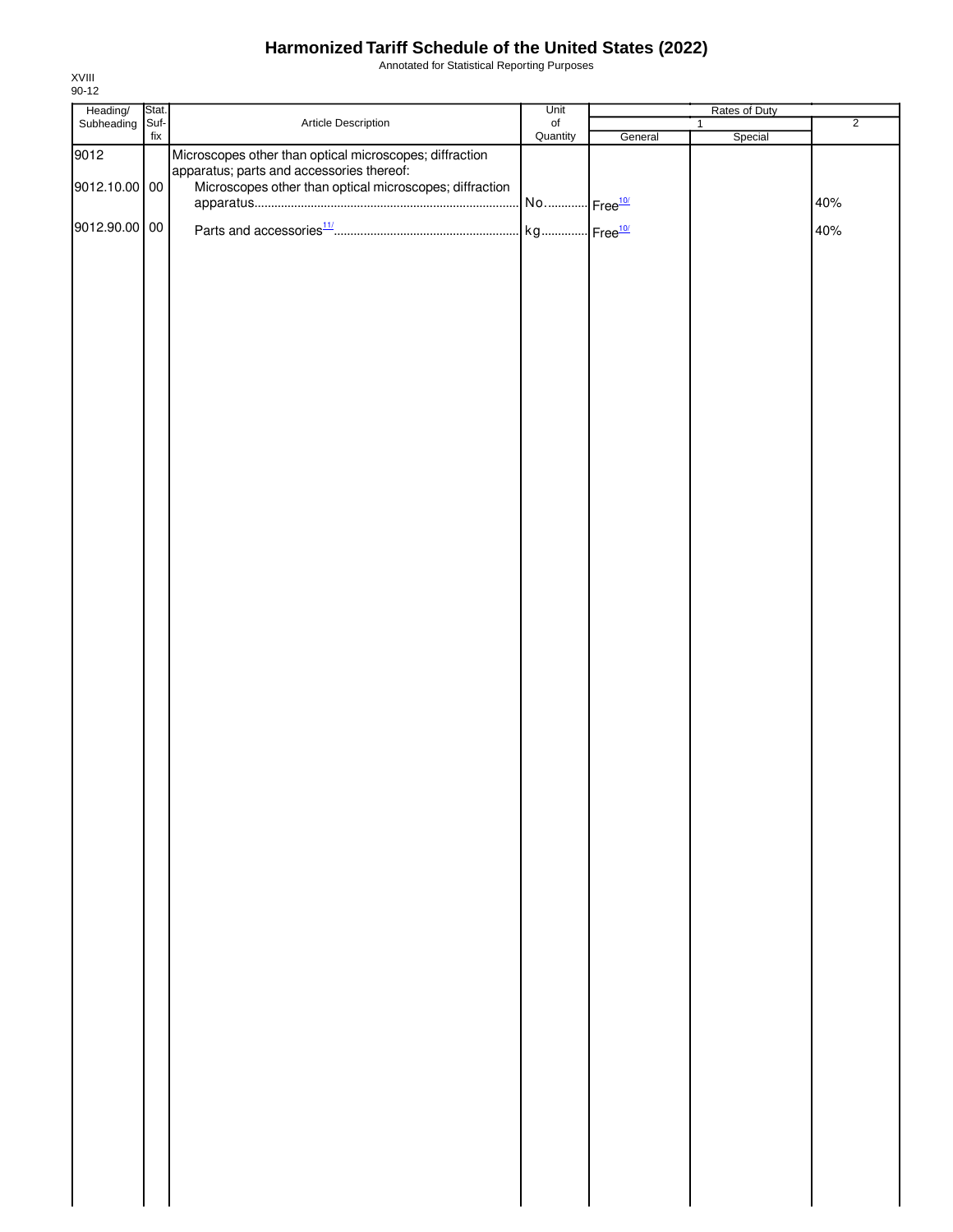Annotated for Statistical Reporting Purposes

| Heading/                 | Stat.       |                                                                                                                                                                                                                                                                                                                    | Unit                  |         | Rates of Duty                                                                                |     |
|--------------------------|-------------|--------------------------------------------------------------------------------------------------------------------------------------------------------------------------------------------------------------------------------------------------------------------------------------------------------------------|-----------------------|---------|----------------------------------------------------------------------------------------------|-----|
| Subheading               | Suf-<br>fix | <b>Article Description</b>                                                                                                                                                                                                                                                                                         | of<br>Quantity        | General | $\mathbf{1}$<br>Special                                                                      | 2   |
| 9013<br>9013.10          |             | Lasers, other than laser diodes; other optical appliances and<br>instruments, not specified or included elsewhere in this chapter:<br>Telescopic sights for fitting to arms; periscopes; telescopes<br>designed to form parts of machines, appliances,<br>instruments or apparatus of this chapter or section XVI: |                       |         |                                                                                              |     |
| 9013.10.10 00            |             | Telescopic sights for rifles:                                                                                                                                                                                                                                                                                      |                       |         | Free (A*, AU, BH,<br>CL, CO, D, E, IL,<br>JO, KR, MA, OM,<br>P, PA, PE, S, SG)<br>7.45% (JP) | 45% |
| 9013.10.30 00            |             |                                                                                                                                                                                                                                                                                                                    |                       |         | Free (A*, AU, BH,<br>CL, CO, D, E, IL,<br>JO, KR, MA, OM,<br>P, PA, PE, S, SG)               | 35% |
| 9013.10.45 00            |             | Other:<br>Telescopes designed to form parts of machines,<br>appliances, instruments or apparatus of this                                                                                                                                                                                                           |                       |         |                                                                                              | 45% |
| 9013.10.50 00            |             |                                                                                                                                                                                                                                                                                                                    |                       |         | Free (A*, AU, BH,<br>CL, CO, E, IL, JO,<br>KR, MA, OM, P,<br>PA, PE, S, SG)                  | 45% |
| 9013.20.00 00            |             |                                                                                                                                                                                                                                                                                                                    |                       |         |                                                                                              | 35% |
| 9013.80<br>9013.80.20 00 |             | Other devices, appliances and instruments:<br>Hand magnifiers, magnifying glasses, loupes, thread                                                                                                                                                                                                                  |                       |         | Free (A, AU, BH, CL, 45%<br>CO, D, E, IL, JO,<br>KR, MA, OM, P,<br>PA, PE, S, SG)            |     |
| 9013.80.40 00            |             |                                                                                                                                                                                                                                                                                                                    |                       |         | Free (A, AU, BH, CL, 60%<br>CO, D, E, IL, JO,<br>KR, MA, OM, P,<br>PA, PE, S, SG)            |     |
| 9013.80.91               | 00          |                                                                                                                                                                                                                                                                                                                    |                       |         | Free (A, AU, BH, CL, 45%<br>CO, D, E, IL, JO,<br>KR, MA, OM, P,<br>PA, PE, S, SG)            |     |
| 9013.90<br>9013.90.20 00 |             | Parts and accessories:                                                                                                                                                                                                                                                                                             |                       |         | Free (A, AU, BH, CL, 45%<br>CO, D, E, IL, JO,<br>KR, MA, OM, P,<br>PA, PE, S, SG)            |     |
| 9013.90.70 00            |             | Other:<br>Other parts and accessories, other than for<br>telescopic sights for fitting to arms or for                                                                                                                                                                                                              |                       |         |                                                                                              | 45% |
| 9013.90.80 00            |             |                                                                                                                                                                                                                                                                                                                    | No 4.5% <sup>5/</sup> |         | Free (A, AU, BH, CL,<br>CO, E, IL, JO, KR,<br>MA, OM, P, PA,<br>PE, S, SG)                   | 45% |
|                          |             |                                                                                                                                                                                                                                                                                                                    |                       |         |                                                                                              |     |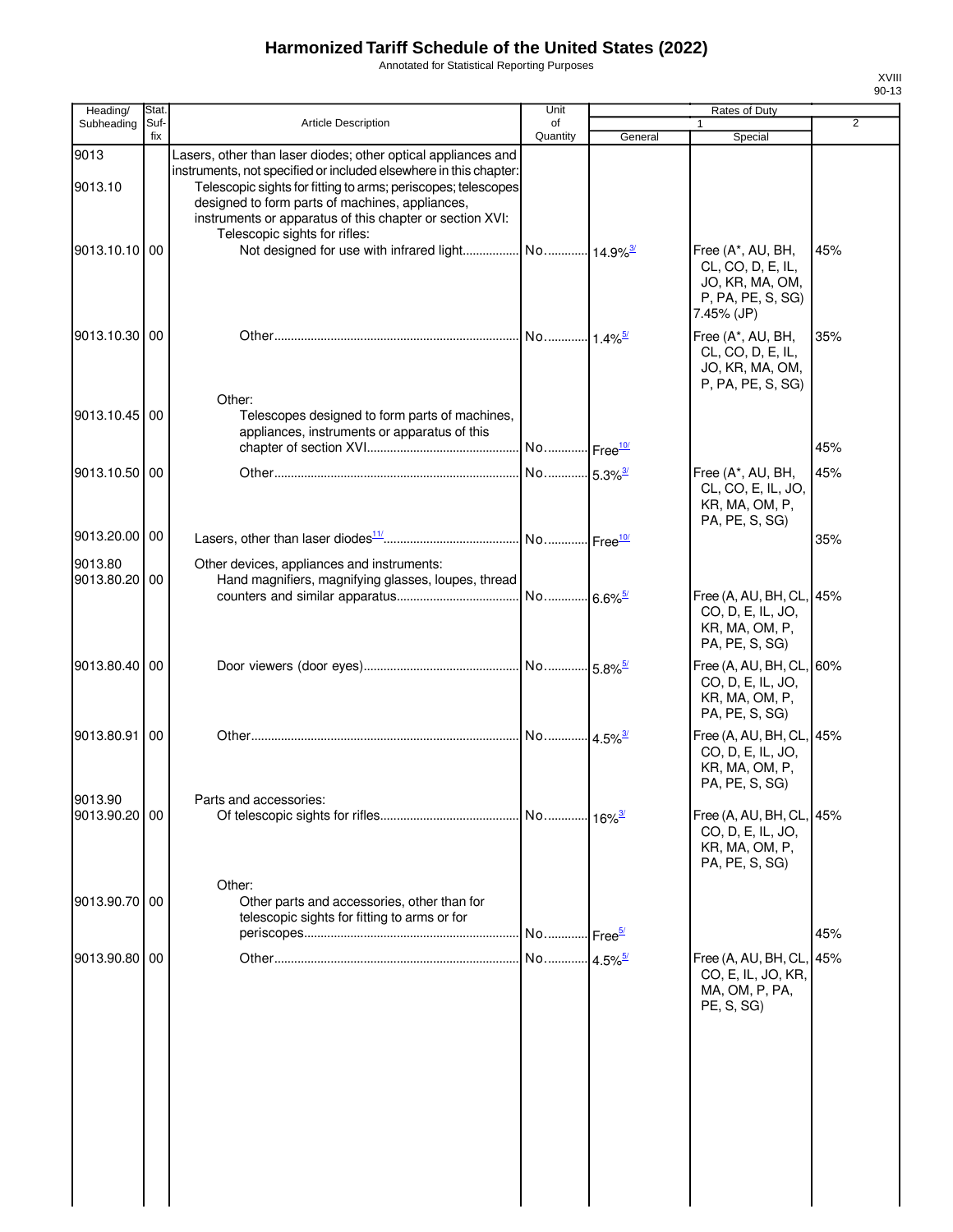Annotated for Statistical Reporting Purposes

| Heading/                 | Stat.       |                                                                                            | Unit           |         | Rates of Duty           |                |
|--------------------------|-------------|--------------------------------------------------------------------------------------------|----------------|---------|-------------------------|----------------|
| Subheading               | Suf-<br>fix | Article Description                                                                        | of<br>Quantity | General | $\mathbf{1}$<br>Special | $\overline{2}$ |
| 9014                     |             | Direction finding compasses; other navigational instruments                                |                |         |                         |                |
|                          |             | and appliances; parts and accessories thereof:                                             |                |         |                         |                |
| 9014.10                  |             | Direction finding compasses:                                                               |                |         |                         |                |
| 9014.10.10 00            |             |                                                                                            |                |         |                         | 45%            |
|                          |             | Other:                                                                                     |                |         |                         |                |
| 9014.10.60 00            |             | Gyroscopic compasses, other than electrical No Free3                                       |                |         |                         | 35%            |
|                          |             | Other:                                                                                     |                |         |                         |                |
| 9014.10.70               |             |                                                                                            |                |         |                         | 40%            |
|                          | 30          |                                                                                            |                |         |                         |                |
|                          | 60          |                                                                                            |                |         |                         |                |
| 9014.10.90 00            |             |                                                                                            |                |         |                         | 45%            |
| 9014.20                  |             | Instruments and appliances for aeronautical or space<br>navigation (other than compasses): |                |         |                         |                |
| 9014.20.20 00            |             |                                                                                            |                |         |                         | 45%            |
|                          |             | Other:                                                                                     |                |         |                         |                |
| 9014.20.40 00            |             |                                                                                            |                |         |                         | 40%            |
|                          |             |                                                                                            |                |         |                         |                |
| 9014.20.60 00            |             | Other:                                                                                     |                |         |                         | 40%            |
|                          |             |                                                                                            |                |         |                         |                |
| 9014.20.80               |             |                                                                                            |                |         |                         | 30%            |
|                          | 40          |                                                                                            |                |         |                         |                |
|                          | 80          |                                                                                            |                |         |                         |                |
| 9014.80<br>9014.80.10 00 |             | Other instruments and appliances:                                                          |                |         |                         | 45%            |
|                          |             |                                                                                            |                |         |                         |                |
|                          |             | Other:                                                                                     |                |         |                         |                |
| 9014.80.20 00            |             | Ships' logs and depth-sounding apparatus <sup>24</sup> No Free <sup>10/</sup>              |                |         |                         | 70%            |
|                          |             | Other:                                                                                     |                |         |                         |                |
| 9014.80.40 00            |             |                                                                                            |                |         |                         | 40%            |
| 9014.80.50 00            |             |                                                                                            |                |         |                         | 30%            |
| 9014.90                  |             | Parts and accessories:                                                                     |                |         |                         |                |
| 9014.90.10 00            |             | Of articles covered by subheading 9014.20.40 kg Free <sup>10/</sup>                        |                |         |                         | 40%            |
| 9014.90.20               |             | Of articles covered by subheading 9014.20.80    Free <sup>10/</sup>                        |                |         |                         | 30%            |
|                          | 40          |                                                                                            |                |         |                         |                |
|                          | 80          |                                                                                            |                |         |                         |                |
| 9014.90.40 00            |             | Of articles covered by subheading 9014.80.50 kg Free <sup>10/</sup>                        |                |         |                         | 30%            |
| 9014.90.60 00            |             |                                                                                            |                |         |                         | 40%            |
|                          |             |                                                                                            |                |         |                         |                |
|                          |             |                                                                                            |                |         |                         |                |
|                          |             |                                                                                            |                |         |                         |                |
|                          |             |                                                                                            |                |         |                         |                |
|                          |             |                                                                                            |                |         |                         |                |
|                          |             |                                                                                            |                |         |                         |                |
|                          |             |                                                                                            |                |         |                         |                |
|                          |             |                                                                                            |                |         |                         |                |
|                          |             |                                                                                            |                |         |                         |                |
|                          |             |                                                                                            |                |         |                         |                |
|                          |             |                                                                                            |                |         |                         |                |
|                          |             |                                                                                            |                |         |                         |                |
|                          |             |                                                                                            |                |         |                         |                |
|                          |             |                                                                                            |                |         |                         |                |
|                          |             |                                                                                            |                |         |                         |                |
|                          |             |                                                                                            |                |         |                         |                |
|                          |             |                                                                                            |                |         |                         |                |
|                          |             |                                                                                            |                |         |                         |                |
|                          |             |                                                                                            |                |         |                         |                |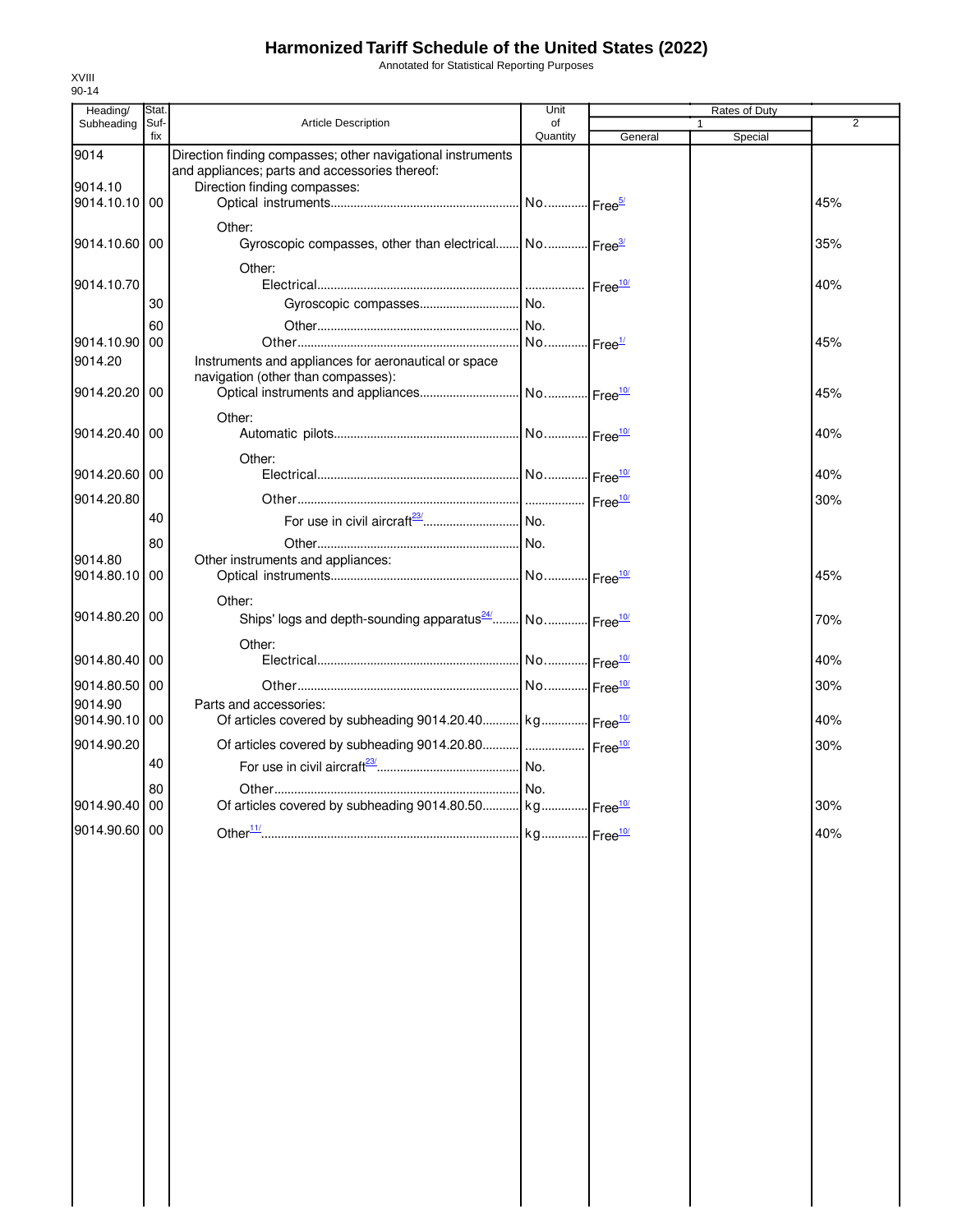Annotated for Statistical Reporting Purposes

| Heading/                 | Stat.       |                                                                                                                                                                                                                                    | Unit           |         | Rates of Duty                                                                     |                                                                                      |
|--------------------------|-------------|------------------------------------------------------------------------------------------------------------------------------------------------------------------------------------------------------------------------------------|----------------|---------|-----------------------------------------------------------------------------------|--------------------------------------------------------------------------------------|
| Subheading               | Suf-<br>fix | <b>Article Description</b>                                                                                                                                                                                                         | of<br>Quantity | General | 1<br>Special                                                                      | 2                                                                                    |
| 9015                     |             | Surveying (including photogrammetrical surveying),<br>hydrographic, oceanographic, hydrological, meteorological or<br>geophysical instruments and appliances, excluding compasses;<br>rangefinders; parts and accessories thereof: |                |         |                                                                                   |                                                                                      |
| 9015.10<br>9015.10.40 00 |             | Rangefinders:                                                                                                                                                                                                                      |                |         |                                                                                   | 40%                                                                                  |
| 9015.10.80 00            |             |                                                                                                                                                                                                                                    |                |         |                                                                                   | 45%                                                                                  |
| 9015.20<br>9015.20.40    | 00          | Theodolites and tachymeters (tacheometers):                                                                                                                                                                                        |                |         |                                                                                   | 40%                                                                                  |
| 9015.20.80 00            |             |                                                                                                                                                                                                                                    |                |         |                                                                                   | 45%                                                                                  |
| 9015.30                  |             | Levels:                                                                                                                                                                                                                            |                |         |                                                                                   |                                                                                      |
| 9015.30.40 00            |             |                                                                                                                                                                                                                                    |                |         |                                                                                   | 40%                                                                                  |
| 9015.30.80 00            |             |                                                                                                                                                                                                                                    |                |         | Free (A, AU, BH, CL, 45%<br>CO, D, E, IL, JO,<br>KR, MA, OM, P,<br>PA, PE, S, SG) |                                                                                      |
| 9015.40<br>9015.40.40 00 |             | Photogrammetrical surveying instruments and appliances:                                                                                                                                                                            |                |         |                                                                                   | 40%                                                                                  |
| 9015.40.80 00            |             |                                                                                                                                                                                                                                    |                |         |                                                                                   | 40%                                                                                  |
| 9015.80                  |             | Other instruments and appliances:                                                                                                                                                                                                  |                |         |                                                                                   |                                                                                      |
| 9015.80.20 00            |             | Other:                                                                                                                                                                                                                             |                |         |                                                                                   | 45%                                                                                  |
| 9015.80.60 00            |             |                                                                                                                                                                                                                                    |                |         |                                                                                   | 40%                                                                                  |
| 9015.80.80               |             |                                                                                                                                                                                                                                    |                |         |                                                                                   | 40%                                                                                  |
|                          | 40          | Geophysical instruments and appliances No.                                                                                                                                                                                         |                |         |                                                                                   |                                                                                      |
|                          | 80          |                                                                                                                                                                                                                                    |                |         |                                                                                   |                                                                                      |
| 9015.90.01               |             |                                                                                                                                                                                                                                    |                |         |                                                                                   | The rate<br>applicable to<br>the article of<br>which it is a<br>part or<br>accessory |
|                          | 10          |                                                                                                                                                                                                                                    |                |         |                                                                                   |                                                                                      |
|                          | 20          |                                                                                                                                                                                                                                    |                |         |                                                                                   |                                                                                      |
|                          | 30          |                                                                                                                                                                                                                                    |                |         |                                                                                   |                                                                                      |
|                          | 40          | Of photogrammetrical surveying instruments and                                                                                                                                                                                     |                |         |                                                                                   |                                                                                      |
|                          | 50          |                                                                                                                                                                                                                                    |                |         |                                                                                   |                                                                                      |
|                          | 60          | Of other geophysical instruments and appliances kg                                                                                                                                                                                 |                |         |                                                                                   |                                                                                      |
|                          | 90          |                                                                                                                                                                                                                                    |                |         |                                                                                   |                                                                                      |
|                          |             |                                                                                                                                                                                                                                    |                |         |                                                                                   |                                                                                      |

XVIII 90-15

 $\mathsf{l}$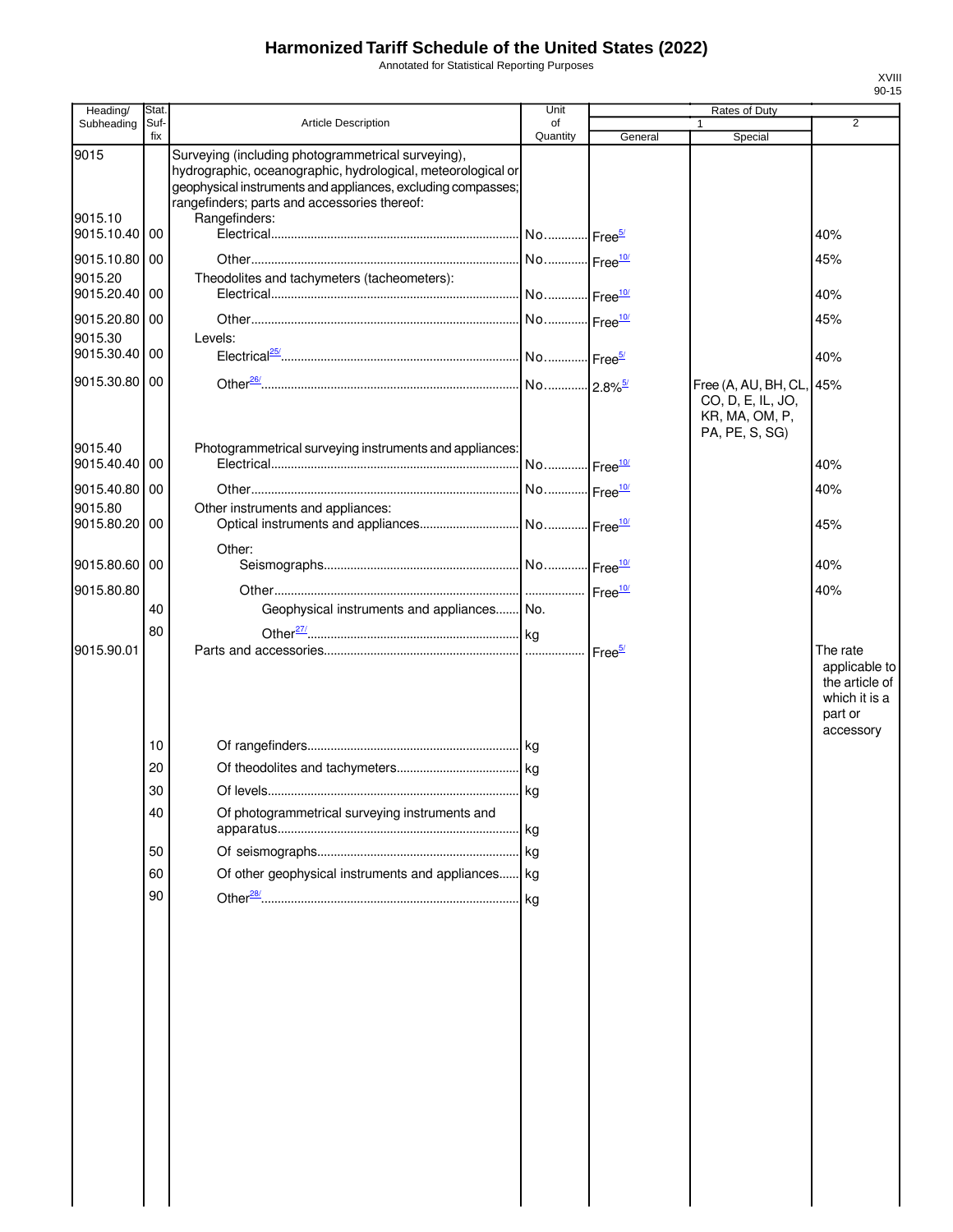Annotated for Statistical Reporting Purposes

| Heading/                 | Stat.       |                                                                                                                                                                                                                                                                                                                                                                                                   | Unit                  |                        | Rates of Duty                                                                     |                |
|--------------------------|-------------|---------------------------------------------------------------------------------------------------------------------------------------------------------------------------------------------------------------------------------------------------------------------------------------------------------------------------------------------------------------------------------------------------|-----------------------|------------------------|-----------------------------------------------------------------------------------|----------------|
| Subheading               | Suf-<br>fix | <b>Article Description</b>                                                                                                                                                                                                                                                                                                                                                                        | of<br>Quantity        | General                | Special                                                                           | $\overline{2}$ |
| 9016.00                  |             | Balances of a sensitivity of 5 cg or better, with or without                                                                                                                                                                                                                                                                                                                                      |                       |                        |                                                                                   |                |
| 9016.00.20 00            |             | weights; parts and accessories thereof:                                                                                                                                                                                                                                                                                                                                                           |                       |                        |                                                                                   |                |
|                          |             | Electrical balances and parts and accessories thereof $\frac{297}{21}$ kg 3.9% <sup>5/</sup>                                                                                                                                                                                                                                                                                                      |                       |                        | Free (A, AU, BH, CL, 40%<br>CO, D, E, IL, JO,<br>KR, MA, OM, P,<br>PA, PE, S, SG) |                |
| 9016.00.40 00            |             | Other:<br>Jewelers' balances and parts and accessories                                                                                                                                                                                                                                                                                                                                            |                       |                        |                                                                                   |                |
|                          |             |                                                                                                                                                                                                                                                                                                                                                                                                   |                       |                        | Free (A, AU, BH, CL, 45%<br>CO, D, E, IL, JO,<br>KR, MA, OM, P,<br>PA, PE, S, SG) |                |
| 9016.00.60 00            |             |                                                                                                                                                                                                                                                                                                                                                                                                   |                       |                        | Free (A, AU, BH, CL, 40%<br>CO, D, E, IL, JO,<br>KR, MA, OM, P,<br>PA, PE, S, SG) |                |
| 9017                     |             | Drawing, marking-out or mathematical calculating instruments<br>(for example, drafting machines, pantographs, protractors,<br>drawing sets, slide rules, disc calculators); instruments for<br>measuring length, for use in the hand (for example, measuring<br>rods and tapes, micrometers, calipers), not specified or<br>included elsewhere in this chapter; parts and accessories<br>thereof: |                       |                        |                                                                                   |                |
| 9017.10<br>9017.10.40 00 |             | Drafting tables and machines, whether or not automatic:                                                                                                                                                                                                                                                                                                                                           | No Free <sup>5/</sup> |                        |                                                                                   | 45%            |
| 9017.10.80 00            |             |                                                                                                                                                                                                                                                                                                                                                                                                   | No 3.9% <sup>5/</sup> |                        | Free (A, AU, BH, CL, 45%                                                          |                |
| 9017.20<br>9017.20.40 00 |             | Other drawing, marking-out or mathematical calculating<br>instruments:<br>Disc calculators, slide rules and other mathematical                                                                                                                                                                                                                                                                    |                       |                        | CO, D, E, IL, JO,<br>KR, MA, OM, P,<br>PA, PE, S, SG)                             |                |
|                          |             |                                                                                                                                                                                                                                                                                                                                                                                                   |                       |                        | Free (A*, AU, BH,<br>CL, CO, D, E, IL,<br>JO, KR, MA, OM,<br>P, PA, PE, S, SG)    | 40%            |
| 9017.20.70 00            |             |                                                                                                                                                                                                                                                                                                                                                                                                   |                       |                        |                                                                                   | 45%            |
| 9017.20.80               |             |                                                                                                                                                                                                                                                                                                                                                                                                   |                       |                        | Free (A*, AU, BH,<br>CL, CO, D, E, IL,<br>JO, KR, MA, OM,                         | 45%            |
|                          | 40          | Hand operated input devices which transmit<br>position data to computer processors or displays                                                                                                                                                                                                                                                                                                    | No.                   |                        | P, PA, PE, S, SG)                                                                 |                |
|                          | 80          |                                                                                                                                                                                                                                                                                                                                                                                                   |                       |                        |                                                                                   |                |
| 9017.30<br>9017.30.40 00 |             | Micrometers, calipers and gauges:                                                                                                                                                                                                                                                                                                                                                                 | No                    | $-5.8\%$ <sup>5/</sup> | Free (A, AU, BH, CL, 45%<br>CO, D, E, IL, JO,<br>KR, MA, OM, P,<br>PA, PE, S, SG) |                |
| 9017.30.80 00            |             |                                                                                                                                                                                                                                                                                                                                                                                                   | No 3.9% <sup>5/</sup> |                        | Free (A, AU, BH, CL, 45%<br>CO, D, E, IL, JO,<br>KR, MA, OM, P,<br>PA, PE, S, SG) |                |
|                          |             |                                                                                                                                                                                                                                                                                                                                                                                                   |                       |                        |                                                                                   |                |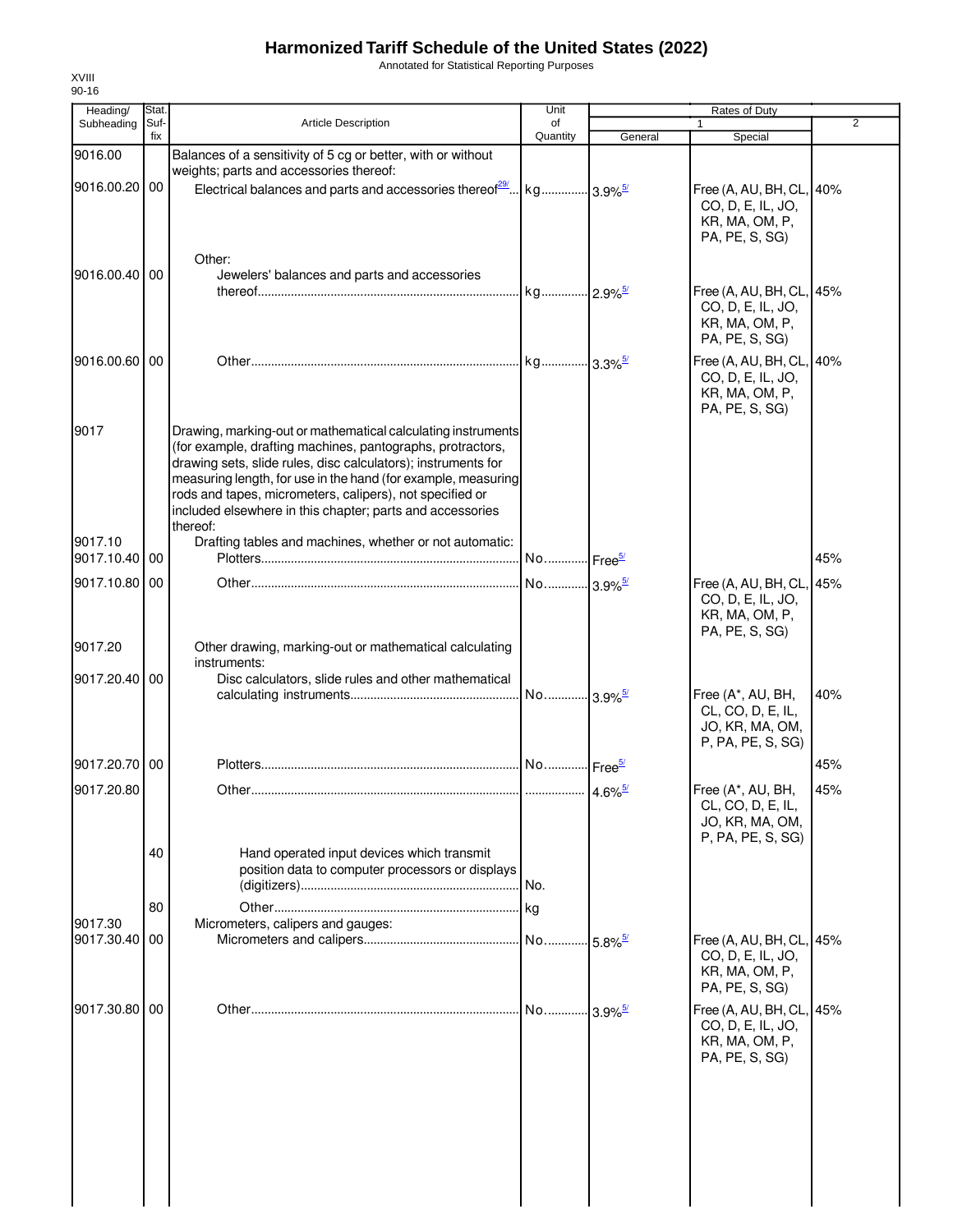Annotated for Statistical Reporting Purposes

| Heading/      | Stat.       |                                                                                                                                                                                                                                                                                                                                                                                                          | Unit           |                                                                                                  | Rates of Duty                                                                                   | $\overline{2}$                                                                       |
|---------------|-------------|----------------------------------------------------------------------------------------------------------------------------------------------------------------------------------------------------------------------------------------------------------------------------------------------------------------------------------------------------------------------------------------------------------|----------------|--------------------------------------------------------------------------------------------------|-------------------------------------------------------------------------------------------------|--------------------------------------------------------------------------------------|
| Subheading    | Suf-<br>fix | Article Description                                                                                                                                                                                                                                                                                                                                                                                      | of<br>Quantity | General                                                                                          | 1<br>Special                                                                                    |                                                                                      |
| 9017 (con.)   |             | Drawing, marking-out or mathematical calculating instruments<br>(for example, drafting machines, pantographs, protractors,<br>drawing sets, slide rules, disc calculators); instruments for<br>measuring length, for use in the hand (for example, measuring<br>rods and tapes, micrometers, calipers), not specified or<br>included elsewhere in this chapter; parts and accessories<br>thereof: (con.) |                |                                                                                                  |                                                                                                 |                                                                                      |
| 9017.80.00 00 |             |                                                                                                                                                                                                                                                                                                                                                                                                          |                |                                                                                                  | Free (A, AU, BH, CL, 45%<br>CO, D, E, IL, JO,<br>KR, MA, OM, P,<br>PA, PE, S, SG)<br>2.65% (JP) |                                                                                      |
| 9017.90.01    |             |                                                                                                                                                                                                                                                                                                                                                                                                          |                | The rate<br>applicable to<br>the article of<br>which it is a part<br>or accessory <sup>31/</sup> | Free (A, AU, BH, CL,<br>CO, D, E, IL, JO,<br>KR, MA, OM, P,<br>PA, PE, S, SG)                   | The rate<br>applicable to<br>the article of<br>which it is a<br>part or<br>accessory |
|               | 05          |                                                                                                                                                                                                                                                                                                                                                                                                          |                |                                                                                                  |                                                                                                 |                                                                                      |
|               | 15          |                                                                                                                                                                                                                                                                                                                                                                                                          |                |                                                                                                  |                                                                                                 |                                                                                      |
|               | 20          |                                                                                                                                                                                                                                                                                                                                                                                                          |                |                                                                                                  |                                                                                                 |                                                                                      |
|               | 32          |                                                                                                                                                                                                                                                                                                                                                                                                          |                |                                                                                                  |                                                                                                 |                                                                                      |
|               | 36          |                                                                                                                                                                                                                                                                                                                                                                                                          |                |                                                                                                  |                                                                                                 |                                                                                      |
|               | 40          |                                                                                                                                                                                                                                                                                                                                                                                                          |                |                                                                                                  |                                                                                                 |                                                                                      |
|               | 50          |                                                                                                                                                                                                                                                                                                                                                                                                          |                |                                                                                                  |                                                                                                 |                                                                                      |
|               | 60          |                                                                                                                                                                                                                                                                                                                                                                                                          |                |                                                                                                  |                                                                                                 |                                                                                      |
|               |             |                                                                                                                                                                                                                                                                                                                                                                                                          |                |                                                                                                  |                                                                                                 |                                                                                      |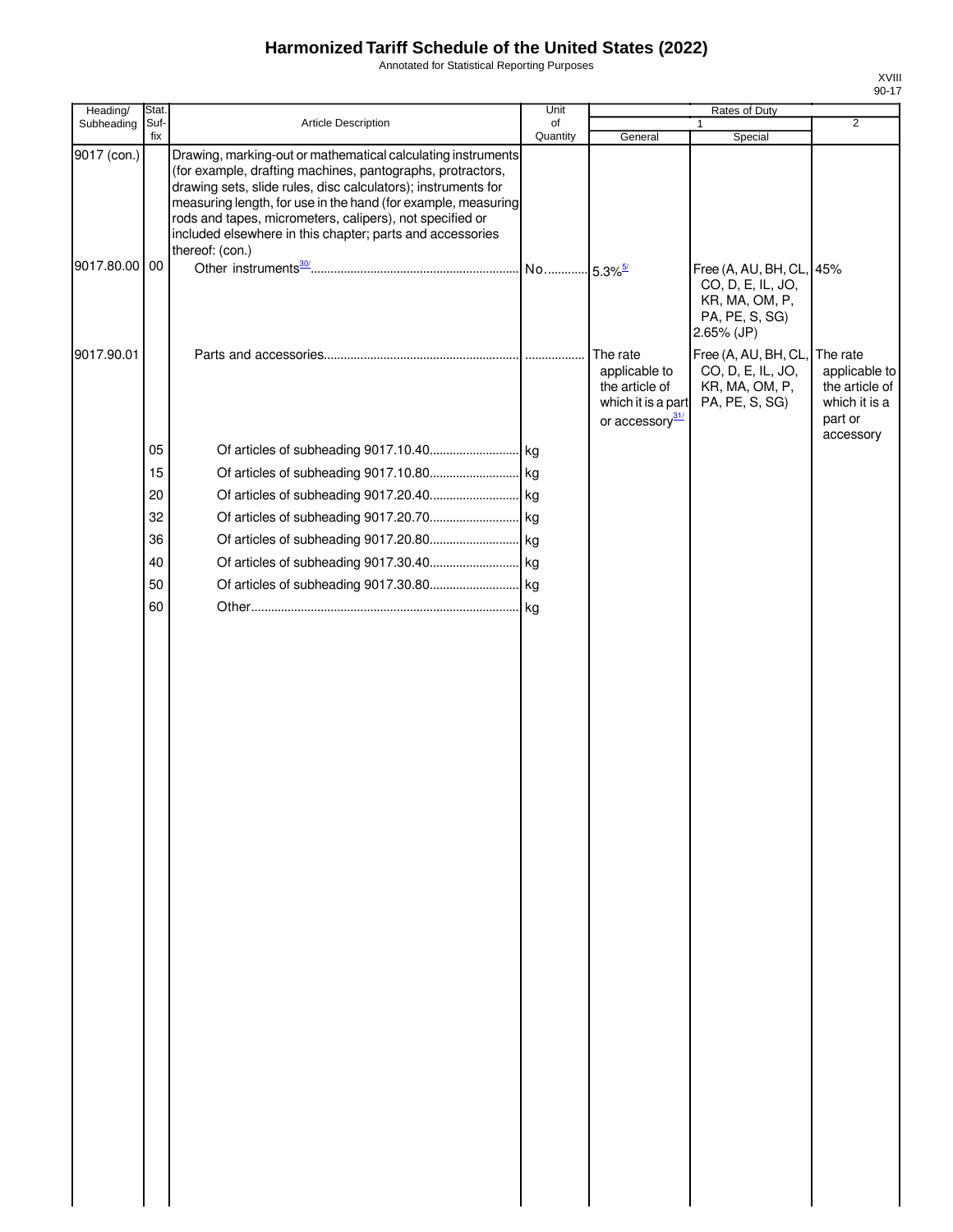Annotated for Statistical Reporting Purposes

| Heading/                 | <b>Stat</b> |                                                                                                                                                                                                                                                                                                                                                                                                            | Unit           |                    | Rates of Duty |                |
|--------------------------|-------------|------------------------------------------------------------------------------------------------------------------------------------------------------------------------------------------------------------------------------------------------------------------------------------------------------------------------------------------------------------------------------------------------------------|----------------|--------------------|---------------|----------------|
| Subheading               | Suf-<br>fix | <b>Article Description</b>                                                                                                                                                                                                                                                                                                                                                                                 | οf<br>Quantity | General            | 1<br>Special  | $\overline{2}$ |
| 9018                     |             | Instruments and appliances used in medical, surgical, dental<br>or veterinary sciences, including scintigraphic apparatus, other<br>electro-medical apparatus and sight-testing instruments; parts<br>and accessories thereof:<br>Electro-diagnostic apparatus (including apparatus for<br>functional exploratory examination or for checking<br>physiological parameters); parts and accessories thereof: |                |                    |               |                |
| 9018.11                  |             | Electrocardiographs, and parts and accessories<br>thereof:                                                                                                                                                                                                                                                                                                                                                 |                |                    |               |                |
| 9018.11.30 00            |             |                                                                                                                                                                                                                                                                                                                                                                                                            |                |                    |               | 35%            |
| 9018.11.60 00            |             |                                                                                                                                                                                                                                                                                                                                                                                                            |                |                    |               | 35%            |
| 9018.11.90               | 00          |                                                                                                                                                                                                                                                                                                                                                                                                            |                |                    |               | 35%            |
| 9018.12.00 00            |             |                                                                                                                                                                                                                                                                                                                                                                                                            |                |                    |               | 35%            |
| 9018.13.00 00            |             |                                                                                                                                                                                                                                                                                                                                                                                                            |                |                    |               | 35%            |
| 9018.14.00 00            |             |                                                                                                                                                                                                                                                                                                                                                                                                            |                |                    |               | 35%            |
| 9018.19<br>9018.19.40 00 |             | Other:<br>Apparatus for functional exploratory examination,                                                                                                                                                                                                                                                                                                                                                |                |                    |               | 55%            |
| 9018.19.55               |             | Other:                                                                                                                                                                                                                                                                                                                                                                                                     |                |                    |               |                |
|                          | 00          |                                                                                                                                                                                                                                                                                                                                                                                                            |                |                    |               | 35%            |
| 9018.19.75               | 00          | Printed circuit assemblies for parameter                                                                                                                                                                                                                                                                                                                                                                   |                |                    |               | 35%            |
| 9018.19.95               |             |                                                                                                                                                                                                                                                                                                                                                                                                            |                |                    |               | 35%            |
|                          | 30          | Basal metabolism and blood pressure                                                                                                                                                                                                                                                                                                                                                                        |                |                    |               |                |
|                          |             |                                                                                                                                                                                                                                                                                                                                                                                                            |                |                    |               |                |
|                          | 35          | Electroencephalographs (EEG) and<br>electromyographs (EMG) No.                                                                                                                                                                                                                                                                                                                                             |                |                    |               |                |
|                          | 50          |                                                                                                                                                                                                                                                                                                                                                                                                            |                |                    |               |                |
|                          | 60          |                                                                                                                                                                                                                                                                                                                                                                                                            |                |                    |               |                |
| 9018.20.00               |             | Ultraviolet or infrared ray apparatus, and parts and                                                                                                                                                                                                                                                                                                                                                       |                | Free <sup>10</sup> |               | 35%            |
|                          | 40          |                                                                                                                                                                                                                                                                                                                                                                                                            |                |                    |               |                |
|                          | 80          |                                                                                                                                                                                                                                                                                                                                                                                                            |                |                    |               |                |
| 9018.31.00               |             | Syringes, needles, catheters, cannulae and the like; parts<br>and accessories thereof:<br>Syringes, with or without needles; parts and                                                                                                                                                                                                                                                                     |                | Free               |               | 60%            |
|                          |             | Syringes, with or without their needles:                                                                                                                                                                                                                                                                                                                                                                   |                |                    |               |                |
|                          | 40<br>80    |                                                                                                                                                                                                                                                                                                                                                                                                            | .I No.         |                    |               |                |
|                          | 90          |                                                                                                                                                                                                                                                                                                                                                                                                            | No.            |                    |               |                |
| 9018.32.00               | 00          | Tubular metal needles and needles for sutures and                                                                                                                                                                                                                                                                                                                                                          |                | l Free             |               | 55%            |
| 9018.39.00               |             |                                                                                                                                                                                                                                                                                                                                                                                                            |                | Free               |               | 30%            |
|                          | 20          | Bougies, catheters, drains and sondes, and parts<br>and accessories thereof:                                                                                                                                                                                                                                                                                                                               |                |                    |               |                |
|                          | 40          |                                                                                                                                                                                                                                                                                                                                                                                                            |                |                    |               |                |
|                          | 50          |                                                                                                                                                                                                                                                                                                                                                                                                            |                |                    |               |                |
|                          |             |                                                                                                                                                                                                                                                                                                                                                                                                            |                |                    |               |                |
|                          |             |                                                                                                                                                                                                                                                                                                                                                                                                            |                |                    |               |                |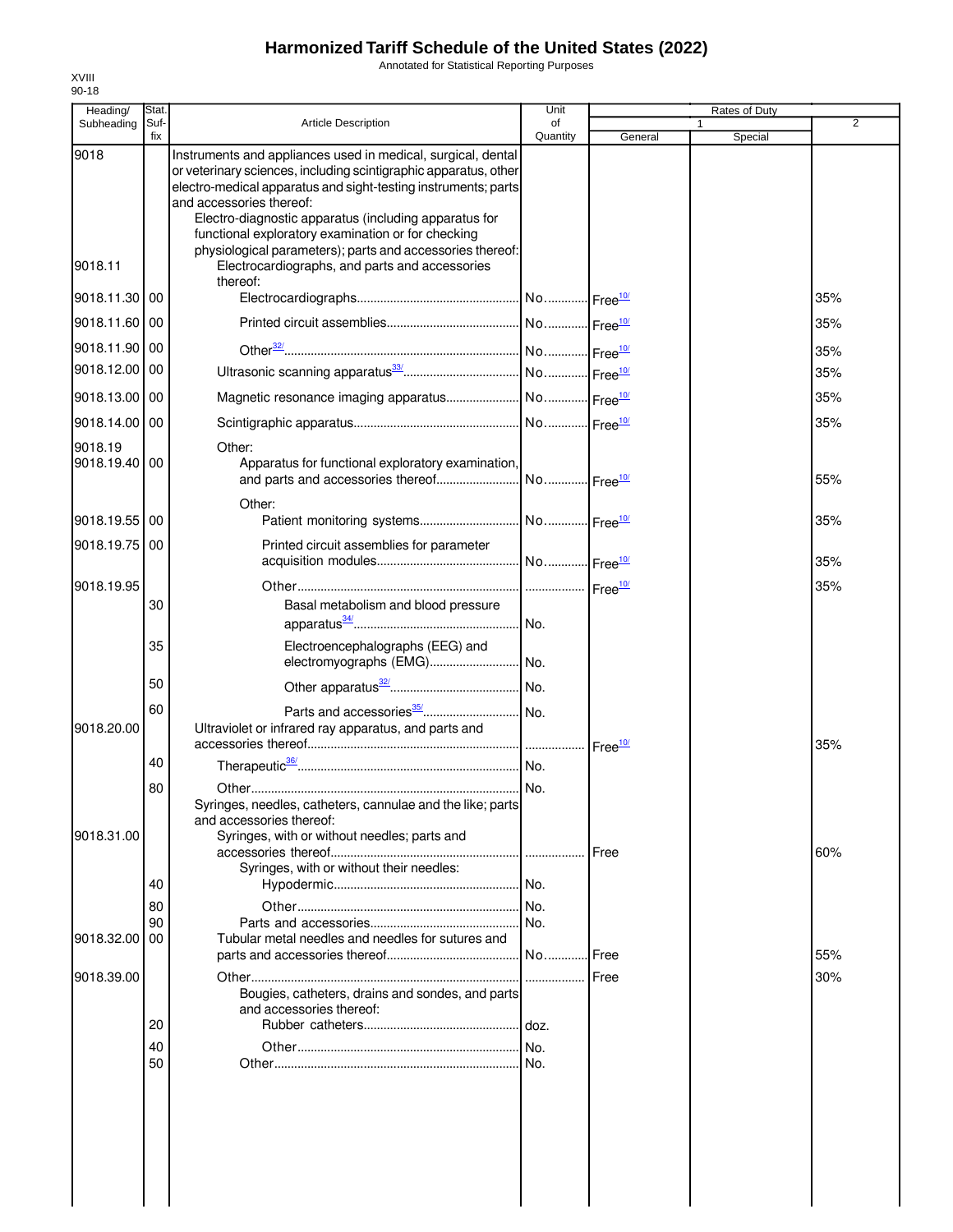Annotated for Statistical Reporting Purposes

| Heading/                 | Stat.       |                                                                                                                                                                                                                                                                                                                                           | Unit           |         | Rates of Duty |                |
|--------------------------|-------------|-------------------------------------------------------------------------------------------------------------------------------------------------------------------------------------------------------------------------------------------------------------------------------------------------------------------------------------------|----------------|---------|---------------|----------------|
| Subheading               | Suf-<br>fix | Article Description                                                                                                                                                                                                                                                                                                                       | of<br>Quantity |         | $\mathbf{1}$  | $\overline{2}$ |
| 9018 (con.)              |             | Instruments and appliances used in medical, surgical, dental<br>or veterinary sciences, including scintigraphic apparatus, other<br>electro-medical apparatus and sight-testing instruments; parts<br>and accessories thereof: (con.)<br>Other instruments and appliances, used in dental sciences,<br>and parts and accessories thereof: |                | General | Special       |                |
| 9018.41.00 00            |             | Dental drill engines, whether or not combined on a<br>single base with other dental equipment, and parts                                                                                                                                                                                                                                  |                |         |               | 35%            |
| 9018.49<br>9018.49.40 00 |             | Other:                                                                                                                                                                                                                                                                                                                                    |                |         |               | 35%            |
| 9018.49.80               | 40          | Dental hand instruments and parts and                                                                                                                                                                                                                                                                                                     |                | Free    |               | 35%            |
| 9018.50.00               | 80<br>00    | Other ophthalmic instruments and appliances and parts                                                                                                                                                                                                                                                                                     |                |         |               |                |
|                          |             |                                                                                                                                                                                                                                                                                                                                           | No Free        |         |               | 60%            |
|                          |             |                                                                                                                                                                                                                                                                                                                                           |                |         |               |                |
|                          |             |                                                                                                                                                                                                                                                                                                                                           |                |         |               |                |
|                          |             |                                                                                                                                                                                                                                                                                                                                           |                |         |               |                |
|                          |             |                                                                                                                                                                                                                                                                                                                                           |                |         |               |                |
|                          |             |                                                                                                                                                                                                                                                                                                                                           |                |         |               |                |
|                          |             |                                                                                                                                                                                                                                                                                                                                           |                |         |               |                |
|                          |             |                                                                                                                                                                                                                                                                                                                                           |                |         |               |                |
|                          |             |                                                                                                                                                                                                                                                                                                                                           |                |         |               |                |
|                          |             |                                                                                                                                                                                                                                                                                                                                           |                |         |               |                |
|                          |             |                                                                                                                                                                                                                                                                                                                                           |                |         |               |                |
|                          |             |                                                                                                                                                                                                                                                                                                                                           |                |         |               |                |
|                          |             |                                                                                                                                                                                                                                                                                                                                           |                |         |               |                |
|                          |             |                                                                                                                                                                                                                                                                                                                                           |                |         |               |                |
|                          |             |                                                                                                                                                                                                                                                                                                                                           |                |         |               |                |
|                          |             |                                                                                                                                                                                                                                                                                                                                           |                |         |               |                |
|                          |             |                                                                                                                                                                                                                                                                                                                                           |                |         |               |                |
|                          |             |                                                                                                                                                                                                                                                                                                                                           |                |         |               |                |
|                          |             |                                                                                                                                                                                                                                                                                                                                           |                |         |               |                |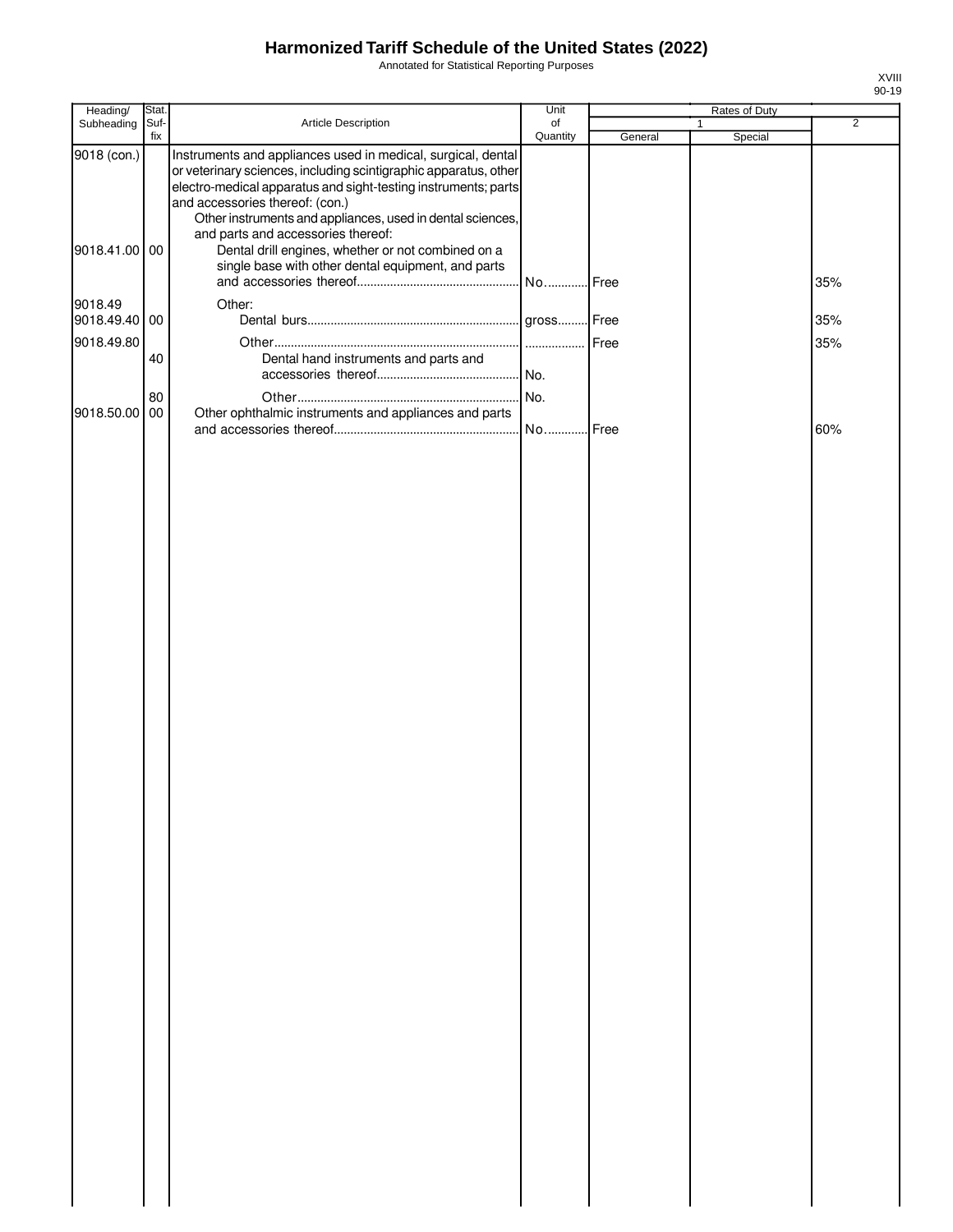Annotated for Statistical Reporting Purposes

| Stat.    |                                                                                                                                                                                                                                                                                         | Unit                                                                              |                                                                                                                                               | Rates of Duty                                                |                |
|----------|-----------------------------------------------------------------------------------------------------------------------------------------------------------------------------------------------------------------------------------------------------------------------------------------|-----------------------------------------------------------------------------------|-----------------------------------------------------------------------------------------------------------------------------------------------|--------------------------------------------------------------|----------------|
| fix      |                                                                                                                                                                                                                                                                                         | Quantity                                                                          | General                                                                                                                                       | Special                                                      | $\overline{2}$ |
|          | Instruments and appliances used in medical, surgical, dental<br>or veterinary sciences, including scintigraphic apparatus, other<br>electro-medical apparatus and sight-testing instruments; parts<br>and accessories thereof: (con.)<br>Other instruments and appliances and parts and |                                                                                   |                                                                                                                                               |                                                              |                |
|          | Optical instruments and appliances and parts and<br>accessories thereof:                                                                                                                                                                                                                |                                                                                   |                                                                                                                                               |                                                              | 45%            |
|          |                                                                                                                                                                                                                                                                                         |                                                                                   |                                                                                                                                               |                                                              | 60%            |
|          | Other:                                                                                                                                                                                                                                                                                  |                                                                                   |                                                                                                                                               |                                                              | 45%            |
|          | Percussion hammers, stethoscopes and parts of                                                                                                                                                                                                                                           |                                                                                   |                                                                                                                                               |                                                              | 45%            |
| 40       | Sphygmomanometers, tensimeters and<br>oscillometers; all the foregoing and parts and<br>Sphygmomanometers and parts and                                                                                                                                                                 |                                                                                   |                                                                                                                                               |                                                              | 27.5%          |
|          |                                                                                                                                                                                                                                                                                         |                                                                                   |                                                                                                                                               |                                                              |                |
|          | Electro-medical instruments and appliances and<br>parts and accessories thereof:<br>Electro-surgical instruments and appliances,<br>other than extracorporeal shock wave<br>lithotripters; all the foregoing and parts and                                                              |                                                                                   |                                                                                                                                               |                                                              | 55%            |
|          | Other:                                                                                                                                                                                                                                                                                  |                                                                                   |                                                                                                                                               |                                                              |                |
|          |                                                                                                                                                                                                                                                                                         |                                                                                   |                                                                                                                                               |                                                              | 35%            |
|          |                                                                                                                                                                                                                                                                                         |                                                                                   |                                                                                                                                               |                                                              | 35%            |
|          |                                                                                                                                                                                                                                                                                         |                                                                                   |                                                                                                                                               |                                                              | 35%            |
|          | Other therapeutic appliances and<br>instruments:                                                                                                                                                                                                                                        |                                                                                   |                                                                                                                                               |                                                              |                |
| 40       |                                                                                                                                                                                                                                                                                         |                                                                                   |                                                                                                                                               |                                                              |                |
| 60<br>70 | Parts and accessories of dialysis                                                                                                                                                                                                                                                       | No.                                                                               |                                                                                                                                               |                                                              |                |
| 80       |                                                                                                                                                                                                                                                                                         |                                                                                   |                                                                                                                                               |                                                              |                |
| 00       |                                                                                                                                                                                                                                                                                         |                                                                                   |                                                                                                                                               |                                                              | 55%            |
|          | Suf-<br>9018 (con.)<br>9018.90.10 00<br>9018.90.20 00<br>9018.90.30 00<br>9018.90.40 00<br>9018.90.50<br>80<br>9018.90.60 00<br>9018.90.64 00<br>9018.90.68 00<br>9018.90.75<br>20<br>9018.90.80                                                                                        | Article Description<br>accessories thereof:<br>Printed circuit assemblies for the | of<br>Anesthetic instruments and appliances and parts<br>Dialysis instruments and apparatus No.<br>instruments and apparatus No.<br>No.<br>No | defibrillators of subheading 9018.90.64 No.  Free<br>.l Free | $\mathbf{1}$   |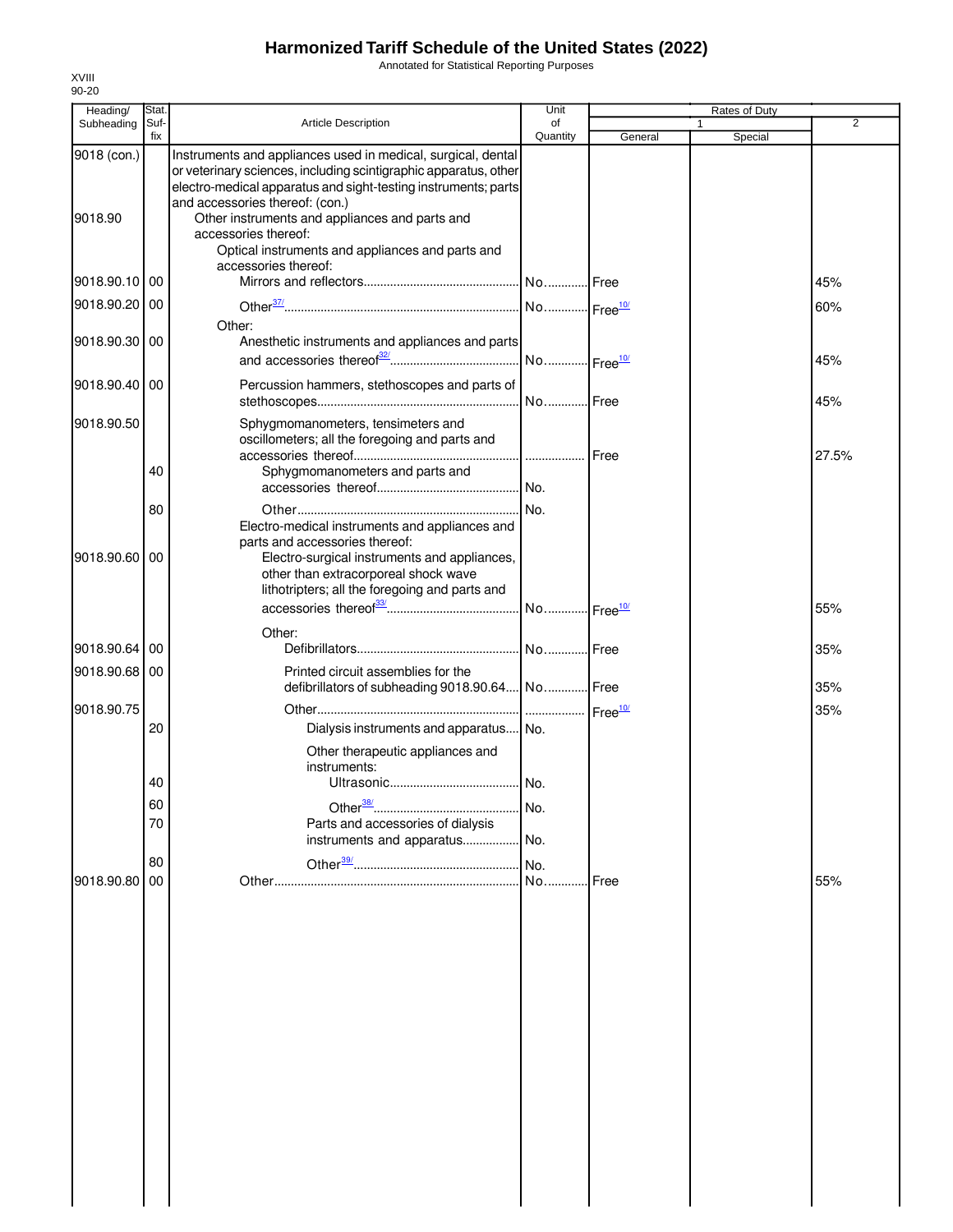Annotated for Statistical Reporting Purposes

| Heading/      | Stat.       |                                                                                                                                                                                | Unit     |         | Rates of Duty                        |       |
|---------------|-------------|--------------------------------------------------------------------------------------------------------------------------------------------------------------------------------|----------|---------|--------------------------------------|-------|
| Subheading    | Suf-<br>fix | Article Description                                                                                                                                                            | of       |         | 1                                    | 2     |
| 9019          |             |                                                                                                                                                                                | Quantity | General | Special                              |       |
|               |             | Mechano-therapy appliances; massage apparatus;<br>psychological aptitude-testing apparatus; ozone therapy,<br>oxygen therapy, aerosol therapy, artificial respiration or other |          |         |                                      |       |
|               |             | therapeutic respiration apparatus; parts and accessories                                                                                                                       |          |         |                                      |       |
| 9019.10       |             | thereof:                                                                                                                                                                       |          |         |                                      |       |
|               |             | Mechano-therapy appliances; massage apparatus;<br>psychological aptitude-testing apparatus; parts and                                                                          |          |         |                                      |       |
|               |             | accessories thereof:                                                                                                                                                           |          |         |                                      |       |
| 9019.10.20    |             | Mechano-therapy appliances and massage apparatus;                                                                                                                              |          |         |                                      |       |
|               |             |                                                                                                                                                                                |          |         |                                      | 35%   |
|               | 10          |                                                                                                                                                                                |          |         |                                      |       |
|               |             | Massage apparatus:                                                                                                                                                             |          |         |                                      |       |
|               |             | Electrically operated:                                                                                                                                                         |          |         |                                      |       |
|               | 20          | Battery powered:                                                                                                                                                               |          |         |                                      |       |
|               |             |                                                                                                                                                                                |          |         |                                      |       |
|               | 30          | Other:                                                                                                                                                                         | No.      |         |                                      |       |
|               | 35          |                                                                                                                                                                                |          |         |                                      |       |
|               | 45          |                                                                                                                                                                                |          |         |                                      |       |
|               | 50          |                                                                                                                                                                                |          |         |                                      |       |
|               | 90          |                                                                                                                                                                                |          |         |                                      |       |
|               |             | Other:                                                                                                                                                                         |          |         |                                      |       |
| 9019.10.40    | 00          | Electrically operated apparatus and parts                                                                                                                                      |          |         |                                      |       |
|               |             |                                                                                                                                                                                | No Free  |         |                                      | 35%   |
| 9019.10.60 00 |             |                                                                                                                                                                                |          |         |                                      | 55%   |
| 9019.20.00    | 00          | Ozone therapy, oxygen therapy, aerosol therapy, artificial                                                                                                                     |          |         |                                      |       |
|               |             | respiration or other therapeutic respiration apparatus; parts                                                                                                                  | No Free  |         |                                      |       |
|               |             |                                                                                                                                                                                |          |         |                                      | 35%   |
| 9020.00       |             | Other breathing appliances and gas masks, excluding<br>protective masks having neither mechanical parts nor                                                                    |          |         |                                      |       |
|               |             | replaceable filters; parts and accessories thereof:                                                                                                                            |          |         |                                      |       |
| 9020.00.40    | 00          | Underwater breathing devices designed as a complete                                                                                                                            |          |         |                                      |       |
|               |             | unit to be carried on the person and not requiring                                                                                                                             |          |         |                                      |       |
|               |             |                                                                                                                                                                                |          |         |                                      | 27.5% |
| 9020.00.60    | 00          |                                                                                                                                                                                |          |         | Free (A, AU, BH, C, 35%              |       |
|               |             |                                                                                                                                                                                |          |         | CL, CO, D, E, IL,                    |       |
|               |             |                                                                                                                                                                                |          |         | JO, KR, MA, OM,<br>P, PA, PE, S, SG) |       |
|               |             |                                                                                                                                                                                |          |         |                                      |       |
| 9020.00.90 00 |             |                                                                                                                                                                                | kg 2.5%  |         | Free (A, AU, BH, CL, 35%             |       |
|               |             |                                                                                                                                                                                |          |         | CO, D, E, IL, JO,<br>KR, MA, OM, P,  |       |
|               |             |                                                                                                                                                                                |          |         | PA, PE, S, SG)                       |       |
|               |             |                                                                                                                                                                                |          |         |                                      |       |
|               |             |                                                                                                                                                                                |          |         |                                      |       |
|               |             |                                                                                                                                                                                |          |         |                                      |       |
|               |             |                                                                                                                                                                                |          |         |                                      |       |
|               |             |                                                                                                                                                                                |          |         |                                      |       |
|               |             |                                                                                                                                                                                |          |         |                                      |       |
|               |             |                                                                                                                                                                                |          |         |                                      |       |
|               |             |                                                                                                                                                                                |          |         |                                      |       |
|               |             |                                                                                                                                                                                |          |         |                                      |       |
|               |             |                                                                                                                                                                                |          |         |                                      |       |
|               |             |                                                                                                                                                                                |          |         |                                      |       |
|               |             |                                                                                                                                                                                |          |         |                                      |       |
|               |             |                                                                                                                                                                                |          |         |                                      |       |
|               |             |                                                                                                                                                                                |          |         |                                      |       |
|               |             |                                                                                                                                                                                |          |         |                                      |       |
|               |             |                                                                                                                                                                                |          |         |                                      |       |
|               |             |                                                                                                                                                                                |          |         |                                      |       |
|               |             |                                                                                                                                                                                |          |         |                                      |       |
|               |             |                                                                                                                                                                                |          |         |                                      |       |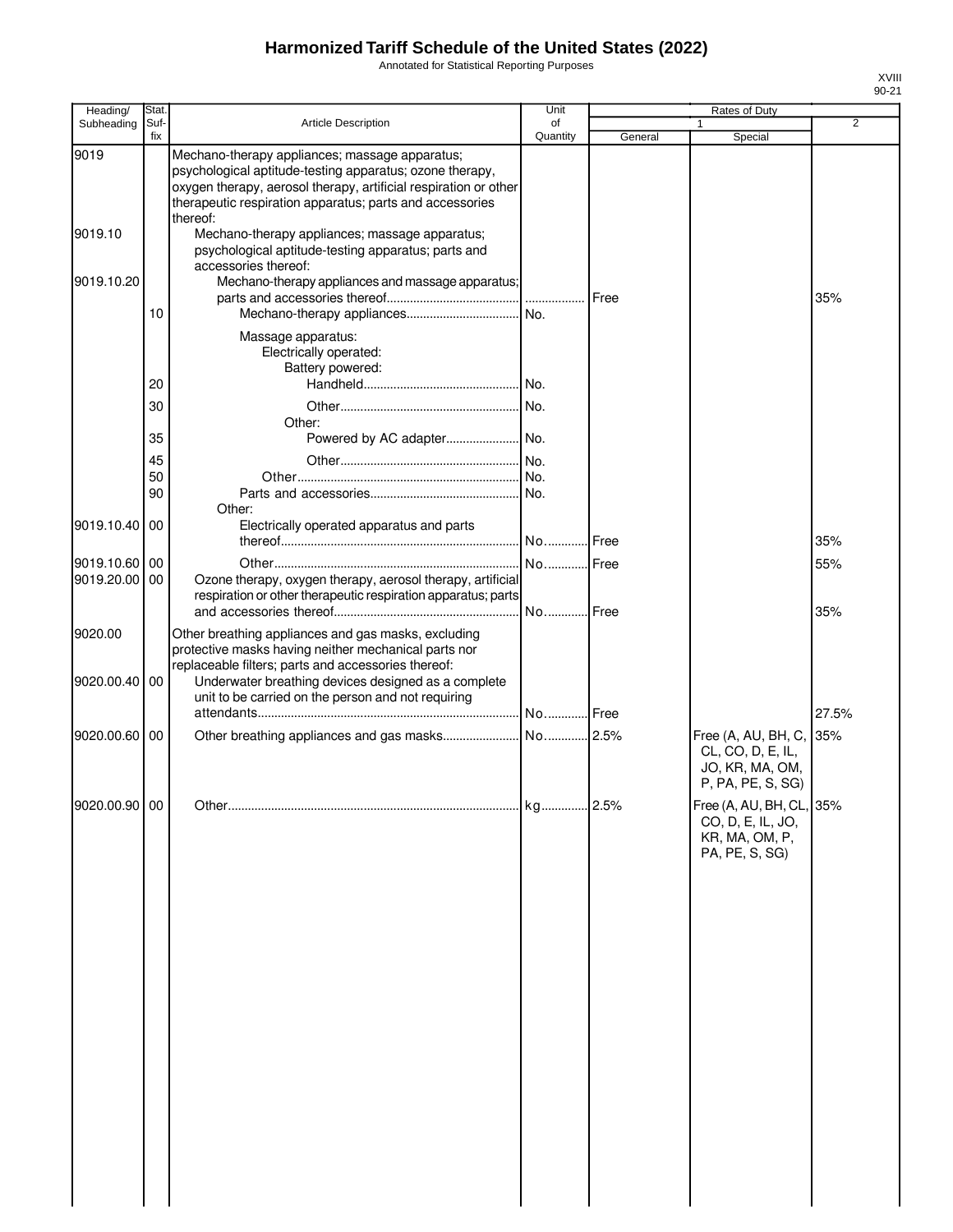Annotated for Statistical Reporting Purposes

| Heading/                            | Stat.       |                                                                                                                                                                                                                                                                                                                                                                             | Unit                   |                          | Rates of Duty |                |
|-------------------------------------|-------------|-----------------------------------------------------------------------------------------------------------------------------------------------------------------------------------------------------------------------------------------------------------------------------------------------------------------------------------------------------------------------------|------------------------|--------------------------|---------------|----------------|
| Subheading                          | Suf-<br>fix | <b>Article Description</b>                                                                                                                                                                                                                                                                                                                                                  | of<br>Quantity         |                          |               | $\overline{2}$ |
| 9021<br>9021.10.00                  |             | Orthopedic appliances, including crutches, surgical belts and<br>trusses; splints and other fracture appliances; artificial parts<br>of the body; hearing aids and other appliances which are worn<br>or carried, or implanted in the body, to compensate for a defect<br>or disability; parts and accessories thereof:<br>Orthopedic or fracture appliances, and parts and |                        | General<br><b>I</b> Free | Special       | 55%            |
|                                     | 50<br>90    | Bone plates, screws and nails, and other internal<br>Artificial teeth and dental fittings, and parts and                                                                                                                                                                                                                                                                    | . No.                  |                          |               |                |
| 9021.21<br>9021.21.40               | 00          | accessories thereof:<br>Artificial teeth and parts and accessories thereof:                                                                                                                                                                                                                                                                                                 | No Free                |                          |               | 20%            |
| 9021.21.80<br>9021.29<br>9021.29.40 | 00<br>00    | Other:                                                                                                                                                                                                                                                                                                                                                                      |                        |                          |               | 70%<br>20%     |
| 9021.29.80 00                       |             | Other artificial parts of the body and parts and accessories<br>thereof:                                                                                                                                                                                                                                                                                                    |                        |                          |               | 70%            |
| 9021.31.00 00<br>9021.39.00 00      |             | Artificial joints and parts and accessories thereof                                                                                                                                                                                                                                                                                                                         | . No.  Free<br>No Free |                          |               | 55%<br>40%     |
| 9021.40.00 00<br>9021.50.00 00      |             | Hearing aids, excluding parts and accessories thereof<br>Pacemakers for stimulating heart muscles, excluding parts                                                                                                                                                                                                                                                          | No Free                |                          |               | 35%            |
| 9021.90                             |             | Other:                                                                                                                                                                                                                                                                                                                                                                      | No Free <sup>10/</sup> |                          |               | 35%            |
| 9021.90.40                          | 40          | Parts and accessories for hearing aids and for                                                                                                                                                                                                                                                                                                                              |                        | Free                     |               | 35%            |
| 9021.90.81                          | 80<br>00    |                                                                                                                                                                                                                                                                                                                                                                             | No                     | Free                     |               | 35%            |
|                                     |             |                                                                                                                                                                                                                                                                                                                                                                             |                        |                          |               |                |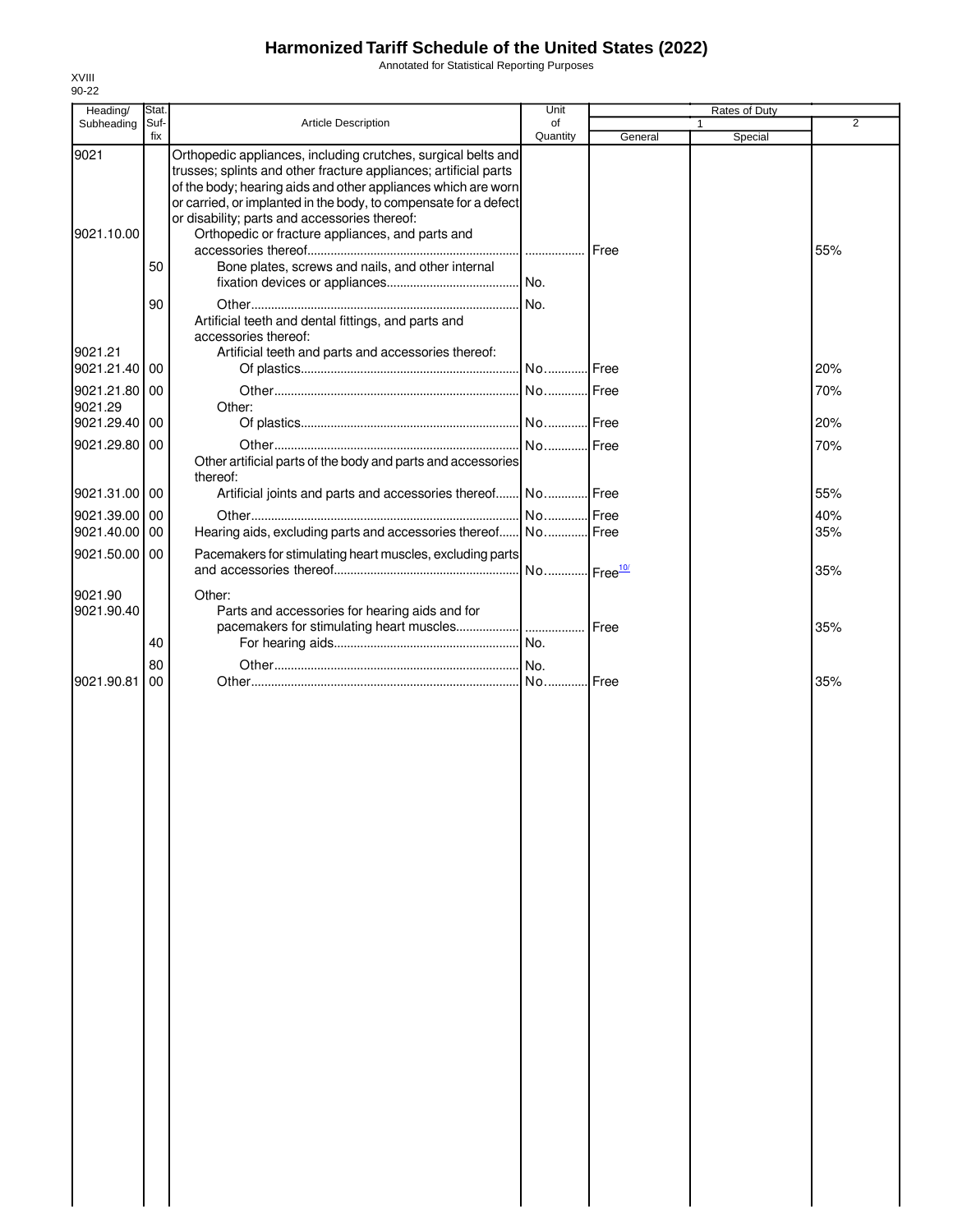Annotated for Statistical Reporting Purposes

| Heading/                               | Stat.       |                                                                                                                                                                                                                                                                                                                                                                                                                                                                                                                                                                                           | Unit           |         | Rates of Duty                                                                                                            |     |
|----------------------------------------|-------------|-------------------------------------------------------------------------------------------------------------------------------------------------------------------------------------------------------------------------------------------------------------------------------------------------------------------------------------------------------------------------------------------------------------------------------------------------------------------------------------------------------------------------------------------------------------------------------------------|----------------|---------|--------------------------------------------------------------------------------------------------------------------------|-----|
| Subheading                             | Suf-<br>fix | <b>Article Description</b>                                                                                                                                                                                                                                                                                                                                                                                                                                                                                                                                                                | of<br>Quantity | General | $\mathbf{1}$<br>Special                                                                                                  | 2   |
| 9022                                   |             | Apparatus based on the use of X-rays or of alpha, beta, gamma<br>or other ionizing radiations, whether or not for medical, surgical,<br>dental or veterinary uses, including radiography or radiotherapy<br>apparatus, X-ray tubes and other X-ray generators, high<br>tension generators, control panels and desks, screens,<br>examination or treatment tables, chairs and the like; parts and<br>accessories thereof:<br>Apparatus based on the use of X-rays, whether or not for<br>medical, surgical, dental or veterinary uses, including<br>radiography or radiotherapy apparatus: |                |         |                                                                                                                          |     |
| 9022.12.00                             | 00          |                                                                                                                                                                                                                                                                                                                                                                                                                                                                                                                                                                                           |                |         |                                                                                                                          | 35% |
| 9022.13.00 00                          |             |                                                                                                                                                                                                                                                                                                                                                                                                                                                                                                                                                                                           |                |         |                                                                                                                          | 35% |
| 9022.14.00                             | 00          | Other, for medical, surgical or veterinary uses <sup>41</sup> No Free <sup>10/</sup>                                                                                                                                                                                                                                                                                                                                                                                                                                                                                                      |                |         |                                                                                                                          | 35% |
| 9022.19.00                             | 00          | Apparatus based on the use of alpha, beta, gamma or<br>other ionizing radiations, whether or not for medical,<br>surgical, dental or veterinary uses, including radiography<br>or radiotherapy apparatus:                                                                                                                                                                                                                                                                                                                                                                                 |                |         |                                                                                                                          | 35% |
| 9022.21.00                             | 00          | For medical, surgical, dental or veterinary uses No Free <sup>10/</sup>                                                                                                                                                                                                                                                                                                                                                                                                                                                                                                                   |                |         |                                                                                                                          | 35% |
| 9022.29<br>9022.29.40                  | 00          | For other uses:                                                                                                                                                                                                                                                                                                                                                                                                                                                                                                                                                                           |                |         |                                                                                                                          | 35% |
| 9022.29.80                             | 00          |                                                                                                                                                                                                                                                                                                                                                                                                                                                                                                                                                                                           |                |         |                                                                                                                          | 35% |
| 9022.30.00<br>9022.90<br>9022.90.05 00 | 00          | Other, including parts and accessories:                                                                                                                                                                                                                                                                                                                                                                                                                                                                                                                                                   |                |         | Free (A, AU, BH, CL, 35%                                                                                                 | 35% |
| 9022.90.15 00                          |             |                                                                                                                                                                                                                                                                                                                                                                                                                                                                                                                                                                                           |                |         | CO, D, E, IL, JO,<br>KR, MA, OM, P,<br>PA, PE, S, SG)<br>Free (A, AU, BH, CL, 35%<br>CO, D, E, IL, JO,<br>KR, MA, OM, P, |     |
| 9022.90.25                             | 00          | Other:                                                                                                                                                                                                                                                                                                                                                                                                                                                                                                                                                                                    |                |         | PA, PE, S, SG)<br>Free (A, AU, BH, CL, 35%<br>CO, D, E, IL, JO,<br>KR, MA, OM, P,<br>PA, PE, S, SG)                      |     |
| 9022.90.40 00                          |             | Parts and accessories:                                                                                                                                                                                                                                                                                                                                                                                                                                                                                                                                                                    |                |         | Free (A, AU, BH, CL,<br>CO, D, E, IL, JO,<br>KR, MA, OM, P,<br>PA, PE, S, SG)                                            | 35% |
| 9022.90.60 00                          |             | Other:<br>Of apparatus based on the use of                                                                                                                                                                                                                                                                                                                                                                                                                                                                                                                                                |                |         |                                                                                                                          | 35% |
| 9022.90.70 00                          |             | Of smoke detectors, ionization type No 1%                                                                                                                                                                                                                                                                                                                                                                                                                                                                                                                                                 |                |         | Free (A, AU, B, BH,<br>CL, CO, D, E, IL,<br>JO, KR, MA, OM,<br>P, PA, PE, S, SG)                                         | 35% |
| 9022.90.95 00                          |             |                                                                                                                                                                                                                                                                                                                                                                                                                                                                                                                                                                                           |                |         | Free (A, AU, BH, CL, 35%<br>CO, D, E, IL, JO,<br>KR, MA, OM, P,<br>PA, PE, S, SG)                                        |     |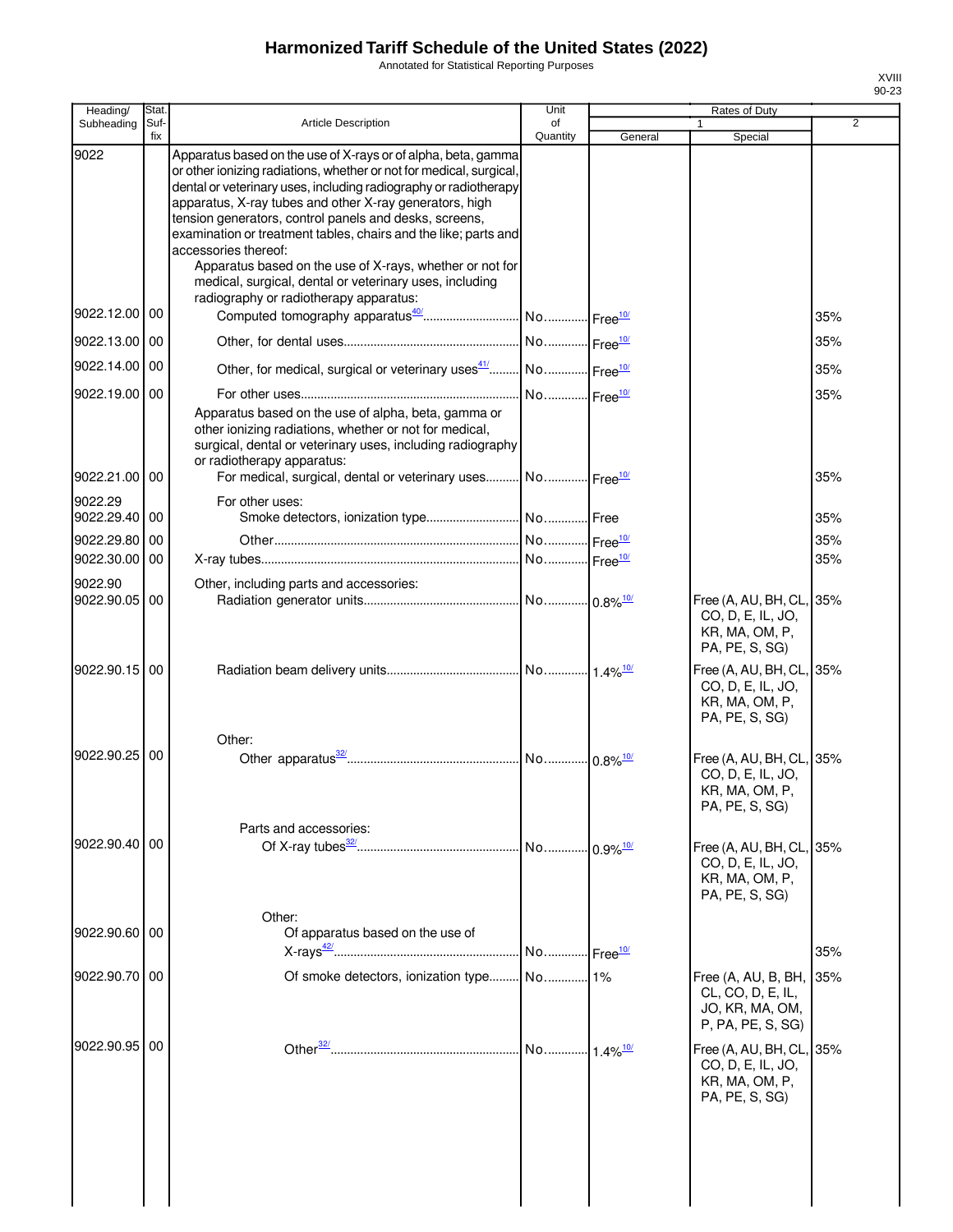Annotated for Statistical Reporting Purposes

| Heading/                 | Stat.       |                                                                                                                                                                                                                                                                                                | Unit           |         | Rates of Duty |                |
|--------------------------|-------------|------------------------------------------------------------------------------------------------------------------------------------------------------------------------------------------------------------------------------------------------------------------------------------------------|----------------|---------|---------------|----------------|
| Subheading               | Suf-<br>fix | <b>Article Description</b>                                                                                                                                                                                                                                                                     | of<br>Quantity | General | Special       | $\overline{2}$ |
| 9023.00.00               |             | 00 Instruments, apparatus and models, designed for<br>demonstrational purposes (for example, in education or<br>exhibitions), unsuitable for other uses, and parts and                                                                                                                         |                |         |               | Free           |
| 9024                     |             | Machines and appliances for testing the hardness, strength,<br>compressibility, elasticity or other mechanical properties of<br>materials (for example, metals, wood, textiles, paper, plastics),<br>and parts and accessories thereof:                                                        |                |         |               |                |
| 9024.10.00 00            |             |                                                                                                                                                                                                                                                                                                |                |         |               | 40%            |
| 9024.80.00 00            |             |                                                                                                                                                                                                                                                                                                |                |         |               | 40%            |
| 9024.90.00               |             |                                                                                                                                                                                                                                                                                                |                |         |               | 40%            |
|                          | 40          | Of machines and appliances for testing metals kg                                                                                                                                                                                                                                               |                |         |               |                |
|                          | 80          |                                                                                                                                                                                                                                                                                                |                |         |               |                |
| 9025                     |             | Hydrometers and similar floating instruments, thermometers,<br>pyrometers, barometers, hygrometers and psychrometers,<br>recording or not, and any combination of these instruments;<br>parts and accessories thereof:<br>Thermometers and pyrometers, not combined with other<br>instruments: |                |         |               |                |
| 9025.11<br>9025.11.20 00 |             | Liquid-filled, for direct reading:                                                                                                                                                                                                                                                             |                |         |               | 85%            |
| 9025.11.40 00            |             |                                                                                                                                                                                                                                                                                                |                |         |               | 85%            |
| 9025.19<br>9025.19.40 00 |             | Other:                                                                                                                                                                                                                                                                                         |                |         |               | 45%            |
|                          |             |                                                                                                                                                                                                                                                                                                |                |         |               |                |
| 9025.19.80               |             | Clinical                                                                                                                                                                                                                                                                                       |                |         |               | 40%            |
|                          | 10          | Infrared thermometers of a kind described<br>in statistical note 2 of this chapter $44$ No.                                                                                                                                                                                                    |                |         |               |                |
|                          | 20          | Other                                                                                                                                                                                                                                                                                          | No.            |         |               |                |
|                          | 60          |                                                                                                                                                                                                                                                                                                |                |         |               |                |
|                          | 85          |                                                                                                                                                                                                                                                                                                |                |         |               |                |
|                          |             |                                                                                                                                                                                                                                                                                                |                |         |               |                |
|                          |             |                                                                                                                                                                                                                                                                                                |                |         |               |                |
|                          |             |                                                                                                                                                                                                                                                                                                |                |         |               |                |
|                          |             |                                                                                                                                                                                                                                                                                                |                |         |               |                |
|                          |             |                                                                                                                                                                                                                                                                                                |                |         |               |                |
|                          |             |                                                                                                                                                                                                                                                                                                |                |         |               |                |
|                          |             |                                                                                                                                                                                                                                                                                                |                |         |               |                |
|                          |             |                                                                                                                                                                                                                                                                                                |                |         |               |                |
|                          |             |                                                                                                                                                                                                                                                                                                |                |         |               |                |
|                          |             |                                                                                                                                                                                                                                                                                                |                |         |               |                |
|                          |             |                                                                                                                                                                                                                                                                                                |                |         |               |                |
|                          |             |                                                                                                                                                                                                                                                                                                |                |         |               |                |
|                          |             |                                                                                                                                                                                                                                                                                                |                |         |               |                |
|                          |             |                                                                                                                                                                                                                                                                                                |                |         |               |                |
|                          |             |                                                                                                                                                                                                                                                                                                |                |         |               |                |
|                          |             |                                                                                                                                                                                                                                                                                                |                |         |               |                |
|                          |             |                                                                                                                                                                                                                                                                                                |                |         |               |                |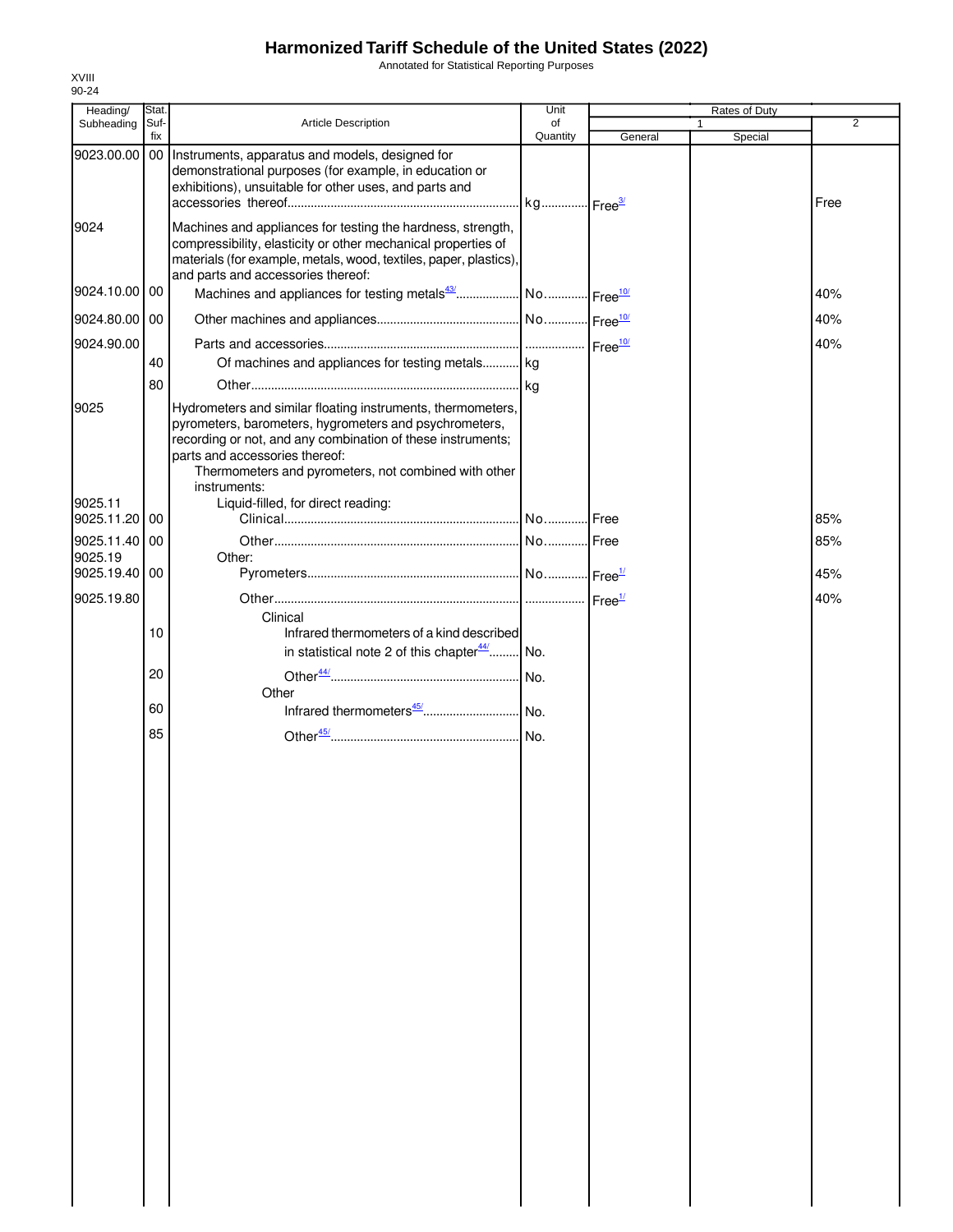Annotated for Statistical Reporting Purposes

| Heading/                 | <b>Stat</b> |                                                                                                                                                                                      | Unit                  |         | Rates of Duty                                                                        |                                                                                      |
|--------------------------|-------------|--------------------------------------------------------------------------------------------------------------------------------------------------------------------------------------|-----------------------|---------|--------------------------------------------------------------------------------------|--------------------------------------------------------------------------------------|
| Subheading               | Suf-        | Article Description                                                                                                                                                                  | of                    |         | 1                                                                                    | $\overline{2}$                                                                       |
| 9025 (con.)              | fix         | Hydrometers and similar floating instruments, thermometers,<br>pyrometers, barometers, hygrometers and psychrometers,<br>recording or not, and any combination of these instruments; | Quantity              | General | Special                                                                              |                                                                                      |
| 9025.80<br>9025.80.10 00 |             | parts and accessories thereof: (con.)<br>Other instruments:                                                                                                                          |                       |         | Free (A, AU, BH, C,<br>CL, CO, D, E, IL,<br>JO, KR, MA, OM,<br>P, PA, PE, S, SG)     | 40%                                                                                  |
| 9025.80.15 00            |             | Other:<br>Barometers, not combined with other                                                                                                                                        |                       |         | Free (A, AU, BH, C, 40%<br>CL, CO, D, E, IL,<br>JO, KR, MA, OM,<br>P, PA, PE, S, SG) |                                                                                      |
| 9025.80.20               | 00          | Hydrometers and similar floating instruments,<br>whether or not incorporating a thermometer,                                                                                         | No 2.9% <sup>5/</sup> |         | Free (A, AU, BH, C, 85%<br>CL, CO, D, E, IL,<br>JO, KR, MA, OM,<br>P, PA, PE, S, SG) |                                                                                      |
| 9025.80.35 00            |             | Hygrometers and psychrometers,                                                                                                                                                       |                       |         | Free (A, AU, BH, C, 45%<br>CL, CO, D, E, IL,<br>JO, KR, MA, OM,<br>P, PA, PE, S, SG) |                                                                                      |
| 9025.80.40               | 00          | Thermographs, barographs, hygrographs and                                                                                                                                            |                       |         | Free (A, AU, BH, C, 35%<br>CL, CO, D, E, IL,<br>JO, KR, MA, OM,<br>P, PA, PE, S, SG) |                                                                                      |
| 9025.80.50 00            |             |                                                                                                                                                                                      |                       |         | Free (A, AU, BH, C, 50%<br>CL, CO, D, E, IL,<br>JO, KR, MA, OM,<br>P, PA, PE, S, SG) |                                                                                      |
| 9025.90.06               | 00          |                                                                                                                                                                                      |                       |         |                                                                                      | The rate<br>applicable to<br>the article of<br>which it is a<br>part or<br>accessory |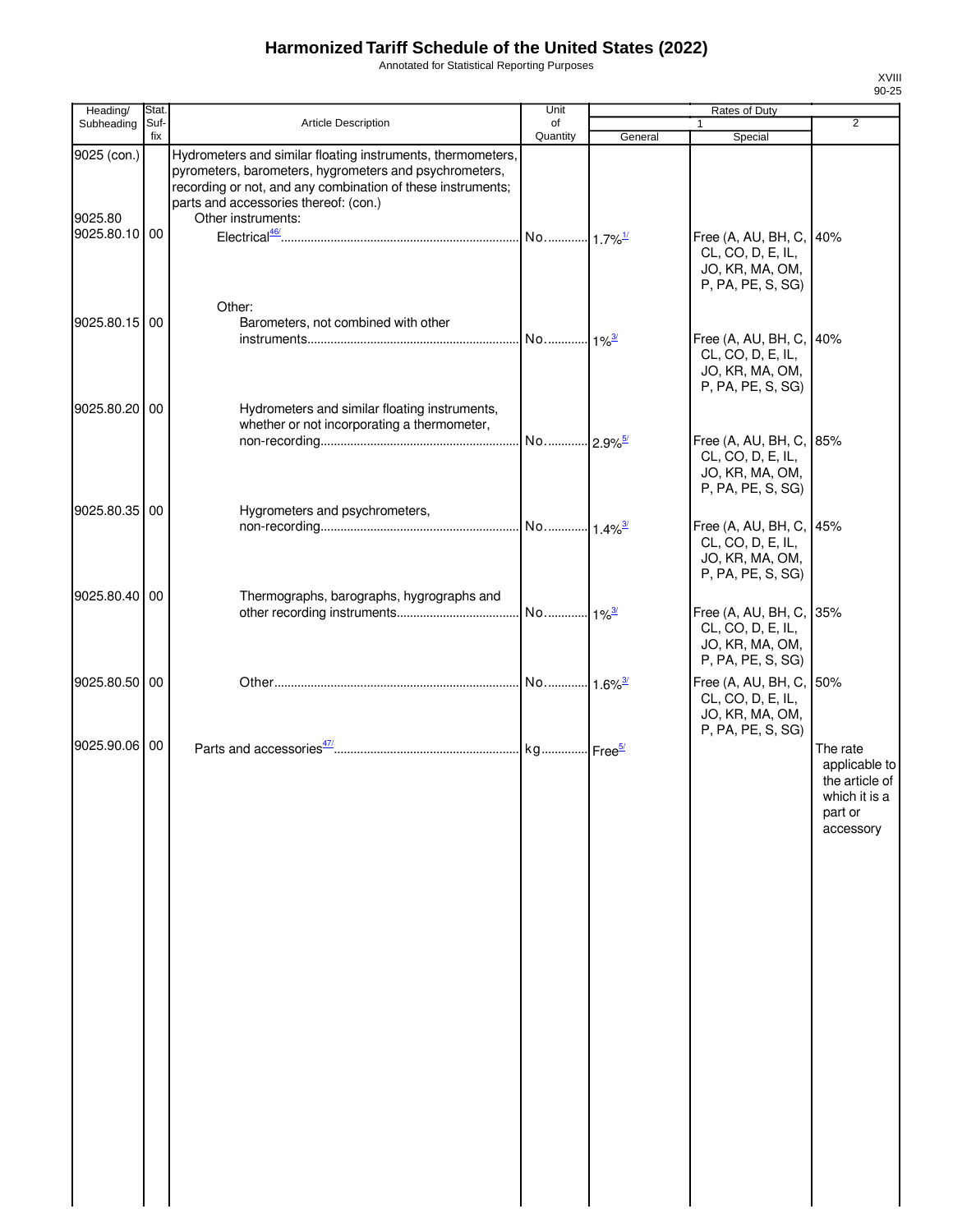Annotated for Statistical Reporting Purposes

| Heading/                 | Stat. |                                                               | Unit     |         | Rates of Duty |                       |
|--------------------------|-------|---------------------------------------------------------------|----------|---------|---------------|-----------------------|
| Subheading               | Suf-  | Article Description                                           | of       |         |               | 2                     |
| 9026                     | fix   | Instruments and apparatus for measuring or checking the flow, | Quantity | General | Special       |                       |
|                          |       | level, pressure or other variables of liquids or gases (for   |          |         |               |                       |
|                          |       | example, flow meters, level gauges, manometers, heat meters), |          |         |               |                       |
|                          |       | excluding instruments and apparatus of heading 9014, 9015,    |          |         |               |                       |
|                          |       | 9028 or 9032; parts and accessories thereof:                  |          |         |               |                       |
| 9026.10                  |       | For measuring or checking the flow or level of liquids:       |          |         |               |                       |
| 9026.10.20               |       |                                                               |          |         |               | 40%                   |
|                          | 40    |                                                               |          |         |               |                       |
|                          | 80    |                                                               |          |         |               |                       |
|                          |       | Other:                                                        |          |         |               |                       |
| 9026.10.40               | 00    |                                                               |          |         |               | $$4.50$ each +<br>65% |
| 9026.10.60 00            |       |                                                               |          |         |               | 35%                   |
|                          |       | For measuring or checking pressure:                           |          |         |               |                       |
| 9026.20<br>9026.20.40 00 |       |                                                               |          |         |               |                       |
|                          |       |                                                               |          |         |               | 40%                   |
| 9026.20.80 00            |       |                                                               |          |         |               | 35%                   |
| 9026.80                  |       | Other instruments and apparatus:                              |          |         |               |                       |
| 9026.80.20 00            |       |                                                               |          |         |               | 40%                   |
|                          |       |                                                               |          |         |               |                       |
|                          |       | Other:                                                        |          |         |               |                       |
| 9026.80.40 00            |       | Heat meters incorporating liquid supply meters,               |          |         |               |                       |
|                          |       |                                                               |          |         |               | $$4.50$ each +<br>65% |
|                          |       |                                                               |          |         |               |                       |
| 9026.80.60 00            |       |                                                               |          |         |               | 35%                   |
| 9026.90                  |       | Parts and accessories:                                        |          |         |               |                       |
| 9026.90.20 00            |       |                                                               |          |         |               | 40%                   |
|                          |       | Other:                                                        |          |         |               |                       |
| 9026.90.40 00            |       | Of flow meters, heat meters incorporating liquid              |          |         |               |                       |
|                          |       |                                                               |          |         |               | 65%                   |
|                          |       |                                                               |          |         |               |                       |
| 9026.90.60 00            |       |                                                               |          |         |               | 35%                   |
|                          |       |                                                               |          |         |               |                       |
|                          |       |                                                               |          |         |               |                       |
|                          |       |                                                               |          |         |               |                       |
|                          |       |                                                               |          |         |               |                       |
|                          |       |                                                               |          |         |               |                       |
|                          |       |                                                               |          |         |               |                       |
|                          |       |                                                               |          |         |               |                       |
|                          |       |                                                               |          |         |               |                       |
|                          |       |                                                               |          |         |               |                       |
|                          |       |                                                               |          |         |               |                       |
|                          |       |                                                               |          |         |               |                       |
|                          |       |                                                               |          |         |               |                       |
|                          |       |                                                               |          |         |               |                       |
|                          |       |                                                               |          |         |               |                       |
|                          |       |                                                               |          |         |               |                       |
|                          |       |                                                               |          |         |               |                       |
|                          |       |                                                               |          |         |               |                       |
|                          |       |                                                               |          |         |               |                       |
|                          |       |                                                               |          |         |               |                       |
|                          |       |                                                               |          |         |               |                       |
|                          |       |                                                               |          |         |               |                       |
|                          |       |                                                               |          |         |               |                       |
|                          |       |                                                               |          |         |               |                       |
|                          |       |                                                               |          |         |               |                       |
|                          |       |                                                               |          |         |               |                       |
|                          |       |                                                               |          |         |               |                       |
|                          |       |                                                               |          |         |               |                       |
|                          |       |                                                               |          |         |               |                       |
|                          |       |                                                               |          |         |               |                       |
|                          |       |                                                               |          |         |               |                       |
|                          |       |                                                               |          |         |               |                       |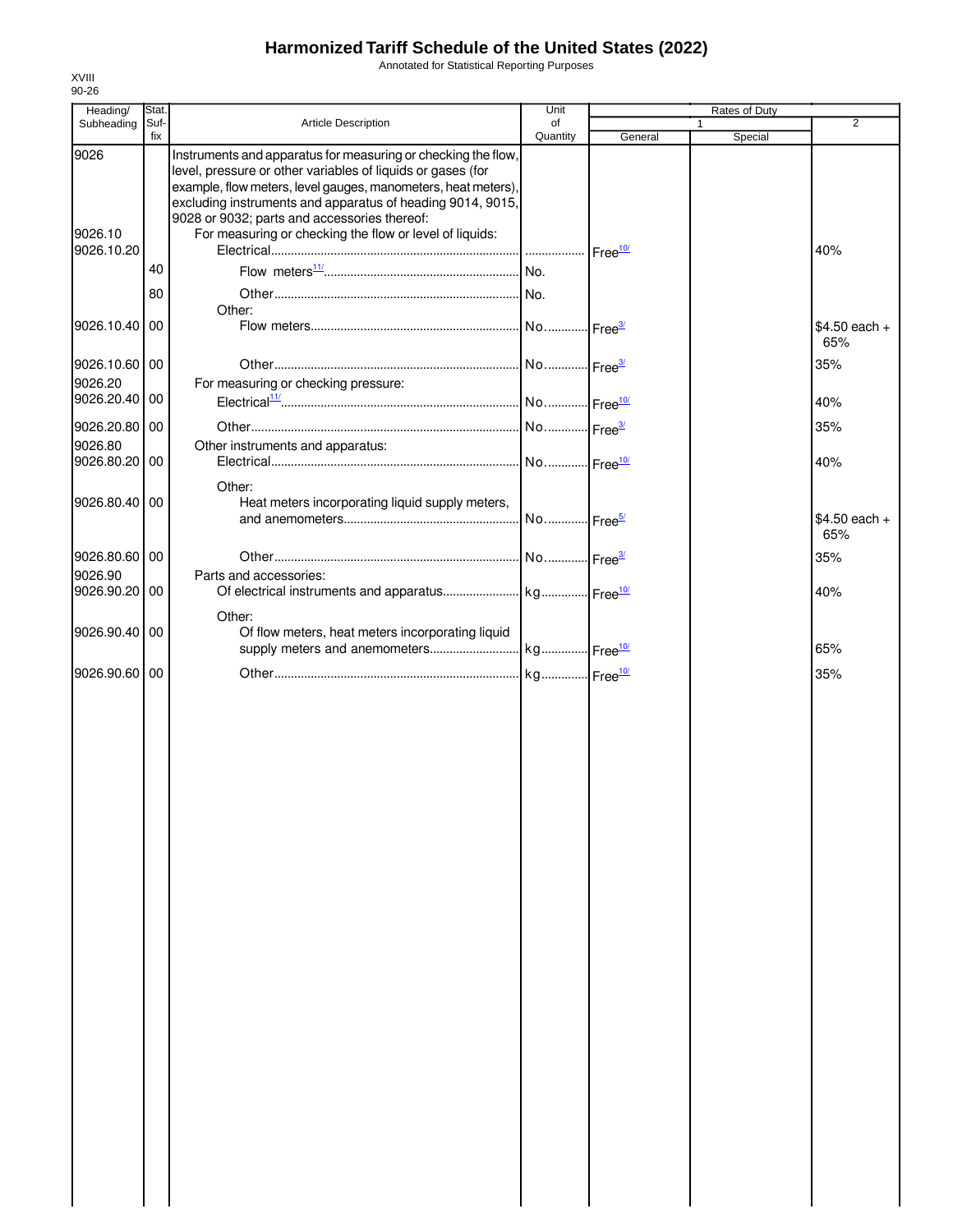Annotated for Statistical Reporting Purposes

| Heading/              | Stat.       |                                                                                                                                                                                                                                                                                                                                                                                                                                                               | Unit           |                     | Rates of Duty                                                                       |     |
|-----------------------|-------------|---------------------------------------------------------------------------------------------------------------------------------------------------------------------------------------------------------------------------------------------------------------------------------------------------------------------------------------------------------------------------------------------------------------------------------------------------------------|----------------|---------------------|-------------------------------------------------------------------------------------|-----|
| Subheading            | Suf-<br>fix | <b>Article Description</b>                                                                                                                                                                                                                                                                                                                                                                                                                                    | οf<br>Quantity | General             | 1<br>Special                                                                        | 2   |
| 9027                  |             | Instruments and apparatus for physical or chemical analysis<br>(for example, polarimeters, refractometers, spectrometers,<br>gas or smoke analysis apparatus); instruments and apparatus<br>for measuring or checking viscosity, porosity, expansion,<br>surface tension or the like; instruments and apparatus for<br>measuring or checking quantities of heat, sound or light<br>(including exposure meters); microtomes; parts and<br>accessories thereof: |                |                     |                                                                                     |     |
| 9027.10<br>9027.10.20 | 00          | Gas or smoke analysis apparatus:                                                                                                                                                                                                                                                                                                                                                                                                                              |                |                     |                                                                                     | 40% |
| 9027.10.40            | 00          | Other:                                                                                                                                                                                                                                                                                                                                                                                                                                                        |                |                     |                                                                                     | 50% |
| 9027.10.60            | 00          |                                                                                                                                                                                                                                                                                                                                                                                                                                                               |                |                     |                                                                                     | 40% |
| 9027.20<br>9027.20.50 |             | Chromatographs and electrophoresis instruments:                                                                                                                                                                                                                                                                                                                                                                                                               |                |                     |                                                                                     | 40% |
|                       | 30          |                                                                                                                                                                                                                                                                                                                                                                                                                                                               |                |                     |                                                                                     |     |
|                       | 50          |                                                                                                                                                                                                                                                                                                                                                                                                                                                               |                |                     |                                                                                     |     |
|                       | 60          |                                                                                                                                                                                                                                                                                                                                                                                                                                                               |                |                     |                                                                                     |     |
| 9027.20.80            | 80          |                                                                                                                                                                                                                                                                                                                                                                                                                                                               |                | Free $\frac{10}{2}$ |                                                                                     | 40% |
|                       | 30          |                                                                                                                                                                                                                                                                                                                                                                                                                                                               |                |                     |                                                                                     |     |
|                       | 60          |                                                                                                                                                                                                                                                                                                                                                                                                                                                               |                |                     |                                                                                     |     |
| 9027.30               | 90          | Spectrometers, spectrophotometers and spectrographs<br>using optical radiations (ultraviolet, visible, infrared):                                                                                                                                                                                                                                                                                                                                             |                |                     |                                                                                     |     |
| 9027.30.40            |             |                                                                                                                                                                                                                                                                                                                                                                                                                                                               |                | Free <sup>10</sup>  |                                                                                     | 40% |
|                       | 40          |                                                                                                                                                                                                                                                                                                                                                                                                                                                               |                |                     |                                                                                     |     |
|                       | 80          |                                                                                                                                                                                                                                                                                                                                                                                                                                                               |                |                     |                                                                                     |     |
| 9027.30.80            |             |                                                                                                                                                                                                                                                                                                                                                                                                                                                               |                |                     |                                                                                     | 50% |
|                       | 20          |                                                                                                                                                                                                                                                                                                                                                                                                                                                               |                |                     |                                                                                     |     |
| 9027.50               | 80          | Other instruments and apparatus using optical radiations<br>(ultraviolet, visible, infrared):                                                                                                                                                                                                                                                                                                                                                                 |                |                     |                                                                                     |     |
| 9027.50.10 00         |             |                                                                                                                                                                                                                                                                                                                                                                                                                                                               |                |                     | Free (A, AU, BH, CL, 27.5%<br>CO, D, E, IL, JO,<br>KR. MA. OM. P.<br>PA, PE, S, SG) |     |
|                       |             | Other:                                                                                                                                                                                                                                                                                                                                                                                                                                                        |                |                     |                                                                                     |     |
| 9027.50.40            | 15          | Chemical analysis instruments and                                                                                                                                                                                                                                                                                                                                                                                                                             | .              | Free <sup>10/</sup> |                                                                                     | 40% |
|                       |             |                                                                                                                                                                                                                                                                                                                                                                                                                                                               |                |                     |                                                                                     |     |
|                       | 20          | Thermal analysis instruments and                                                                                                                                                                                                                                                                                                                                                                                                                              |                |                     |                                                                                     |     |
|                       | 50          |                                                                                                                                                                                                                                                                                                                                                                                                                                                               |                |                     |                                                                                     |     |
| 9027.50.80            | 60          |                                                                                                                                                                                                                                                                                                                                                                                                                                                               |                | Free $\frac{10}{2}$ |                                                                                     | 50% |
|                       | 15          | Chemical analysis instruments and                                                                                                                                                                                                                                                                                                                                                                                                                             |                |                     |                                                                                     |     |
|                       | 20          | Thermal analysis instruments and                                                                                                                                                                                                                                                                                                                                                                                                                              |                |                     |                                                                                     |     |
|                       | 60          |                                                                                                                                                                                                                                                                                                                                                                                                                                                               |                |                     |                                                                                     |     |
|                       |             |                                                                                                                                                                                                                                                                                                                                                                                                                                                               |                |                     |                                                                                     |     |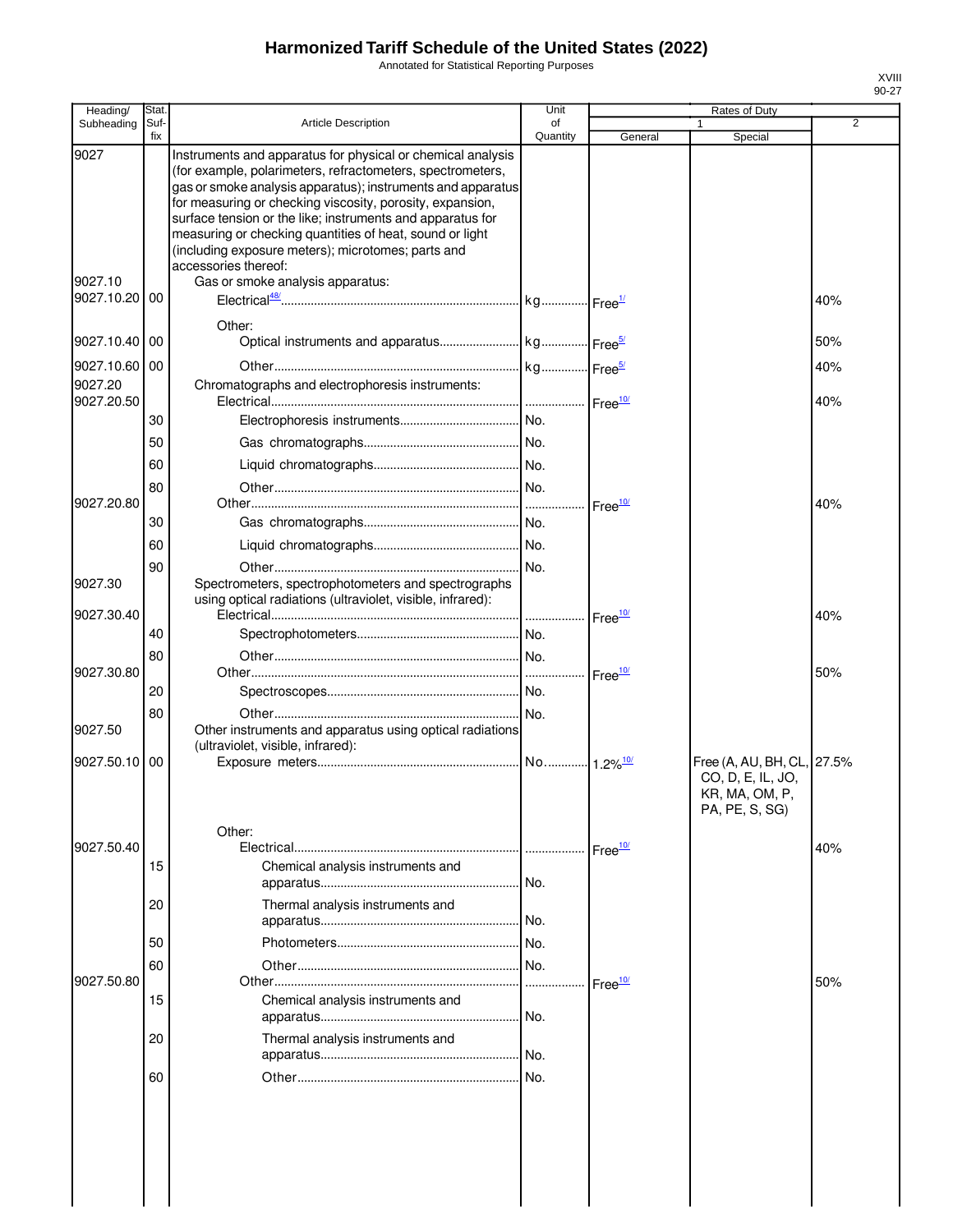Annotated for Statistical Reporting Purposes

| Heading/      | Stat.       |                                                                                                                                                                                                                                                                                                                                                                                                                                                                                                          | Unit           |                    | Rates of Duty |                |
|---------------|-------------|----------------------------------------------------------------------------------------------------------------------------------------------------------------------------------------------------------------------------------------------------------------------------------------------------------------------------------------------------------------------------------------------------------------------------------------------------------------------------------------------------------|----------------|--------------------|---------------|----------------|
| Subheading    | Suf-<br>fix | Article Description                                                                                                                                                                                                                                                                                                                                                                                                                                                                                      | of<br>Quantity |                    |               | $\overline{2}$ |
| 9027 (con.)   |             | Instruments and apparatus for physical or chemical analysis<br>(for example, polarimeters, refractometers, spectrometers,<br>gas or smoke analysis apparatus); instruments and apparatus<br>for measuring or checking viscosity, porosity, expansion,<br>surface tension or the like; instruments and apparatus for<br>measuring or checking quantities of heat, sound or light<br>(including exposure meters); microtomes; parts and<br>accessories thereof: (con.)<br>Other instruments and apparatus: |                | General            | Special       |                |
| 9027.81.00 00 |             |                                                                                                                                                                                                                                                                                                                                                                                                                                                                                                          |                |                    |               | 40%            |
| 9027.89       |             | Other:                                                                                                                                                                                                                                                                                                                                                                                                                                                                                                   |                |                    |               |                |
| 9027.89.25 00 |             | Nuclear magnetic resonance instruments No Free <sup>10/</sup>                                                                                                                                                                                                                                                                                                                                                                                                                                            |                |                    |               | 40%            |
|               |             | Other:                                                                                                                                                                                                                                                                                                                                                                                                                                                                                                   |                |                    |               |                |
| 9027.89.45    |             |                                                                                                                                                                                                                                                                                                                                                                                                                                                                                                          |                |                    |               | 40%            |
|               | 30          | Chemical analysis instruments and                                                                                                                                                                                                                                                                                                                                                                                                                                                                        |                |                    |               |                |
|               | 60          | Physical analysis instruments and                                                                                                                                                                                                                                                                                                                                                                                                                                                                        |                |                    |               |                |
|               |             |                                                                                                                                                                                                                                                                                                                                                                                                                                                                                                          |                |                    |               |                |
|               | 90          |                                                                                                                                                                                                                                                                                                                                                                                                                                                                                                          | .lkg           |                    |               |                |
| 9027.89.80    |             |                                                                                                                                                                                                                                                                                                                                                                                                                                                                                                          |                | Free <sup>10</sup> |               | 40%            |
|               | 30          | Chemical analysis instruments and                                                                                                                                                                                                                                                                                                                                                                                                                                                                        |                |                    |               |                |
|               |             |                                                                                                                                                                                                                                                                                                                                                                                                                                                                                                          |                |                    |               |                |
|               | 60          | Physical analysis instruments and                                                                                                                                                                                                                                                                                                                                                                                                                                                                        |                |                    |               |                |
|               | 90          |                                                                                                                                                                                                                                                                                                                                                                                                                                                                                                          |                |                    |               |                |
|               |             |                                                                                                                                                                                                                                                                                                                                                                                                                                                                                                          |                |                    |               |                |
|               |             |                                                                                                                                                                                                                                                                                                                                                                                                                                                                                                          |                |                    |               |                |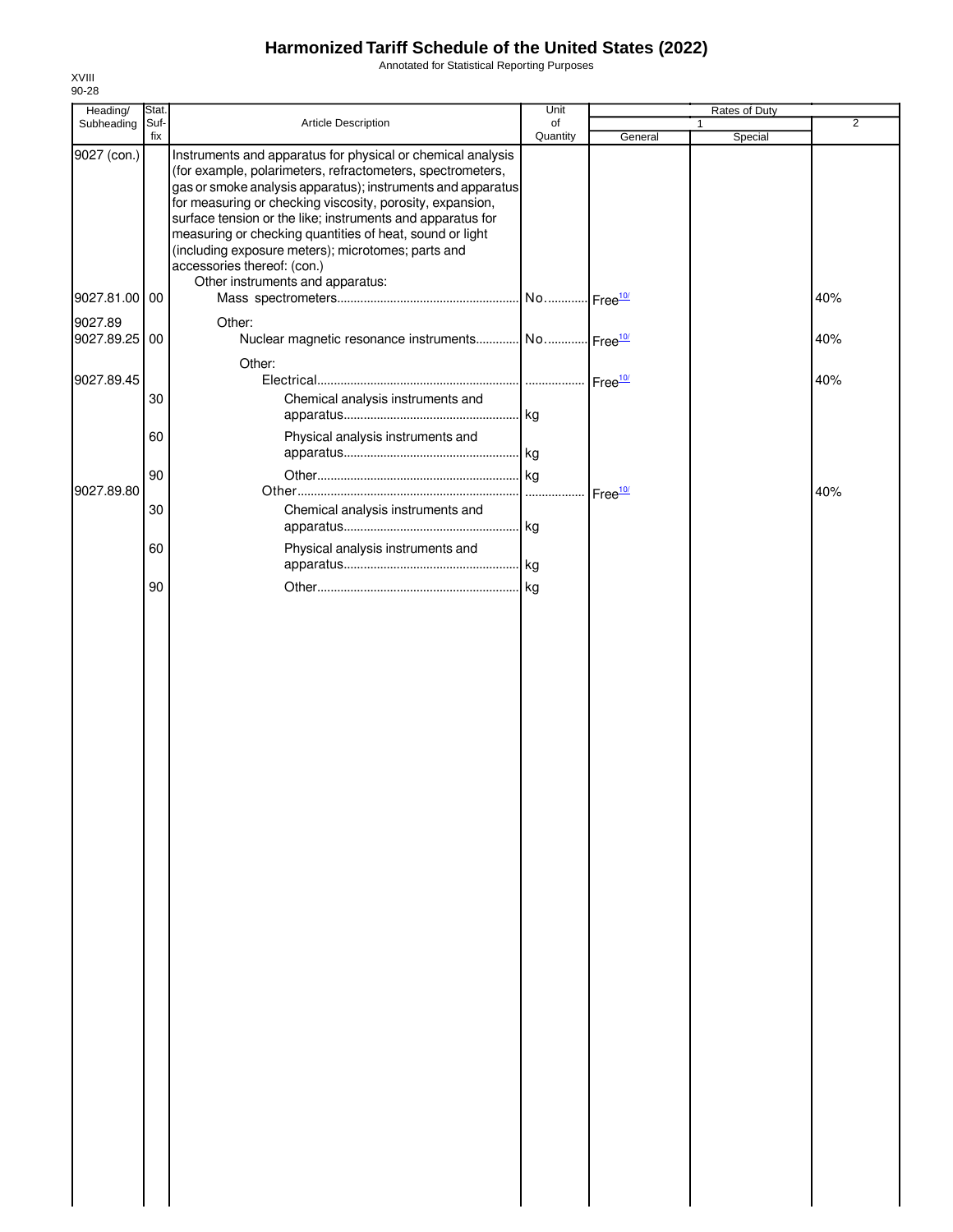Annotated for Statistical Reporting Purposes

| Heading/                       | Stat.       |                                                                                                                                                                                                                                                                                                                                                                                                                                                                      | Unit                     |                    | Rates of Duty |     |
|--------------------------------|-------------|----------------------------------------------------------------------------------------------------------------------------------------------------------------------------------------------------------------------------------------------------------------------------------------------------------------------------------------------------------------------------------------------------------------------------------------------------------------------|--------------------------|--------------------|---------------|-----|
| Subheading                     | Suf-<br>fix | <b>Article Description</b>                                                                                                                                                                                                                                                                                                                                                                                                                                           | of<br>Quantity           | General            | 1<br>Special  | 2   |
| 9027 (con.)                    |             | Instruments and apparatus for physical or chemical analysis<br>(for example, polarimeters, refractometers, spectrometers,<br>gas or smoke analysis apparatus); instruments and apparatus<br>for measuring or checking viscosity, porosity, expansion,<br>surface tension or the like; instruments and apparatus for<br>measuring or checking quantities of heat, sound or light<br>(including exposure meters); microtomes; parts and<br>accessories thereof: (con.) |                          |                    |               |     |
| 9027.90                        |             | Microtomes; parts and accessories:                                                                                                                                                                                                                                                                                                                                                                                                                                   |                          |                    |               |     |
| 9027.90.20 00<br>9027.90.45 00 |             | Parts and accessories:<br>Of electrical instruments and apparatus:<br>Printed circuit assemblies for the goods of                                                                                                                                                                                                                                                                                                                                                    |                          |                    |               | 40% |
|                                |             |                                                                                                                                                                                                                                                                                                                                                                                                                                                                      |                          |                    |               | 40% |
| 9027.90.54 00                  |             | Other:<br>Of electrophoresis instruments not<br>incorporating an optical or other measuring                                                                                                                                                                                                                                                                                                                                                                          | . kg Free <sup>10/</sup> |                    |               | 40% |
| 9027.90.56                     |             | Of instruments and apparatus of<br>subheading 9027.20, 9027.30, 9027.50                                                                                                                                                                                                                                                                                                                                                                                              |                          |                    |               | 40% |
|                                | 25          | Of articles of subheading                                                                                                                                                                                                                                                                                                                                                                                                                                            |                          |                    |               |     |
|                                | 30          | Of articles of subheading                                                                                                                                                                                                                                                                                                                                                                                                                                            |                          |                    |               |     |
|                                | 40          | Of articles of subheading                                                                                                                                                                                                                                                                                                                                                                                                                                            |                          |                    |               |     |
|                                | 50          | Of articles of subheading                                                                                                                                                                                                                                                                                                                                                                                                                                            |                          |                    |               |     |
|                                | 95          |                                                                                                                                                                                                                                                                                                                                                                                                                                                                      |                          |                    |               |     |
| 9027.90.59                     | 10          | Of articles of subheading                                                                                                                                                                                                                                                                                                                                                                                                                                            |                          | Free <sup>10</sup> |               | 40% |
|                                | 95          | Other:                                                                                                                                                                                                                                                                                                                                                                                                                                                               |                          |                    |               |     |
| 9027.90.64 00                  |             | Of optical instruments and apparatus:<br>Of instruments and apparatus of<br>subheading 9027.20, 9027.30, 9027.50                                                                                                                                                                                                                                                                                                                                                     |                          |                    |               | 50% |
| 9027.90.68 00                  |             |                                                                                                                                                                                                                                                                                                                                                                                                                                                                      |                          |                    |               | 50% |
| 9027.90.84 00                  |             | Other:<br>Of instruments and apparatus of<br>subheading 9027.20, 9027.30, 9027.50                                                                                                                                                                                                                                                                                                                                                                                    |                          |                    |               | 40% |
| 9027.90.88 00                  |             |                                                                                                                                                                                                                                                                                                                                                                                                                                                                      |                          |                    |               | 40% |
|                                |             |                                                                                                                                                                                                                                                                                                                                                                                                                                                                      |                          |                    |               |     |

XVIII 90-29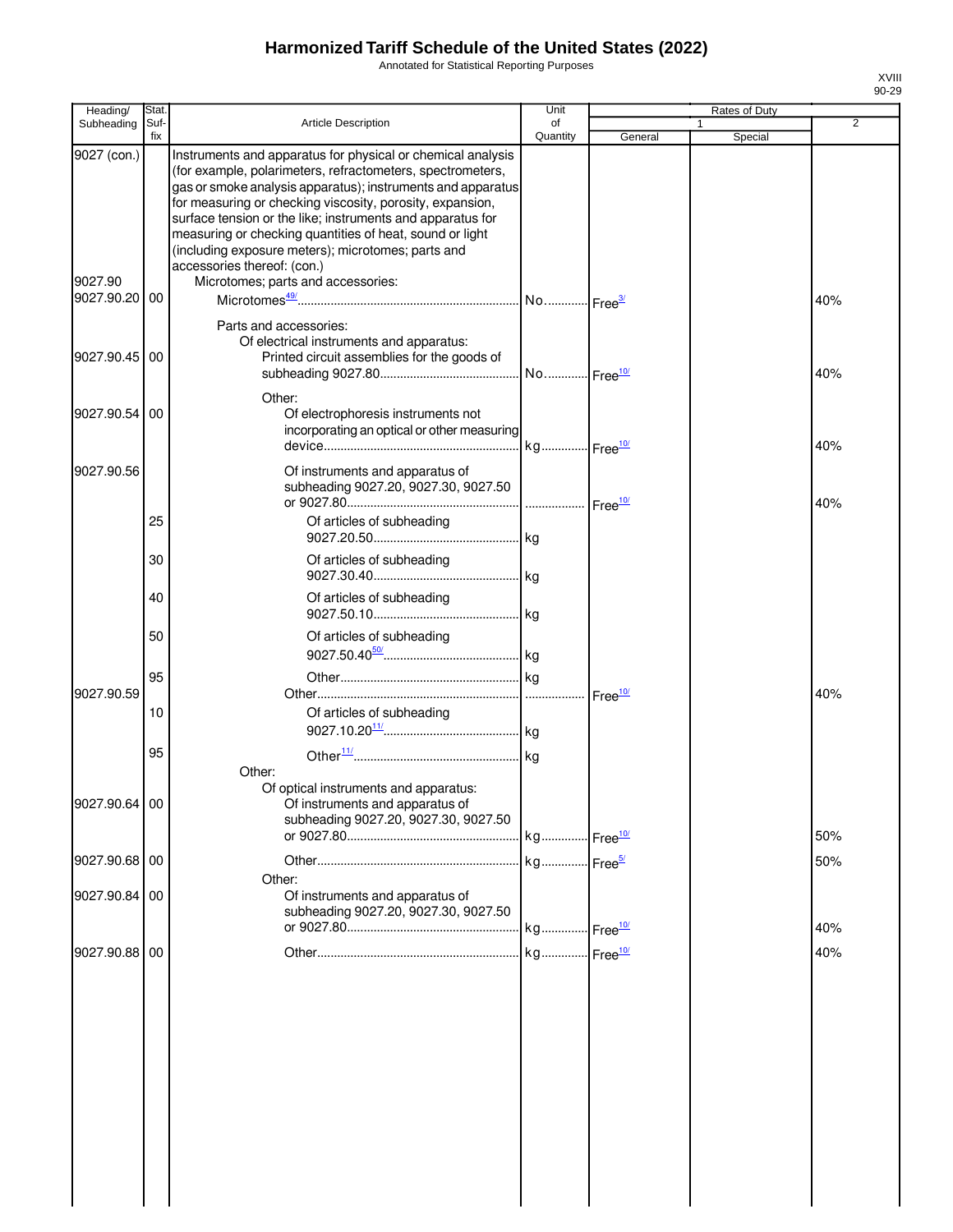Annotated for Statistical Reporting Purposes

| Heading/        | Stat. |                                                                   | Unit           |                       | Rates of Duty                             |                      |
|-----------------|-------|-------------------------------------------------------------------|----------------|-----------------------|-------------------------------------------|----------------------|
| Subheading Suf- | fix   | Article Description                                               | of<br>Quantity | General               | $\mathbf{1}$<br>Special                   | $\overline{2}$       |
| 9028            |       | Gas, liquid or electricity supply or production meters, including |                |                       |                                           |                      |
|                 |       | calibrating meters thereof; parts and accessories thereof:        |                |                       |                                           |                      |
| 9028.10.00 00   |       |                                                                   |                | $16¢$ each $+$        | Free (A, AU, BH, CL, \$4.50 each +        |                      |
|                 |       |                                                                   |                | $2.5\%$ <sup>1/</sup> | CO, D, E, IL, JO,                         | 65%                  |
|                 |       |                                                                   |                |                       | KR, MA, OM, P,                            |                      |
|                 |       |                                                                   |                |                       | PA, PE, S, SG)                            |                      |
| 9028.20.00 00   |       |                                                                   |                | $16¢$ each +          | Free (A, AU, BH, CL,<br>CO, D, E, IL, JO, | \$4.50 each +<br>65% |
|                 |       |                                                                   |                | $2.5\%$ <sup>1/</sup> | KR, MA, OM, P,                            |                      |
|                 |       |                                                                   |                |                       | PA, PE, S, SG)                            |                      |
| 9028.30.00 00   |       |                                                                   |                |                       |                                           | \$4.50 each +        |
|                 |       |                                                                   |                |                       |                                           | 65%                  |
| 9028.90.00      |       |                                                                   |                |                       |                                           | 65%                  |
|                 | 40    |                                                                   |                |                       |                                           |                      |
|                 | 80    |                                                                   |                |                       |                                           |                      |
|                 |       |                                                                   |                |                       |                                           |                      |
|                 |       |                                                                   |                |                       |                                           |                      |
|                 |       |                                                                   |                |                       |                                           |                      |
|                 |       |                                                                   |                |                       |                                           |                      |
|                 |       |                                                                   |                |                       |                                           |                      |
|                 |       |                                                                   |                |                       |                                           |                      |
|                 |       |                                                                   |                |                       |                                           |                      |
|                 |       |                                                                   |                |                       |                                           |                      |
|                 |       |                                                                   |                |                       |                                           |                      |
|                 |       |                                                                   |                |                       |                                           |                      |
|                 |       |                                                                   |                |                       |                                           |                      |
|                 |       |                                                                   |                |                       |                                           |                      |
|                 |       |                                                                   |                |                       |                                           |                      |
|                 |       |                                                                   |                |                       |                                           |                      |
|                 |       |                                                                   |                |                       |                                           |                      |
|                 |       |                                                                   |                |                       |                                           |                      |
|                 |       |                                                                   |                |                       |                                           |                      |
|                 |       |                                                                   |                |                       |                                           |                      |
|                 |       |                                                                   |                |                       |                                           |                      |
|                 |       |                                                                   |                |                       |                                           |                      |
|                 |       |                                                                   |                |                       |                                           |                      |
|                 |       |                                                                   |                |                       |                                           |                      |
|                 |       |                                                                   |                |                       |                                           |                      |
|                 |       |                                                                   |                |                       |                                           |                      |
|                 |       |                                                                   |                |                       |                                           |                      |
|                 |       |                                                                   |                |                       |                                           |                      |
|                 |       |                                                                   |                |                       |                                           |                      |
|                 |       |                                                                   |                |                       |                                           |                      |
|                 |       |                                                                   |                |                       |                                           |                      |
|                 |       |                                                                   |                |                       |                                           |                      |
|                 |       |                                                                   |                |                       |                                           |                      |
|                 |       |                                                                   |                |                       |                                           |                      |
|                 |       |                                                                   |                |                       |                                           |                      |
|                 |       |                                                                   |                |                       |                                           |                      |
|                 |       |                                                                   |                |                       |                                           |                      |
|                 |       |                                                                   |                |                       |                                           |                      |
|                 |       |                                                                   |                |                       |                                           |                      |
|                 |       |                                                                   |                |                       |                                           |                      |
|                 |       |                                                                   |                |                       |                                           |                      |
|                 |       |                                                                   |                |                       |                                           |                      |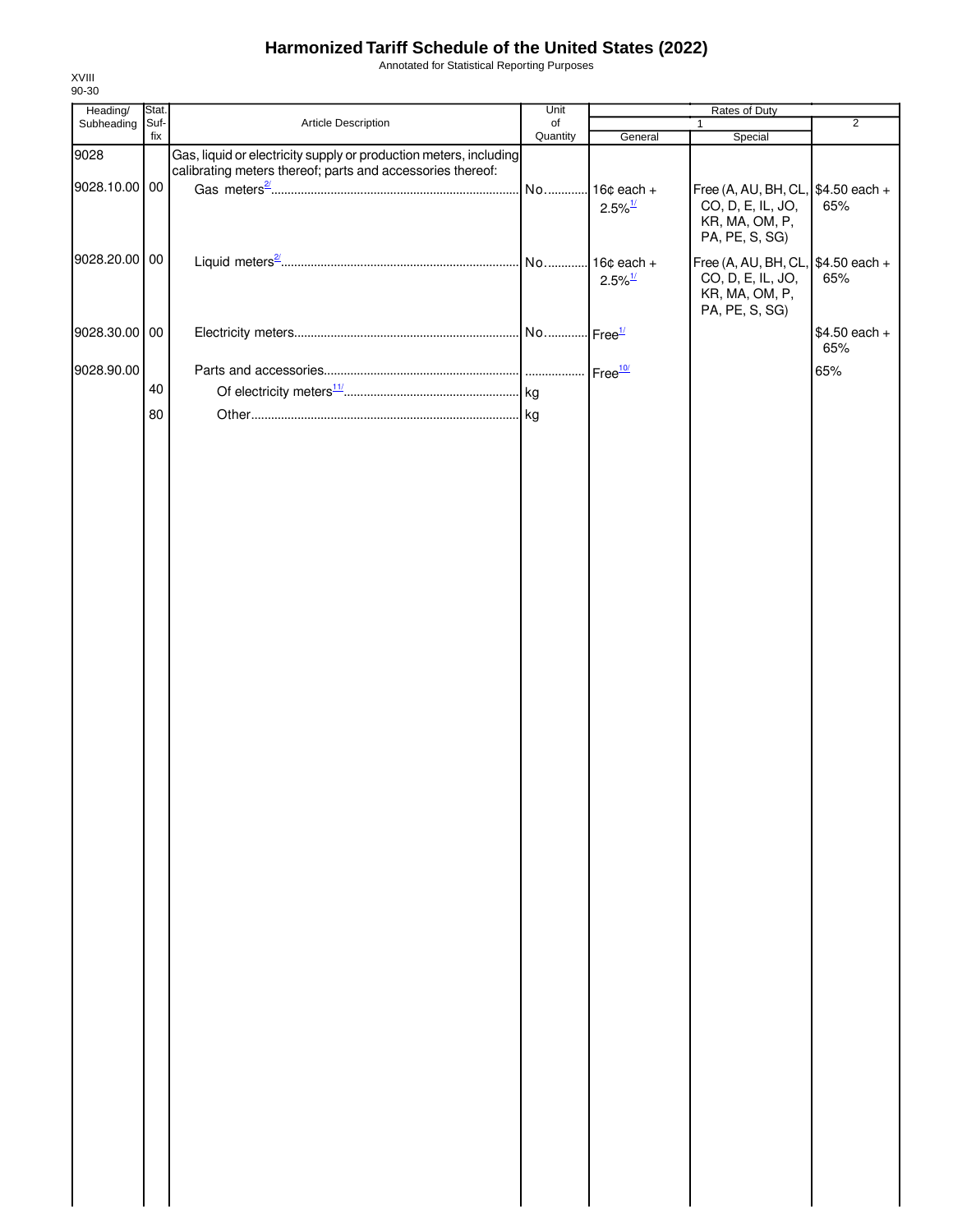Annotated for Statistical Reporting Purposes

| Heading/      | Stat.       |                                                                                                                                                                         | Unit           |                       | Rates of Duty                                                                        |                |
|---------------|-------------|-------------------------------------------------------------------------------------------------------------------------------------------------------------------------|----------------|-----------------------|--------------------------------------------------------------------------------------|----------------|
| Subheading    | Suf-<br>fix | <b>Article Description</b>                                                                                                                                              | of<br>Quantity | General               | 1                                                                                    | $\overline{2}$ |
| 9029          |             | Revolution counters, production counters, taximeters,<br>odometers, pedometers and the like; speedometers and<br>tachometers, other than those of heading 9014 or 9015; |                |                       | Special                                                                              |                |
| 9029.10       |             | stroboscopes; parts and accessories thereof:<br>Revolution counters, production counters, taximeters,<br>odometers, pedometers and the like:                            |                |                       |                                                                                      |                |
| 9029.10.40 00 |             |                                                                                                                                                                         |                |                       | Free (A, AU, B, BH, 85%<br>CL, CO, D, E, IL,<br>JO, KR, MA, OM,<br>P, PA, PE, S, SG) |                |
| 9029.10.80 00 |             |                                                                                                                                                                         |                |                       |                                                                                      | 35%            |
| 9029.20       |             | Speedometers and tachometers; stroboscopes:                                                                                                                             |                |                       |                                                                                      |                |
| 9029.20.20 00 |             |                                                                                                                                                                         |                |                       | Free (A+, AU, BH,<br>CL, CO, D, E, IL,<br>JO, KR, MA, OM,<br>P, PA, PE, S, SG)       | 110%           |
| 9029.20.40    |             |                                                                                                                                                                         |                | Free <sup>1/</sup>    |                                                                                      | 35%            |
|               | 40          |                                                                                                                                                                         |                |                       |                                                                                      |                |
|               | 80          |                                                                                                                                                                         |                |                       |                                                                                      |                |
| 9029.20.60 00 |             |                                                                                                                                                                         |                |                       | Free (A, AU, BH, CL, $\frac{1}{3}4.50$ each +                                        |                |
| 9029.90       |             | Parts and accessories:                                                                                                                                                  |                | $2.5\%$ <sup>5/</sup> | CO, D, E, IL, JO,<br>KR, MA, OM, P,<br>PA, PE, S, SG)                                | 65%            |
| 9029.90.20 00 |             |                                                                                                                                                                         |                |                       | Free (A, AU, B, BH,                                                                  | 85%            |
|               |             |                                                                                                                                                                         |                |                       | CL, CO, D, E, IL,<br>JO, KR, MA, OM,<br>P, PA, PE, S, SG)                            |                |
| 9029.90.40 00 |             |                                                                                                                                                                         |                |                       | Free (A+, AU, BH,<br>CL, CO, D, E, IL,<br>JO, KR, MA, OM,<br>P, PA, PE, S, SG)       | 110%           |
| 9029.90.60 00 |             |                                                                                                                                                                         |                |                       | Free (A, AU, BH, CL, 65%<br>CO, D, E, IL, JO,<br>KR, MA, OM, P,<br>PA, PE, S, SG)    |                |
| 9029.90.80    |             |                                                                                                                                                                         |                |                       |                                                                                      | 35%            |
|               | 4U          |                                                                                                                                                                         |                |                       |                                                                                      |                |
|               |             |                                                                                                                                                                         |                |                       |                                                                                      |                |
|               | 80          |                                                                                                                                                                         |                |                       |                                                                                      |                |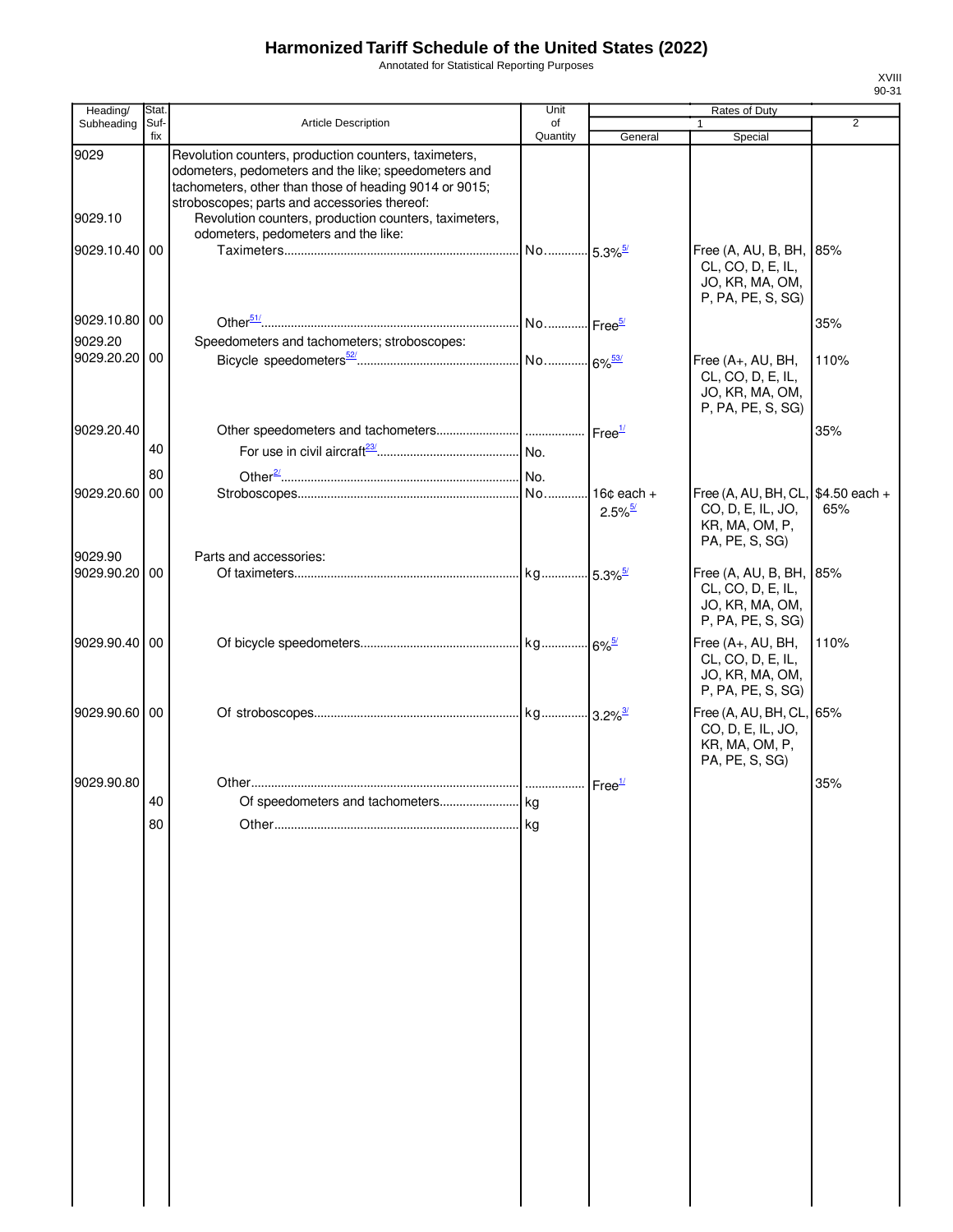Annotated for Statistical Reporting Purposes

| Heading/                       | Stat.       |                                                                                                                                                                                                                                                                                                                                                                                  | Unit           |         | <b>Rates of Duty</b>                                                                  |                |
|--------------------------------|-------------|----------------------------------------------------------------------------------------------------------------------------------------------------------------------------------------------------------------------------------------------------------------------------------------------------------------------------------------------------------------------------------|----------------|---------|---------------------------------------------------------------------------------------|----------------|
| Subheading                     | Suf-<br>fix | Article Description                                                                                                                                                                                                                                                                                                                                                              | of<br>Quantity | General | Special                                                                               | $\overline{2}$ |
| 9030<br>9030.10.00 00          |             | Oscilloscopes, spectrum analyzers and other instruments and<br>apparatus for measuring or checking electrical quantities,<br>excluding meters of heading 9028; instruments and apparatus<br>for measuring or detecting alpha, beta, gamma, X-ray, cosmic<br>or other ionizing radiations; parts and accessories thereof:<br>Instruments and apparatus for measuring or detecting |                |         |                                                                                       | 40%            |
| 9030.20<br>9030.20.05 00       |             | Oscilloscopes and oscillographs:<br>Specially designed for telecommunications  No  Free <sup>10/</sup>                                                                                                                                                                                                                                                                           |                |         |                                                                                       | 40%            |
| 9030.20.10 00                  |             | Other instruments and apparatus, for measuring or<br>checking voltage, current, resistance or power (other than<br>those for measuring or checking semiconductor wafers or<br>devices):                                                                                                                                                                                          |                |         |                                                                                       | 40%            |
| 9030.31.00 00                  |             |                                                                                                                                                                                                                                                                                                                                                                                  |                |         |                                                                                       | 40%            |
| 9030.32.00 00                  |             |                                                                                                                                                                                                                                                                                                                                                                                  |                |         |                                                                                       | 40%            |
| 9030.33<br>9030.33.34 00       |             | Other, without a recording device:                                                                                                                                                                                                                                                                                                                                               |                |         | Free (A*, AU, B, BH, 40%<br>C, CL, CO, E, IL,<br>JO, KR, MA, OM,<br>P, PA, PE, S, SG) |                |
| 9030.33.38 00                  |             |                                                                                                                                                                                                                                                                                                                                                                                  |                |         |                                                                                       | 40%            |
| 9030.39.01 00<br>9030.40.00 00 |             | Other instruments and apparatus, specially designed for<br>telecommunications (for example, cross-talk meters, gain<br>measuring instruments, distortion factor meters,                                                                                                                                                                                                          |                |         |                                                                                       | 40%            |
| 9030.82.00 00                  |             | Other instruments and apparatus:<br>For measuring or checking semiconductor wafers or                                                                                                                                                                                                                                                                                            |                |         |                                                                                       | 40%<br>40%     |
| 9030.84.00 00                  |             |                                                                                                                                                                                                                                                                                                                                                                                  |                |         |                                                                                       | 40%            |
| 9030.89.01                     | 00          |                                                                                                                                                                                                                                                                                                                                                                                  |                |         |                                                                                       | 40%            |
|                                |             |                                                                                                                                                                                                                                                                                                                                                                                  |                |         |                                                                                       |                |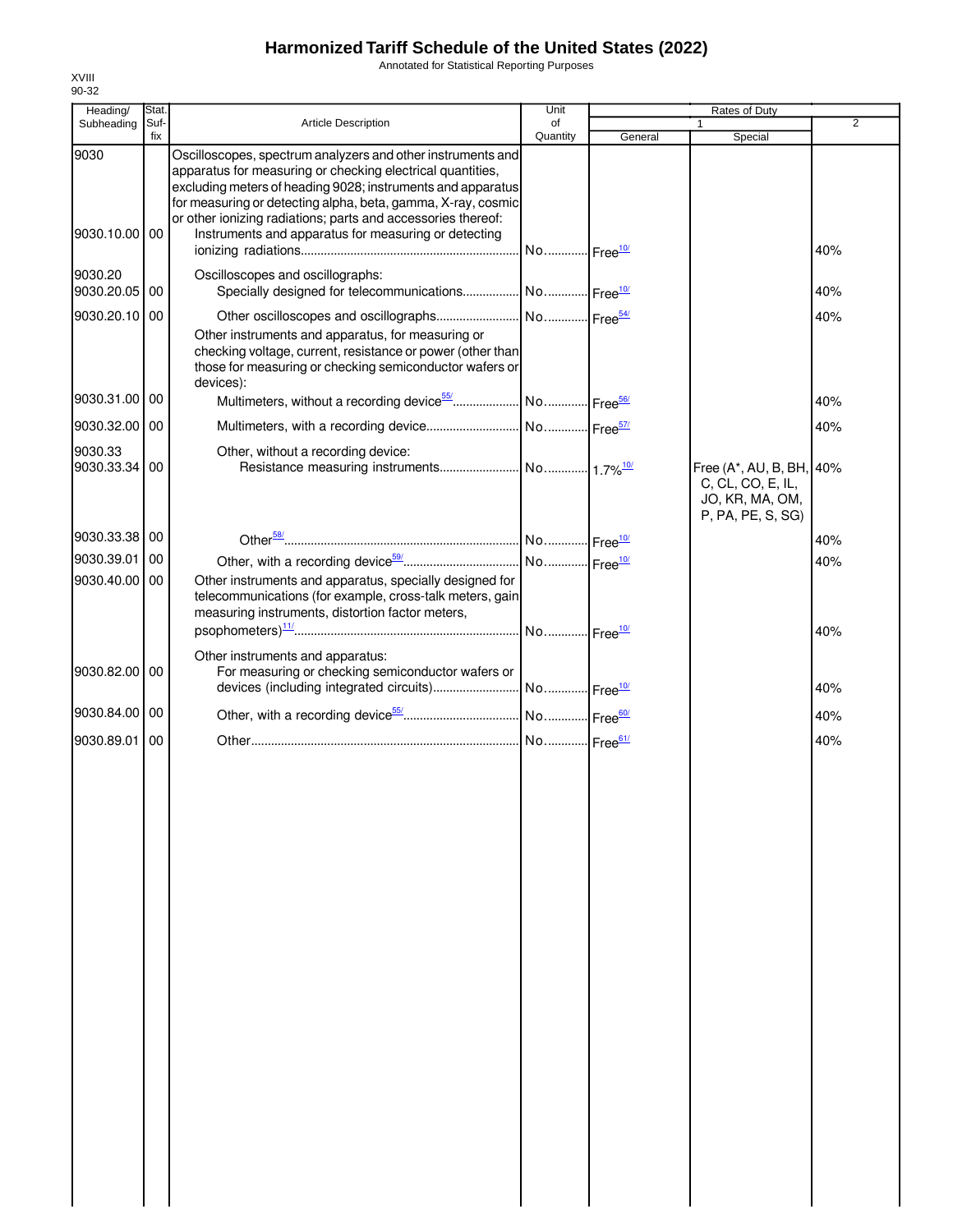Annotated for Statistical Reporting Purposes

| Heading/      | Stat.       |                                                                                                                                                                                                                                                                                                                                    | Unit           |         | Rates of Duty |                |
|---------------|-------------|------------------------------------------------------------------------------------------------------------------------------------------------------------------------------------------------------------------------------------------------------------------------------------------------------------------------------------|----------------|---------|---------------|----------------|
| Subheading    | Suf-<br>fix | Article Description                                                                                                                                                                                                                                                                                                                | of<br>Quantity | General | 1<br>Special  | $\overline{2}$ |
| 9030 (con.)   |             | Oscilloscopes, spectrum analyzers and other instruments and<br>apparatus for measuring or checking electrical quantities,<br>excluding meters of heading 9028; instruments and apparatus<br>for measuring or detecting alpha, beta, gamma, X-ray, cosmic<br>or other ionizing radiations; parts and accessories thereof:<br>(con.) |                |         |               |                |
| 9030.90       |             | Parts and accessories:<br>For articles of subheading 9030.10:                                                                                                                                                                                                                                                                      |                |         |               |                |
| 9030.90.25    | 00          |                                                                                                                                                                                                                                                                                                                                    |                |         |               | 40%            |
| 9030.90.46 00 |             | Other:<br>Printed circuit assemblies:                                                                                                                                                                                                                                                                                              |                |         |               | 40%            |
| 9030.90.66 00 |             | Of instruments and apparatus of subheading                                                                                                                                                                                                                                                                                         |                |         |               |                |
| 9030.90.68 00 |             |                                                                                                                                                                                                                                                                                                                                    |                |         |               | 40%<br>40%     |
| 9030.90.84 00 |             | Other:<br>Of instruments and apparatus of subheading                                                                                                                                                                                                                                                                               |                |         |               | 40%            |
|               |             |                                                                                                                                                                                                                                                                                                                                    |                |         |               |                |
| 9030.90.89    | 11          | Of articles of subheading 9030.20 <sup>63</sup> kg                                                                                                                                                                                                                                                                                 |                |         |               | 40%            |
|               | 21          | Of articles of subheading 9030.31 kg                                                                                                                                                                                                                                                                                               |                |         |               |                |
|               | 22          | Of articles of subheading 9030.32 kg                                                                                                                                                                                                                                                                                               |                |         |               |                |
|               | 23          | Of articles of subheading 9030.33 kg                                                                                                                                                                                                                                                                                               |                |         |               |                |
|               | 31          | Of articles of subheading 9030.39 kg                                                                                                                                                                                                                                                                                               |                |         |               |                |
|               | 40          | Of articles of subheading 9030.40 kg                                                                                                                                                                                                                                                                                               |                |         |               |                |
|               | 56          | Of articles of subheading 9030.84 kg                                                                                                                                                                                                                                                                                               |                |         |               |                |
|               | 61          |                                                                                                                                                                                                                                                                                                                                    |                |         |               |                |
|               |             |                                                                                                                                                                                                                                                                                                                                    |                |         |               |                |
|               |             |                                                                                                                                                                                                                                                                                                                                    |                |         |               |                |
|               |             |                                                                                                                                                                                                                                                                                                                                    |                |         |               |                |
|               |             |                                                                                                                                                                                                                                                                                                                                    |                |         |               |                |
|               |             |                                                                                                                                                                                                                                                                                                                                    |                |         |               |                |
|               |             |                                                                                                                                                                                                                                                                                                                                    |                |         |               |                |
|               |             |                                                                                                                                                                                                                                                                                                                                    |                |         |               |                |
|               |             |                                                                                                                                                                                                                                                                                                                                    |                |         |               |                |
|               |             |                                                                                                                                                                                                                                                                                                                                    |                |         |               |                |
|               |             |                                                                                                                                                                                                                                                                                                                                    |                |         |               |                |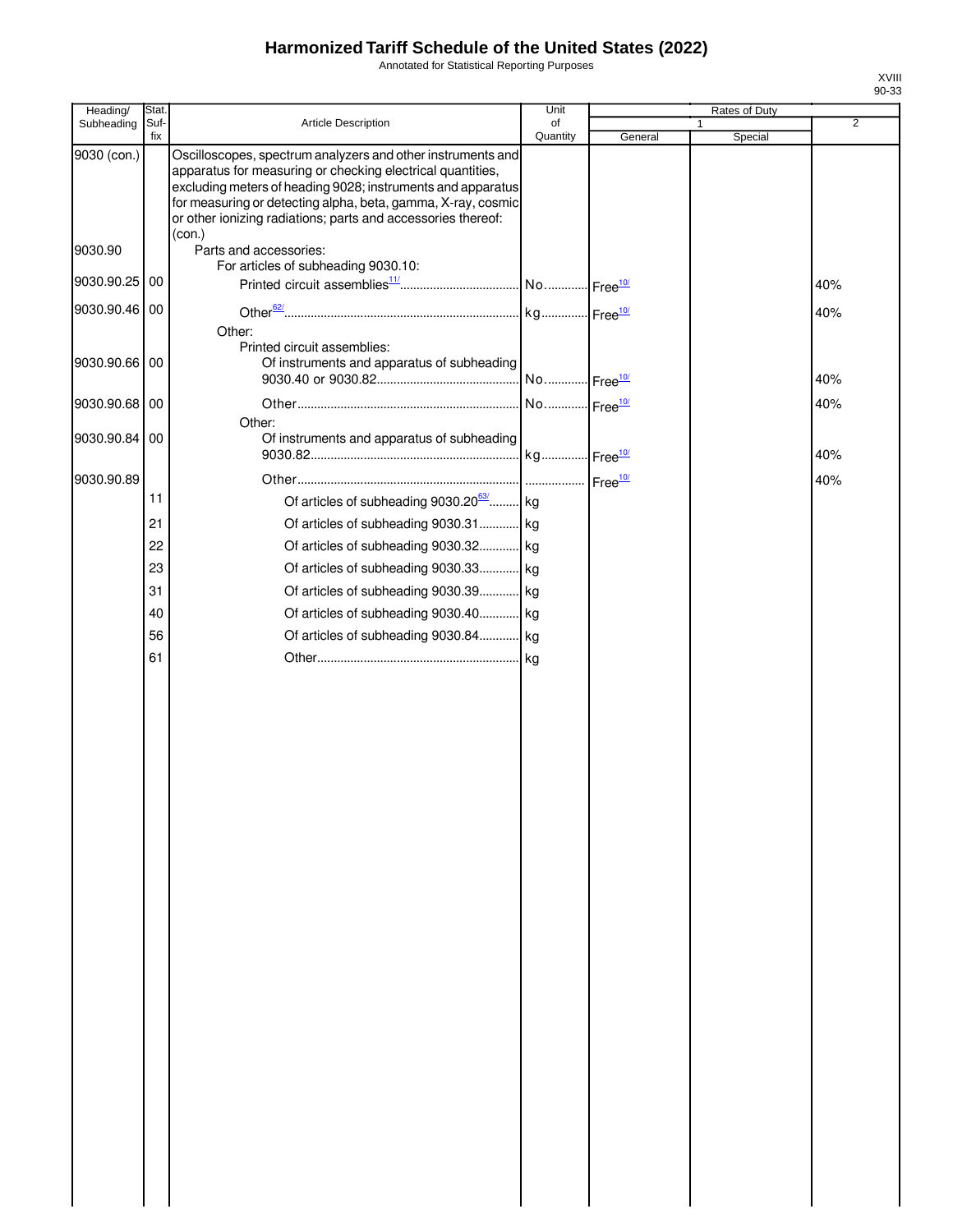Annotated for Statistical Reporting Purposes

| Heading/                 | Stat.       |                                                                                                                                                                                                                                                 | Unit           |                    | Rates of Duty                                                                  |                |
|--------------------------|-------------|-------------------------------------------------------------------------------------------------------------------------------------------------------------------------------------------------------------------------------------------------|----------------|--------------------|--------------------------------------------------------------------------------|----------------|
| Subheading               | Suf-<br>fix | <b>Article Description</b>                                                                                                                                                                                                                      | of<br>Quantity | General            | 1<br>Special                                                                   | $\overline{2}$ |
| 9031                     |             | Measuring or checking instruments, appliances and machines,<br>not specified or included elsewhere in this chapter; profile<br>projectors; parts and accessories thereof:                                                                       |                |                    |                                                                                |                |
| 9031.10.00 00            |             |                                                                                                                                                                                                                                                 |                |                    |                                                                                | 40%            |
| 9031.20.00               | 00          |                                                                                                                                                                                                                                                 |                |                    | Free (A*, AU, BH,<br>CL, CO, D, E, IL,<br>JO, KR, MA, OM,<br>P, PA, PE, S, SG) | 45%            |
| 9031.41.00               |             | Other optical instruments and appliances:<br>For inspecting semiconductor wafers or devices<br>(including integrated circuits) or for inspecting<br>photomasks or reticles used in manufacturing<br>semiconductor devices (including integrated |                |                    |                                                                                | 50%            |
|                          | 20          | For inspecting photomasks or reticles used in<br>manufacturing semiconductor devices No.                                                                                                                                                        |                |                    |                                                                                |                |
|                          | 40          | For inspecting semiconductor wafers or devices:                                                                                                                                                                                                 |                |                    |                                                                                |                |
| 9031.49                  | 60          | Other:                                                                                                                                                                                                                                          |                |                    |                                                                                |                |
| 9031.49.10               | 00          |                                                                                                                                                                                                                                                 |                |                    |                                                                                | 45%            |
| 9031.49.40 00            |             |                                                                                                                                                                                                                                                 |                |                    |                                                                                | 50%            |
| 9031.49.70 00            |             | For inspecting masks (other than photomasks)<br>used in manufacturing semiconductor devices; for<br>measuring surface particulate contamination on                                                                                              |                |                    |                                                                                | 50%            |
|                          |             |                                                                                                                                                                                                                                                 |                |                    |                                                                                |                |
| 9031.49.90 00<br>9031.80 |             | Other instruments, appliances and machines:                                                                                                                                                                                                     |                |                    |                                                                                | 50%            |
| 9031.80.40 00            |             | Electron beam microscopes fitted with equipment<br>specifically designed for the handling and transport of                                                                                                                                      |                |                    |                                                                                | 40%            |
| 9031.80.80               |             |                                                                                                                                                                                                                                                 |                |                    |                                                                                | 40%            |
|                          | 60          | Equipment for testing the characteristics of internal<br>combustion engines:<br>For testing electrical characteristics kg                                                                                                                       |                |                    |                                                                                |                |
|                          | 70          |                                                                                                                                                                                                                                                 |                |                    |                                                                                |                |
|                          | 85          |                                                                                                                                                                                                                                                 |                |                    |                                                                                |                |
| 9031.90<br>9031.90.21    | 00          | Parts and accessories:                                                                                                                                                                                                                          |                |                    |                                                                                | 45%            |
|                          |             | Of other optical instruments and appliances, other than<br>test benches:                                                                                                                                                                        |                |                    |                                                                                |                |
| 9031.90.45 00            |             | Bases and frames for the coordinate-measuring                                                                                                                                                                                                   |                |                    |                                                                                | 50%            |
| 9031.90.54 00            |             | Of optical instruments and appliances of                                                                                                                                                                                                        |                |                    |                                                                                | 50%            |
| 9031.90.59 00            |             |                                                                                                                                                                                                                                                 |                |                    |                                                                                | 50%            |
| 9031.90.70 00            |             | Other:                                                                                                                                                                                                                                          |                |                    |                                                                                | 40%            |
| 9031.90.91               | 30          | Of machines for balancing mechanical                                                                                                                                                                                                            |                | Free <sup>10</sup> |                                                                                | 40%            |
|                          | 60          |                                                                                                                                                                                                                                                 |                |                    |                                                                                |                |
|                          | 95          |                                                                                                                                                                                                                                                 |                |                    |                                                                                |                |
|                          |             |                                                                                                                                                                                                                                                 |                |                    |                                                                                |                |

XVIII 90-34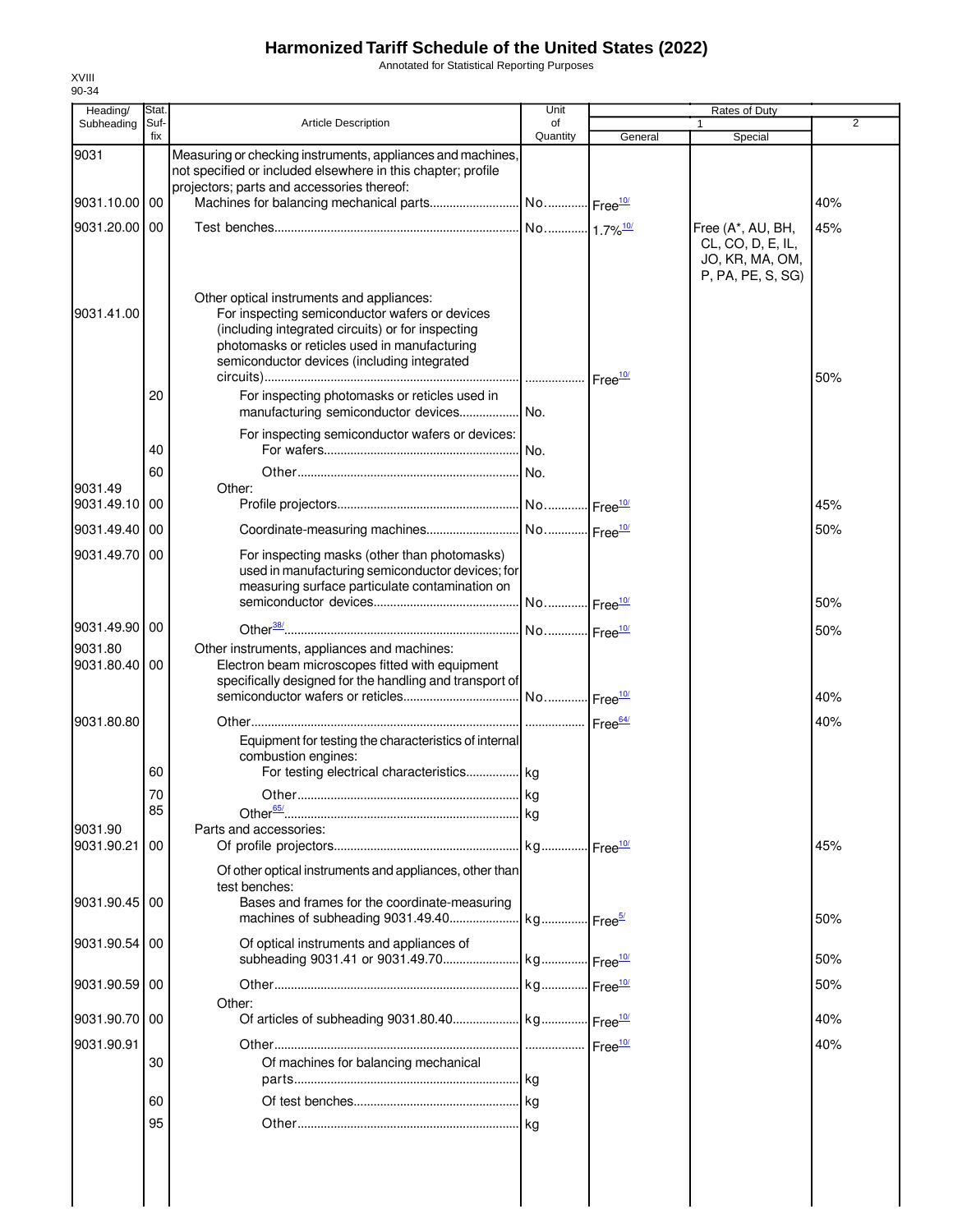Annotated for Statistical Reporting Purposes

| Heading/      | Stat.       |                                                                | Unit                   |                        | Rates of Duty                           |                |
|---------------|-------------|----------------------------------------------------------------|------------------------|------------------------|-----------------------------------------|----------------|
| Subheading    | Suf-<br>fix | Article Description                                            | of<br>Quantity         |                        |                                         | $\overline{2}$ |
| 9032          |             | Automatic regulating or controlling instruments and apparatus; |                        | General                | Special                                 |                |
|               |             | parts and accessories thereof:                                 |                        |                        |                                         |                |
| 9032.10.00    |             |                                                                |                        | $1.7\%$ <sup>10/</sup> | Free (A, AU, B, BH, 40%                 |                |
|               |             |                                                                |                        |                        | C, CL, CO, D, E, IL,                    |                |
|               |             |                                                                |                        |                        | JO, JP, KR, MA,                         |                |
|               |             |                                                                |                        |                        | OM, P, PA, PE, S,                       |                |
|               |             | For air conditioning, refrigeration or heating systems:        |                        |                        | SG)                                     |                |
|               | 30          |                                                                |                        |                        |                                         |                |
|               | 60          |                                                                |                        |                        |                                         |                |
|               | 90          | Other $\frac{11}{1}$ No.                                       |                        |                        |                                         |                |
| 9032.20.00    | 00          |                                                                |                        | -Free <sup>10/</sup>   |                                         | 35%            |
|               |             |                                                                |                        |                        |                                         |                |
| 9032.81.00    |             | Other instruments and apparatus:                               |                        |                        |                                         | 35%            |
|               |             | Industrial process control instruments and                     |                        |                        |                                         |                |
|               |             | apparatus:                                                     |                        |                        |                                         |                |
|               | 20          |                                                                |                        |                        |                                         |                |
|               | 60          |                                                                |                        |                        |                                         |                |
|               | 80          |                                                                | No.                    |                        |                                         |                |
| 9032.89       |             | Other:                                                         |                        |                        |                                         |                |
|               |             | Automatic voltage and voltage-current regulators:              |                        |                        |                                         |                |
| 9032.89.20 00 |             | Designed for use in a 6, 12 or 24 V system                     | No 1.1% <sup>10/</sup> |                        | Free (A, AU, B, BH, 25%                 |                |
|               |             |                                                                |                        |                        | C, CL, CO, D, E, IL,<br>JO, KR, MA, OM, |                |
|               |             |                                                                |                        |                        | P, PA, PE, S, SG)                       |                |
| 9032.89.40 00 |             |                                                                | No 1.7% <sup>10/</sup> |                        | Free (A, AU, BH, C, 35%                 |                |
|               |             |                                                                |                        |                        | CL, CO, D, E, IL,                       |                |
|               |             |                                                                |                        |                        | JO, KR, MA, OM,                         |                |
|               |             |                                                                |                        |                        | P, PA, PE, S, SG)                       |                |
| 9032.89.60    |             |                                                                |                        | $1.7\%$ <sup>10/</sup> | Free (A, AU, B, BH, 40%                 |                |
|               |             |                                                                |                        |                        | C, CL, CO, D, E, IL,<br>JO, KR, MA, OM, |                |
|               |             |                                                                |                        |                        | P, PA, PE, S, SG)                       |                |
|               |             | Control instruments for air conditioning,                      |                        |                        |                                         |                |
|               |             | refrigeration or heating systems:                              |                        |                        |                                         |                |
|               | 15          |                                                                |                        |                        |                                         |                |
|               | 25          |                                                                | No.                    |                        |                                         |                |
|               | 30          | Process control instruments and apparatus:                     | No.                    |                        |                                         |                |
|               |             |                                                                |                        |                        |                                         |                |
|               | 40          | Other:                                                         |                        |                        |                                         |                |
|               |             | Temperature control instruments <sup>11/</sup> No.             |                        |                        |                                         |                |
|               | 50          | Pressure and draft control                                     |                        |                        |                                         |                |
|               |             |                                                                | No.                    |                        |                                         |                |
|               | 60          | Flow and liquid level control                                  |                        |                        |                                         |                |
|               |             |                                                                | No.                    |                        |                                         |                |
|               | 70          | Humidity control instruments <sup>59</sup>                     | No.                    |                        |                                         |                |
|               | 75          |                                                                |                        |                        |                                         |                |
|               | 85          |                                                                |                        |                        |                                         |                |
|               |             |                                                                |                        |                        |                                         |                |
|               |             |                                                                |                        |                        |                                         |                |
|               |             |                                                                |                        |                        |                                         |                |
|               |             |                                                                |                        |                        |                                         |                |
|               |             |                                                                |                        |                        |                                         |                |
|               |             |                                                                |                        |                        |                                         |                |
|               |             |                                                                |                        |                        |                                         |                |
|               |             |                                                                |                        |                        |                                         |                |
|               |             |                                                                |                        |                        |                                         |                |
|               |             |                                                                |                        |                        |                                         |                |
|               |             |                                                                |                        |                        |                                         |                |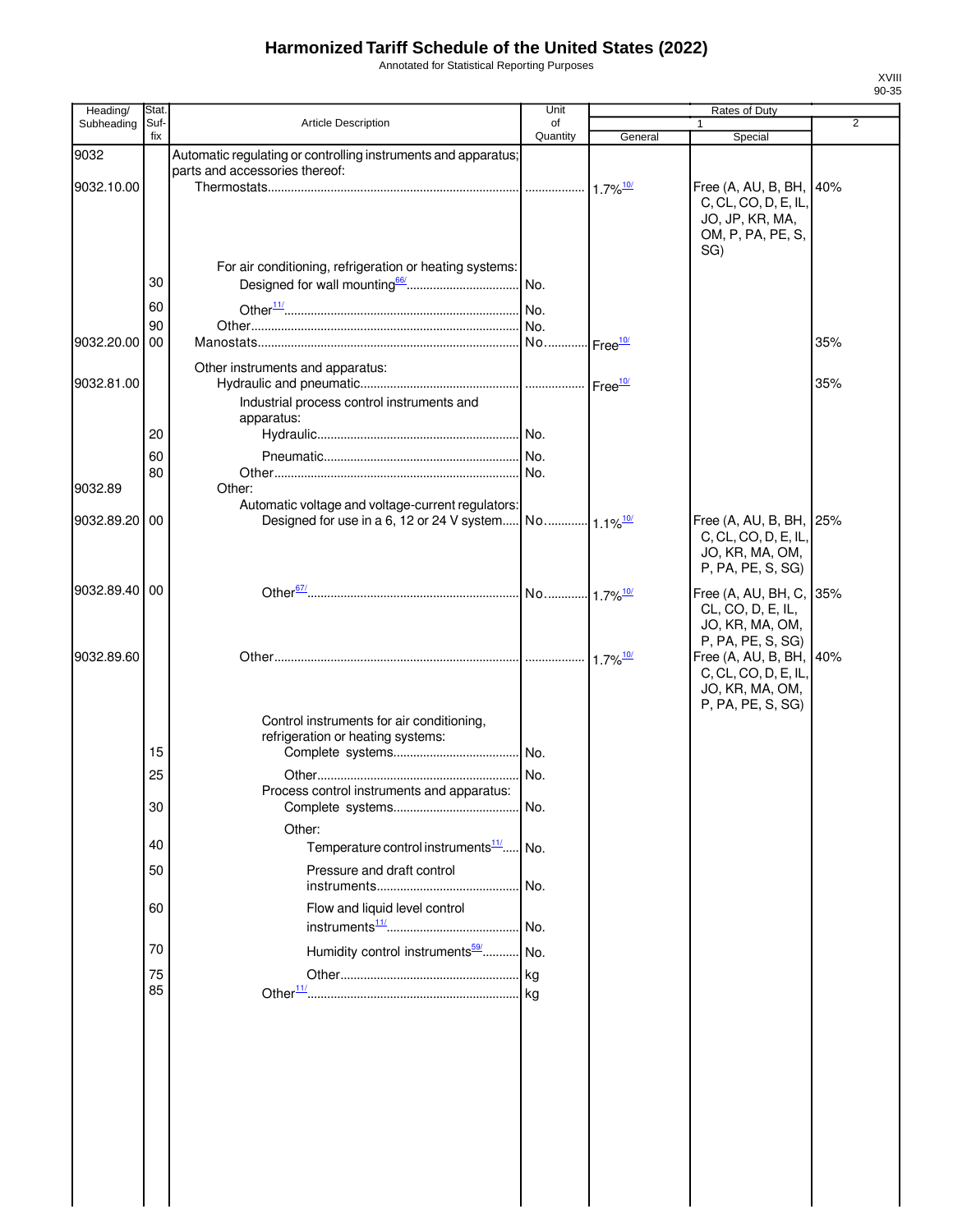Annotated for Statistical Reporting Purposes

| Heading/      | Stat.       |                                                                                                                           | Unit                      |                        | Rates of Duty                                |     |
|---------------|-------------|---------------------------------------------------------------------------------------------------------------------------|---------------------------|------------------------|----------------------------------------------|-----|
| Subheading    | Suf-<br>fix | <b>Article Description</b>                                                                                                | of                        |                        |                                              | 2   |
| 9032 (con.)   |             | Automatic regulating or controlling instruments and apparatus;                                                            | Quantity                  | General                | Special                                      |     |
|               |             | parts and accessories thereof: (con.)                                                                                     |                           |                        |                                              |     |
| 9032.90       |             | Parts and accessories:                                                                                                    |                           |                        |                                              |     |
|               |             | Of automatic voltage and voltage-current regulators:                                                                      |                           |                        |                                              |     |
| 9032.90.21    | 00          |                                                                                                                           |                           |                        | Free (A, AU, B, BH, 25%<br>C, CL, CO, E, IL, |     |
|               |             |                                                                                                                           |                           |                        | JO, KR, MA, OM,                              |     |
|               |             |                                                                                                                           |                           |                        | P, PA, PE, S, SG)                            |     |
| 9032.90.41    | 00          |                                                                                                                           |                           |                        | Free (A, AU, BH, C, 35%                      |     |
|               |             |                                                                                                                           |                           |                        | CL, CO, E, IL, JO,                           |     |
|               |             |                                                                                                                           |                           |                        | KR, MA, OM, P,                               |     |
|               |             |                                                                                                                           |                           |                        | PA, PE, S, SG)                               |     |
| 9032.90.61    |             |                                                                                                                           |                           | $1.7\%$ <sup>10/</sup> | Free (A, AU, B, BH, 40%<br>C, CL, CO, E, IL, |     |
|               |             |                                                                                                                           |                           |                        | JO, KR, MA, OM,                              |     |
|               |             |                                                                                                                           |                           |                        | P, PA, PE, S, SG)                            |     |
|               | 20          |                                                                                                                           |                           |                        |                                              |     |
|               | 40          |                                                                                                                           | kg                        |                        |                                              |     |
|               | 60          | Of instruments and apparatus of subheading                                                                                |                           |                        |                                              |     |
|               |             |                                                                                                                           |                           |                        |                                              |     |
|               | 80          |                                                                                                                           | kg                        |                        |                                              |     |
| 9033.00       |             | Parts and accessories (not specified or included elsewhere in                                                             |                           |                        |                                              |     |
|               |             | this chapter) for machines, appliances, instruments or                                                                    |                           |                        |                                              |     |
|               |             | apparatus of chapter 90:                                                                                                  |                           |                        |                                              |     |
| 9033.00.20    | 00          | Light-emitting diode (LED) backlights modules, the                                                                        |                           |                        |                                              |     |
|               |             | foregoing which are lighting sources that consist of one or<br>more LEDs and one or more connectors and are mounted       |                           |                        |                                              |     |
|               |             | on a printed circuit or other similar substrate, and other                                                                |                           |                        |                                              |     |
|               |             | passive components, whether or not combined with optical                                                                  |                           |                        |                                              |     |
|               |             | components or protective diodes, and used as backlights                                                                   |                           |                        |                                              |     |
|               |             | illumination for liquid crystal displays (LCDs)                                                                           | . No  Free <sup>10/</sup> |                        |                                              | 40% |
| 9033.00.30 00 |             | Touch-sensitive data input devices (so-called "touch                                                                      |                           |                        |                                              |     |
|               |             | screens") without display capabilities, for incorporation<br>into apparatus having a display, which function by detecting |                           |                        |                                              |     |
|               |             | the presence and location of a touch within the display                                                                   |                           |                        |                                              |     |
|               |             | area (such sensing may be obtained by means of                                                                            |                           |                        |                                              |     |
|               |             | resistance, electrostatic capacity, acoustic pulse                                                                        |                           |                        |                                              |     |
|               |             | recognition, infrared lights or other touch-sensitive                                                                     |                           |                        |                                              | 40% |
|               |             |                                                                                                                           |                           |                        |                                              |     |
| 9033.00.90 00 |             |                                                                                                                           |                           |                        | Free (A*, AU, B, BH, 40%                     |     |
|               |             |                                                                                                                           |                           |                        | C, CL, CO, E, IL,<br>JO, KR, MA, OM,         |     |
|               |             |                                                                                                                           |                           |                        | P, PA, PE, S, SG)                            |     |
|               |             |                                                                                                                           |                           |                        |                                              |     |
|               |             |                                                                                                                           |                           |                        |                                              |     |
|               |             |                                                                                                                           |                           |                        |                                              |     |
|               |             |                                                                                                                           |                           |                        |                                              |     |
|               |             |                                                                                                                           |                           |                        |                                              |     |
|               |             |                                                                                                                           |                           |                        |                                              |     |
|               |             |                                                                                                                           |                           |                        |                                              |     |
|               |             |                                                                                                                           |                           |                        |                                              |     |
|               |             |                                                                                                                           |                           |                        |                                              |     |
|               |             |                                                                                                                           |                           |                        |                                              |     |
|               |             |                                                                                                                           |                           |                        |                                              |     |
|               |             |                                                                                                                           |                           |                        |                                              |     |
|               |             |                                                                                                                           |                           |                        |                                              |     |
|               |             |                                                                                                                           |                           |                        |                                              |     |
|               |             |                                                                                                                           |                           |                        |                                              |     |
|               |             |                                                                                                                           |                           |                        |                                              |     |
|               |             |                                                                                                                           |                           |                        |                                              |     |